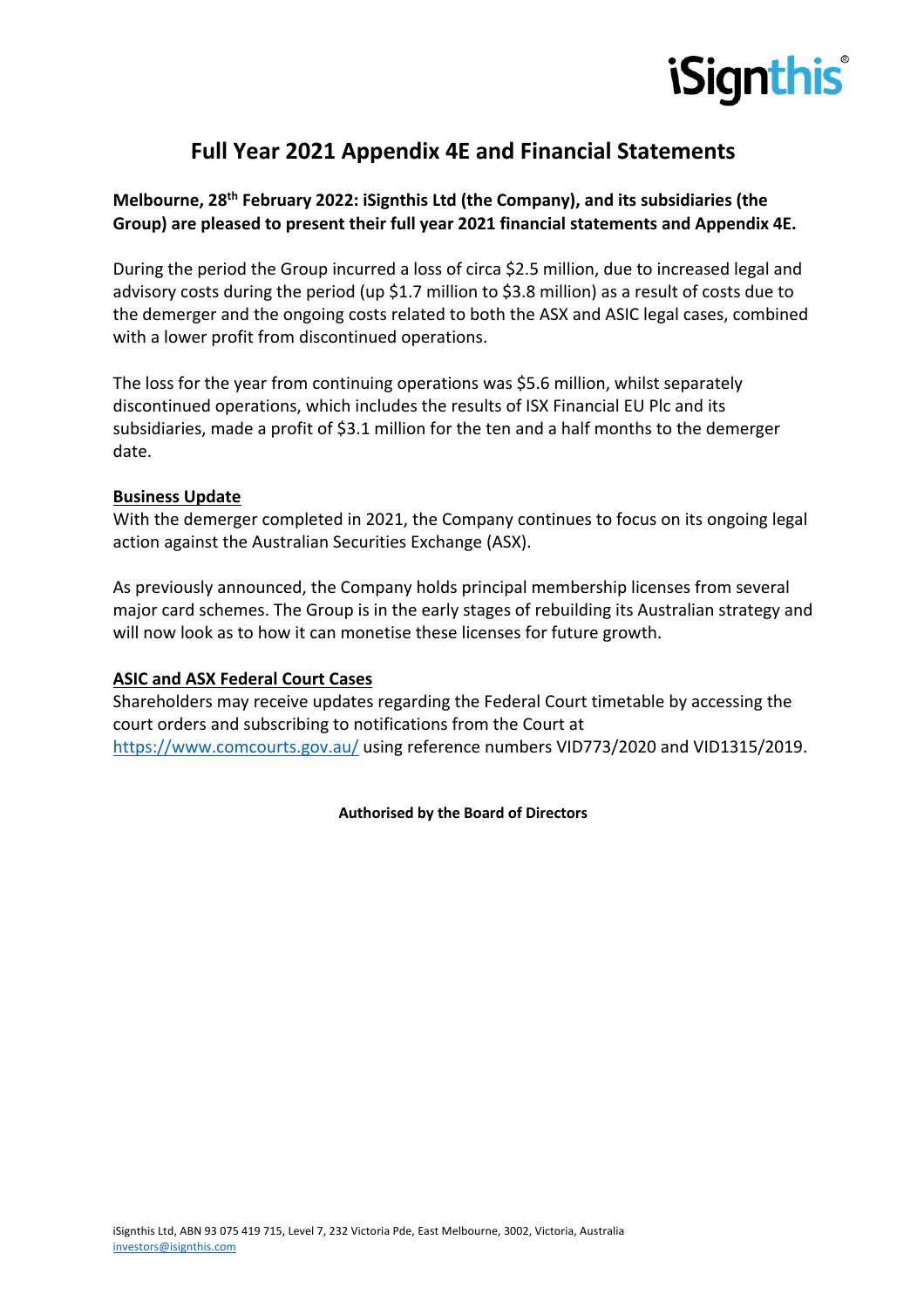## **iSignthis Ltd Appendix 4E Preliminary final report**

## *iSignthis*

#### **1. Company details**

| Name of entity:   | iSignthis Ltd                       |
|-------------------|-------------------------------------|
| ABN:              | 93 075 419 715                      |
| Reporting period: | For the year ended 31 December 2021 |
| Previous period:  | For the year ended 31 December 2020 |

#### **2. Results for announcement to the market**

| Revenues from ordinary activities (continuing operations)                                                      |      |                 | Nil         |
|----------------------------------------------------------------------------------------------------------------|------|-----------------|-------------|
| Loss from ordinary activities after tax attributable to the owners of iSignthis<br>Ltd (continuing operations) | down | 25% to          | (5,644,652) |
| Profit from discontinued operations after tax attributable to the owners of<br>iSignthis Ltd                   | down | 51%             | 3,127,762   |
| Loss for the year attributable to the owners of iSignthis Ltd                                                  | down | unfavourable to | (2,516,890) |

#### *Dividends*

There were no dividends paid, recommended or declared during the current financial period.

#### *Comments*

The loss for the consolidated entity after providing for income tax and non-controlling interest amounted to \$2,530,615 (31 December 2020: profit \$1,360,728). During the period the Group incurred a loss due to the demerger of ISX Financial EU Plc on 18 October 2021. Combined with increased corporate expenses due to the demerger of ISX Financial EU Plc during the year and the Company's ongoing legal cases.

#### **3. Net tangible assets**

|                                           | Reporting<br>period<br><b>Cents</b> | <b>Previous</b><br>period<br><b>Cents</b> |
|-------------------------------------------|-------------------------------------|-------------------------------------------|
| Net tangible assets per ordinary security | 0.86                                | 1.69                                      |

#### **4. Control gained over entities**

Not applicable.

## **5. Loss of control over entities**

Effective 18 October 2021, the Company completed the demerger of ISX Financial EU Plc and its subsidiaries, which included Authenticate Pty Ltd, Authenticate BV, ClearPay Pty Ltd, ISX IP Ltd, ISX Technologies Inc., ISX Financial UK Ltd, iSignthis BV, ISX Holdings Ltd, Authenticate Solutions Pty Ltd, Probanx Information Systems Ltd and UAB Probanx Solutions. The results of ISX Financial EU Plc and its subsidiaries form the 'discontinued operations' of the Group. Discontinued operations contributed a profit after tax of \$3.1 million for the year ended 31 December 2021 and \$5.9m for the year ended 31 December 2020.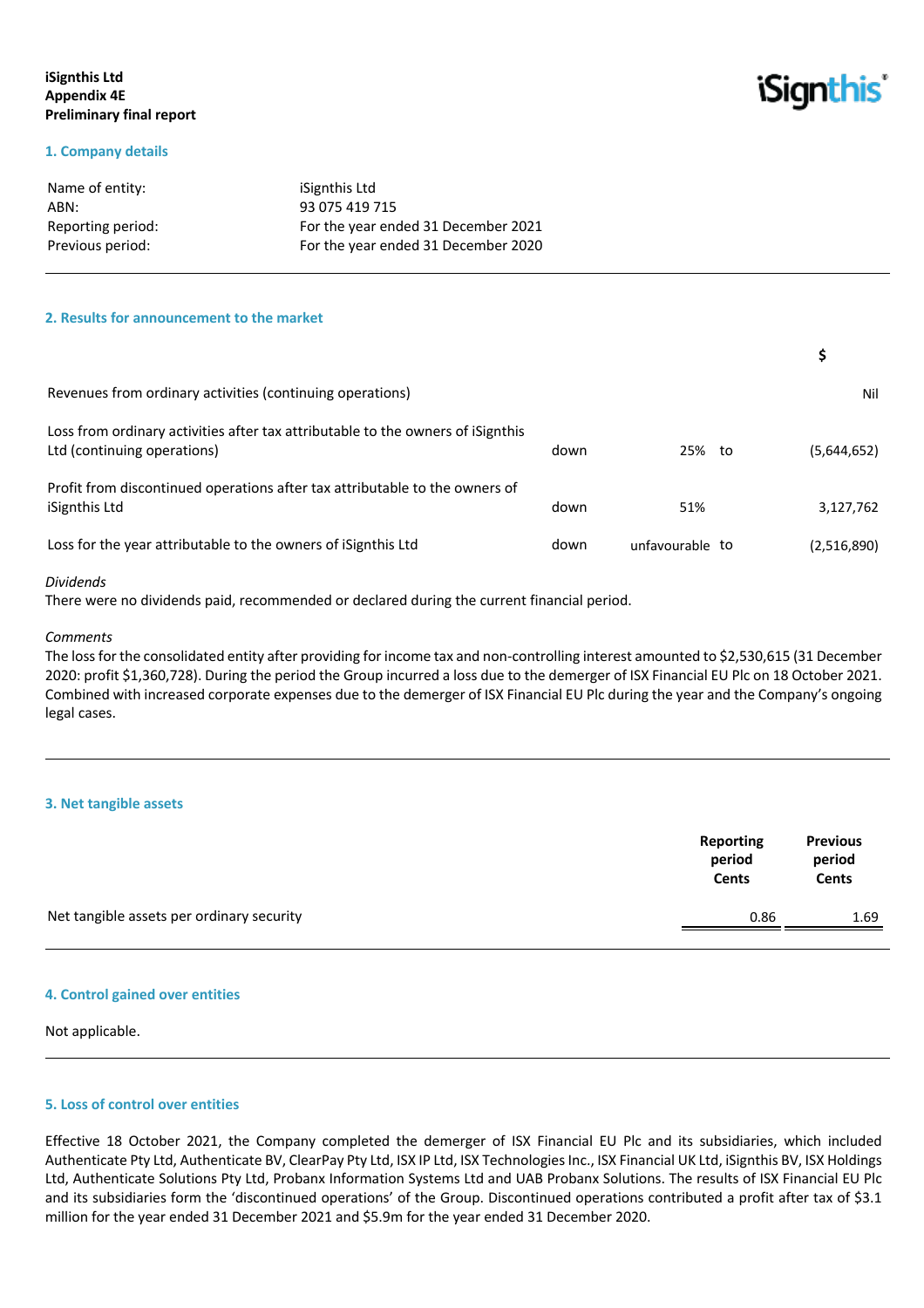

#### **6. Dividends**

#### *Current period*

There were no dividends paid, recommended or declared during the current financial period.

#### *Previous period*

There were no dividends paid, recommended or declared during the previous financial period.

## **7. Dividend reinvestment plans**

#### Not applicable.

#### **8. Details of associates and joint venture entities**

|             |                           | Ownership<br>interest    | Ownership<br>interest | Investment in<br>Associate | Investment in<br><b>Associate</b> |
|-------------|---------------------------|--------------------------|-----------------------|----------------------------|-----------------------------------|
| Name of     | Principal                 |                          |                       |                            |                                   |
| Company     | activity                  | 31 Dec 21<br>℅           | 31 Dec 20<br>%        | 31 Dec 21                  | 31 Dec 20                         |
| NSX Limited | Tier1 Securities Exchange | $\overline{\phantom{0}}$ | 19.22%                | $\overline{\phantom{0}}$   | 5,512,073                         |

Effective 18 October 2021, the Company completed the demerger of ISX Financial EU Plc, the investment in NSX Limited was owned by the demerged Group.

#### **9. Foreign entities**

*Details of origin of accounting standards used in compiling the report:*

Not applicable.

#### **10. Audit qualification or review**

*Details of audit/review dispute or qualification (if any):*

The Company's auditors BDO Audit Pty Ltd are yet to finalise the audit for the financial year ended 31 December 2021.

#### **11. Attachments**

*Details of attachments (if any):*

The Annual Report of iSignthis Ltd for the year ended 31 December 2021 is attached.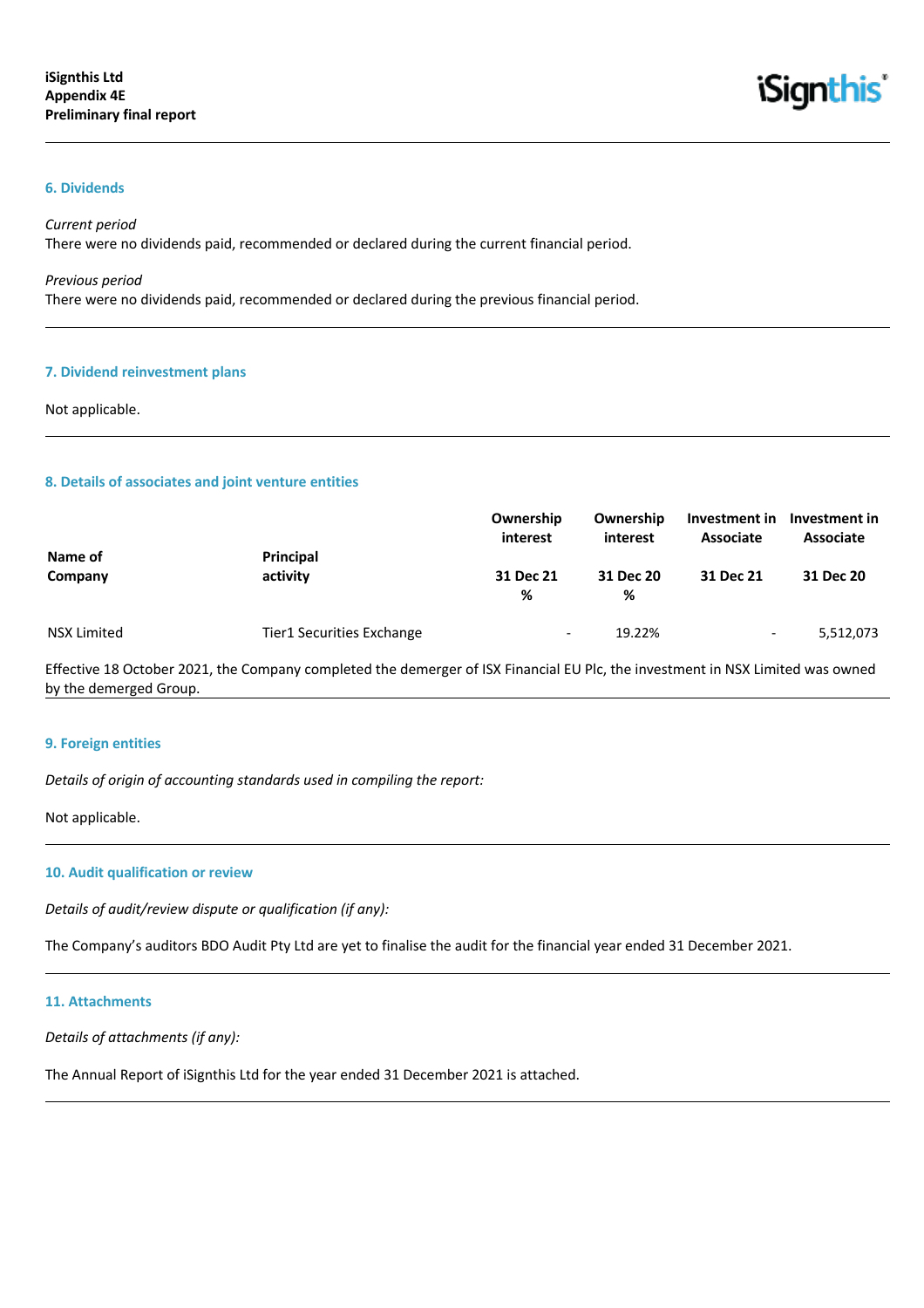**iSignthis Ltd Appendix 4E Preliminary final report**

**12. Signed**

Jonothy 77/at

Signed\_

Timothy Hart Executive Chairman

## *iSignthis*

Date: 28 February 2022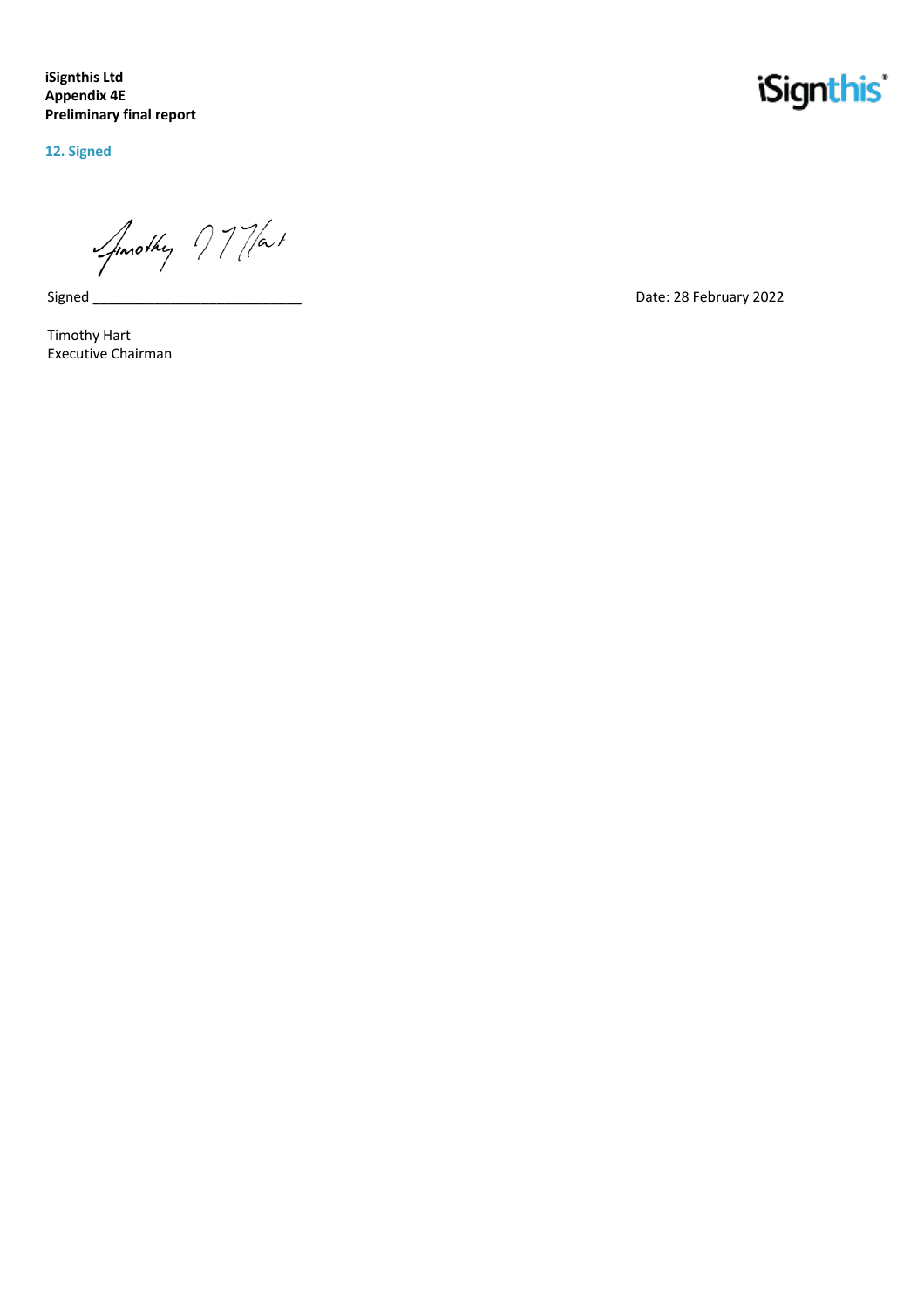

# **iSignthis Ltd**

Financial Statements

31 December 2021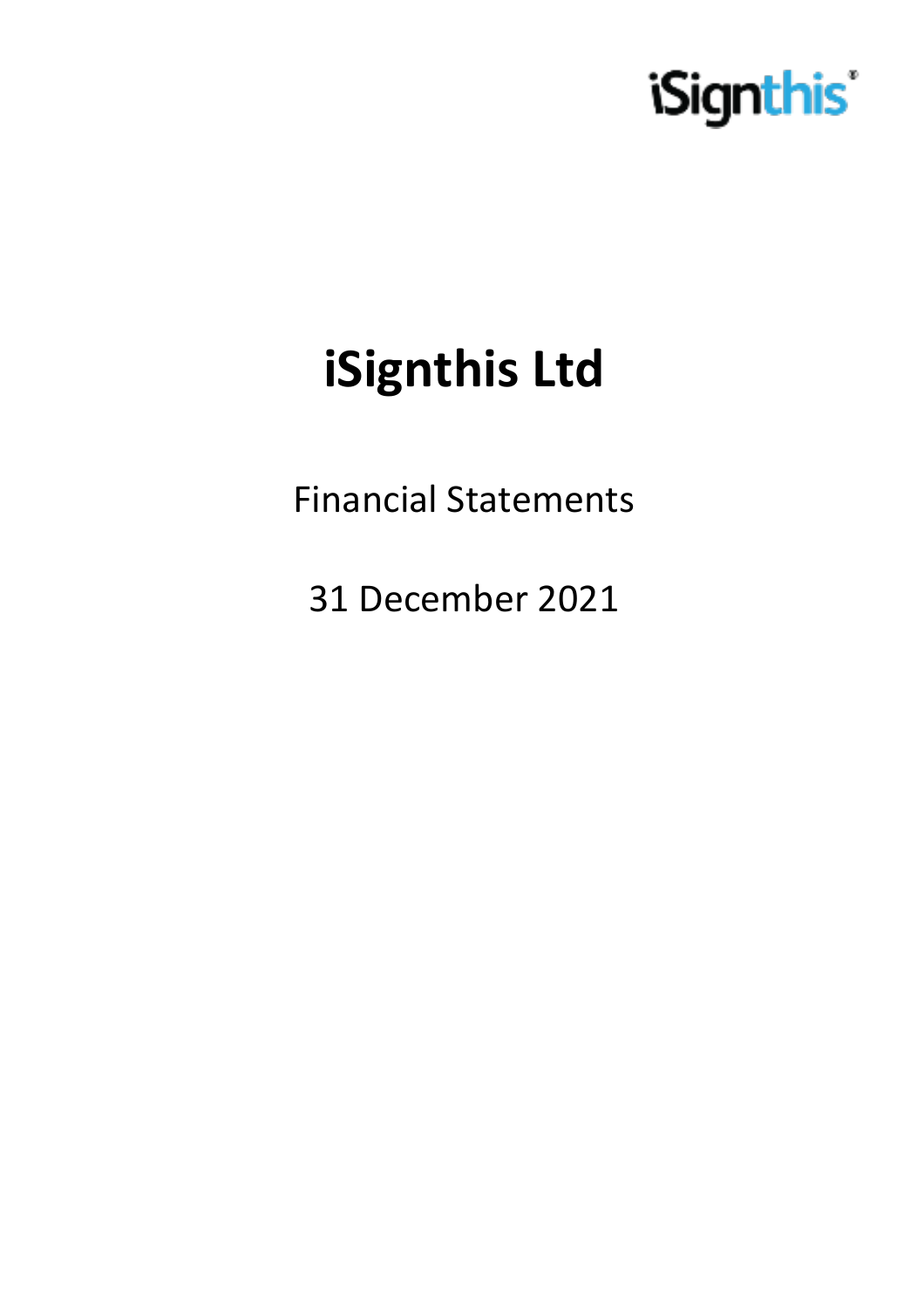## **iSignthis Ltd Consolidated statement of profit or loss and other comprehensive income For the year ended 31 December 2021**



|                                                                              |             |                          | <b>Consolidated</b>               |
|------------------------------------------------------------------------------|-------------|--------------------------|-----------------------------------|
|                                                                              | <b>Note</b> |                          | 31 December 2021 31 December 2020 |
| <b>Revenue</b>                                                               |             |                          |                                   |
| Other income                                                                 | 5           | 44,820                   | 207,085                           |
| <b>Expenses</b>                                                              |             |                          |                                   |
| Corporate expenses                                                           |             | (4,684,259)              | (3,017,407)                       |
| Advertising & marketing expense                                              |             | (16,600)                 | (71, 921)                         |
| Employee benefits expense                                                    |             | (502, 547)               | (932, 122)                        |
| IT expenses                                                                  |             | (90)                     | (67, 418)                         |
| Other expenses                                                               |             | (16, 701)                |                                   |
| Share based payments<br>Net realised/unrealised foreign exchange gain/(loss) |             | (210, 533)<br>(258, 742) | (353, 157)<br>(274, 633)          |
| Profit/(loss) before income tax expense                                      |             | (5,644,652)              | (4,509,573)                       |
| Income tax expense                                                           | 6           |                          |                                   |
| Profit/(loss) for the year from continuing operations                        |             | (5,644,652)              | (4,509,573)                       |
| <b>Discontinued operations</b>                                               |             |                          |                                   |
| Profit/(loss) after tax for the year from discontinued operations            | 7           | 3,114,037                | 5,870,301                         |
| Profit/(loss) for the year                                                   |             | (2,530,615)              | 1,360,728                         |
| Other comprehensive (loss)/income                                            |             |                          |                                   |
|                                                                              |             |                          |                                   |
| Items that may be reclassified subsequently to profit or loss                |             |                          |                                   |
| Foreign currency translation                                                 |             | 96,430                   | (440, 243)                        |
| Other comprehensive (loss)/income for the half-year, net of tax              |             | 96,430                   | (440, 243)                        |
| Total comprehensive income/(loss) for the year                               |             | (2, 434, 185)            | 920,485                           |
| Profit/(loss) for the year is attributable to:                               |             |                          |                                   |
| Non-controlling interests                                                    | 25          | (13, 725)                | (552, 800)                        |
| Owners of iSignthis Ltd                                                      |             | (2,516,890)              | 1,913,528                         |
|                                                                              |             | (2,530,615)              | 1,360,728                         |
| Total comprehensive income/(loss) for the year is attributable to:           |             |                          |                                   |
| Non-controlling interests                                                    | 25          | (13, 725)                | (552, 800)                        |
| Owners of iSignthis Ltd                                                      |             | (2,420,460)              | 1,473,285                         |
|                                                                              |             | (2, 434, 185)            | 920,485                           |
| Earnings per share attributable to the ordinary equity holders of the        |             |                          |                                   |
| parent                                                                       | 35          | <b>Cents</b>             | <b>Cents</b>                      |
| Profit/(loss) for the year                                                   |             |                          |                                   |
| <b>Basic</b>                                                                 |             | (0.23)                   | 0.17                              |
| <b>Diluted</b>                                                               |             | (0.23)                   | 0.17                              |
| Profit/(loss) from continuing operations                                     |             |                          |                                   |
| <b>Basic</b>                                                                 |             | (0.51)                   | (0.41)                            |
| <b>Diluted</b>                                                               |             | (0.51)                   | (0.41)                            |

*The above consolidated statement of profit or loss and other comprehensive income should be read in conjunction with the accompanying notes*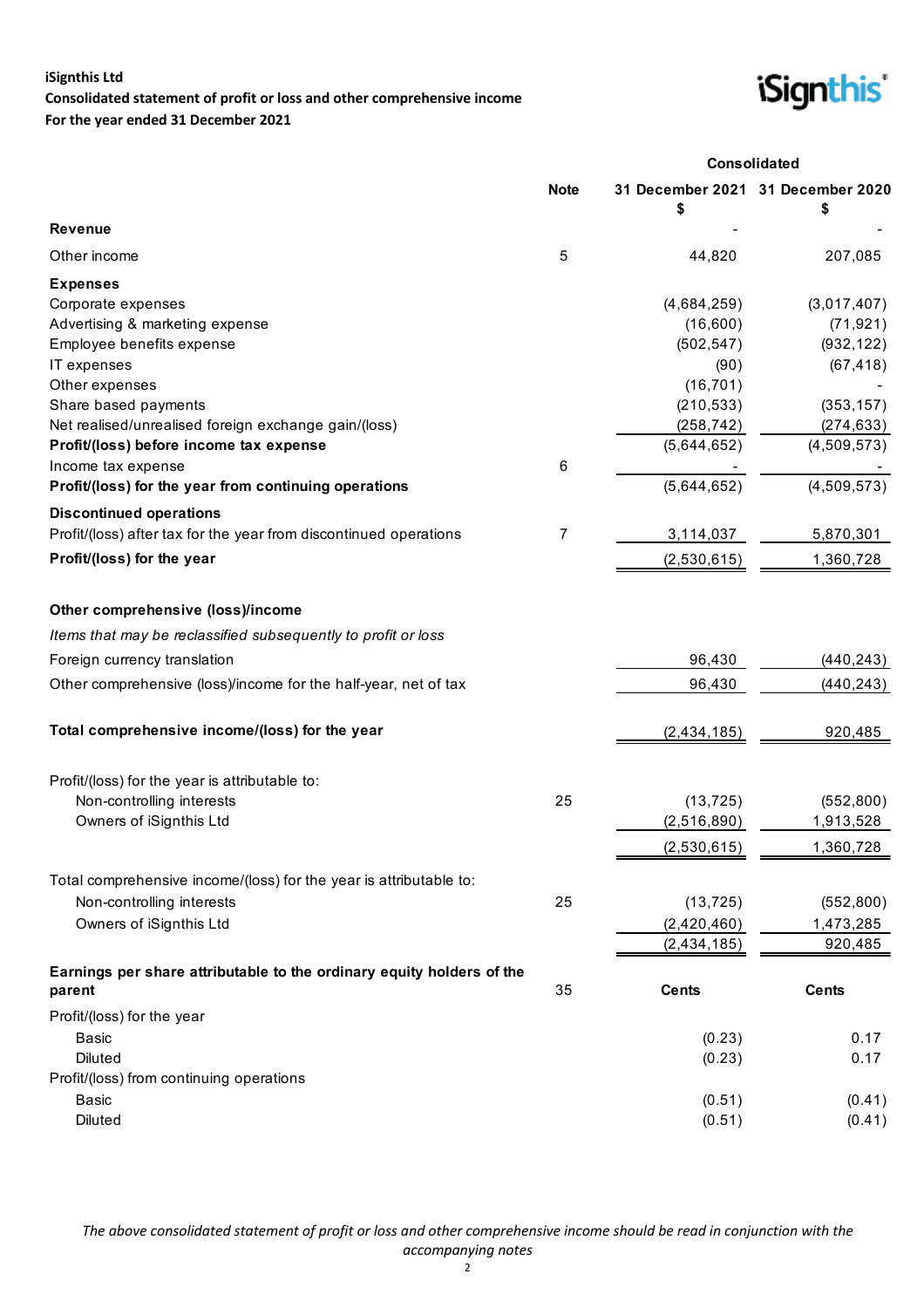## **iSignthis Ltd Consolidated statement of financial position As at 31 December 2021**



| 31 December 2021<br>31 December 2020<br><b>Note</b><br>\$<br>\$<br><b>Assets</b><br><b>Current assets</b><br>Cash and cash equivalents<br>8<br>2,920,409<br>16,611,465<br>Trade and other receivables<br>9<br>59,583<br>1,594,640<br>Funds held on behalf of merchants<br>10<br>98,027,440<br>Other assets<br>11<br>690,784<br>1,680,792<br>3,670,776<br>117,914,337<br>Total current assets<br><b>Non-current assets</b><br>Convertible note receivable<br>12<br>6,600,000<br>13<br>1,132,547<br>Plant and equipment<br>14<br>1,713,318<br>Right-of-use assets<br>15<br>Intangibles<br>5,148,746<br>Deferred Tax<br>6<br>96,493<br>16<br>Investment in Associate<br>5,512,073<br>6,600,000<br>13,603,177<br>Total non-current assets<br><b>Total assets</b><br>10,270,776<br>131,517,514<br><b>Liabilities</b><br><b>Current liabilities</b><br>17<br>5,488,797<br>Trade and other payables<br>782,867<br>18<br><b>Contract liabilities</b><br>165,638<br>19<br>512,956<br>Lease liability<br>Employee benefits<br>20<br>470,067<br>Funds held on behalf of merchants<br>10<br>98,027,440<br>782,867<br><b>Total current liabilities</b><br>104,664,898<br><b>Non-current liabilities</b><br>21<br>Lease liability<br>1,270,685<br>6<br>81,385<br>Deferred tax liabilities<br>22<br>70,274<br>Employee benefits<br>Total non-current liabilities<br>1,422,344<br><b>Total liabilities</b><br>782,867<br>106,087,242<br><b>Net assets</b><br>9,487,909<br>25,430,272 |  | <b>Consolidated</b> |  |
|----------------------------------------------------------------------------------------------------------------------------------------------------------------------------------------------------------------------------------------------------------------------------------------------------------------------------------------------------------------------------------------------------------------------------------------------------------------------------------------------------------------------------------------------------------------------------------------------------------------------------------------------------------------------------------------------------------------------------------------------------------------------------------------------------------------------------------------------------------------------------------------------------------------------------------------------------------------------------------------------------------------------------------------------------------------------------------------------------------------------------------------------------------------------------------------------------------------------------------------------------------------------------------------------------------------------------------------------------------------------------------------------------------------------------------------------------------------------|--|---------------------|--|
|                                                                                                                                                                                                                                                                                                                                                                                                                                                                                                                                                                                                                                                                                                                                                                                                                                                                                                                                                                                                                                                                                                                                                                                                                                                                                                                                                                                                                                                                      |  |                     |  |
|                                                                                                                                                                                                                                                                                                                                                                                                                                                                                                                                                                                                                                                                                                                                                                                                                                                                                                                                                                                                                                                                                                                                                                                                                                                                                                                                                                                                                                                                      |  |                     |  |
|                                                                                                                                                                                                                                                                                                                                                                                                                                                                                                                                                                                                                                                                                                                                                                                                                                                                                                                                                                                                                                                                                                                                                                                                                                                                                                                                                                                                                                                                      |  |                     |  |
|                                                                                                                                                                                                                                                                                                                                                                                                                                                                                                                                                                                                                                                                                                                                                                                                                                                                                                                                                                                                                                                                                                                                                                                                                                                                                                                                                                                                                                                                      |  |                     |  |
|                                                                                                                                                                                                                                                                                                                                                                                                                                                                                                                                                                                                                                                                                                                                                                                                                                                                                                                                                                                                                                                                                                                                                                                                                                                                                                                                                                                                                                                                      |  |                     |  |
|                                                                                                                                                                                                                                                                                                                                                                                                                                                                                                                                                                                                                                                                                                                                                                                                                                                                                                                                                                                                                                                                                                                                                                                                                                                                                                                                                                                                                                                                      |  |                     |  |
|                                                                                                                                                                                                                                                                                                                                                                                                                                                                                                                                                                                                                                                                                                                                                                                                                                                                                                                                                                                                                                                                                                                                                                                                                                                                                                                                                                                                                                                                      |  |                     |  |
|                                                                                                                                                                                                                                                                                                                                                                                                                                                                                                                                                                                                                                                                                                                                                                                                                                                                                                                                                                                                                                                                                                                                                                                                                                                                                                                                                                                                                                                                      |  |                     |  |
|                                                                                                                                                                                                                                                                                                                                                                                                                                                                                                                                                                                                                                                                                                                                                                                                                                                                                                                                                                                                                                                                                                                                                                                                                                                                                                                                                                                                                                                                      |  |                     |  |
|                                                                                                                                                                                                                                                                                                                                                                                                                                                                                                                                                                                                                                                                                                                                                                                                                                                                                                                                                                                                                                                                                                                                                                                                                                                                                                                                                                                                                                                                      |  |                     |  |
|                                                                                                                                                                                                                                                                                                                                                                                                                                                                                                                                                                                                                                                                                                                                                                                                                                                                                                                                                                                                                                                                                                                                                                                                                                                                                                                                                                                                                                                                      |  |                     |  |
|                                                                                                                                                                                                                                                                                                                                                                                                                                                                                                                                                                                                                                                                                                                                                                                                                                                                                                                                                                                                                                                                                                                                                                                                                                                                                                                                                                                                                                                                      |  |                     |  |
|                                                                                                                                                                                                                                                                                                                                                                                                                                                                                                                                                                                                                                                                                                                                                                                                                                                                                                                                                                                                                                                                                                                                                                                                                                                                                                                                                                                                                                                                      |  |                     |  |
|                                                                                                                                                                                                                                                                                                                                                                                                                                                                                                                                                                                                                                                                                                                                                                                                                                                                                                                                                                                                                                                                                                                                                                                                                                                                                                                                                                                                                                                                      |  |                     |  |
|                                                                                                                                                                                                                                                                                                                                                                                                                                                                                                                                                                                                                                                                                                                                                                                                                                                                                                                                                                                                                                                                                                                                                                                                                                                                                                                                                                                                                                                                      |  |                     |  |
|                                                                                                                                                                                                                                                                                                                                                                                                                                                                                                                                                                                                                                                                                                                                                                                                                                                                                                                                                                                                                                                                                                                                                                                                                                                                                                                                                                                                                                                                      |  |                     |  |
|                                                                                                                                                                                                                                                                                                                                                                                                                                                                                                                                                                                                                                                                                                                                                                                                                                                                                                                                                                                                                                                                                                                                                                                                                                                                                                                                                                                                                                                                      |  |                     |  |
|                                                                                                                                                                                                                                                                                                                                                                                                                                                                                                                                                                                                                                                                                                                                                                                                                                                                                                                                                                                                                                                                                                                                                                                                                                                                                                                                                                                                                                                                      |  |                     |  |
|                                                                                                                                                                                                                                                                                                                                                                                                                                                                                                                                                                                                                                                                                                                                                                                                                                                                                                                                                                                                                                                                                                                                                                                                                                                                                                                                                                                                                                                                      |  |                     |  |
|                                                                                                                                                                                                                                                                                                                                                                                                                                                                                                                                                                                                                                                                                                                                                                                                                                                                                                                                                                                                                                                                                                                                                                                                                                                                                                                                                                                                                                                                      |  |                     |  |
|                                                                                                                                                                                                                                                                                                                                                                                                                                                                                                                                                                                                                                                                                                                                                                                                                                                                                                                                                                                                                                                                                                                                                                                                                                                                                                                                                                                                                                                                      |  |                     |  |
|                                                                                                                                                                                                                                                                                                                                                                                                                                                                                                                                                                                                                                                                                                                                                                                                                                                                                                                                                                                                                                                                                                                                                                                                                                                                                                                                                                                                                                                                      |  |                     |  |
|                                                                                                                                                                                                                                                                                                                                                                                                                                                                                                                                                                                                                                                                                                                                                                                                                                                                                                                                                                                                                                                                                                                                                                                                                                                                                                                                                                                                                                                                      |  |                     |  |
|                                                                                                                                                                                                                                                                                                                                                                                                                                                                                                                                                                                                                                                                                                                                                                                                                                                                                                                                                                                                                                                                                                                                                                                                                                                                                                                                                                                                                                                                      |  |                     |  |
|                                                                                                                                                                                                                                                                                                                                                                                                                                                                                                                                                                                                                                                                                                                                                                                                                                                                                                                                                                                                                                                                                                                                                                                                                                                                                                                                                                                                                                                                      |  |                     |  |
|                                                                                                                                                                                                                                                                                                                                                                                                                                                                                                                                                                                                                                                                                                                                                                                                                                                                                                                                                                                                                                                                                                                                                                                                                                                                                                                                                                                                                                                                      |  |                     |  |
|                                                                                                                                                                                                                                                                                                                                                                                                                                                                                                                                                                                                                                                                                                                                                                                                                                                                                                                                                                                                                                                                                                                                                                                                                                                                                                                                                                                                                                                                      |  |                     |  |
|                                                                                                                                                                                                                                                                                                                                                                                                                                                                                                                                                                                                                                                                                                                                                                                                                                                                                                                                                                                                                                                                                                                                                                                                                                                                                                                                                                                                                                                                      |  |                     |  |
|                                                                                                                                                                                                                                                                                                                                                                                                                                                                                                                                                                                                                                                                                                                                                                                                                                                                                                                                                                                                                                                                                                                                                                                                                                                                                                                                                                                                                                                                      |  |                     |  |
|                                                                                                                                                                                                                                                                                                                                                                                                                                                                                                                                                                                                                                                                                                                                                                                                                                                                                                                                                                                                                                                                                                                                                                                                                                                                                                                                                                                                                                                                      |  |                     |  |
|                                                                                                                                                                                                                                                                                                                                                                                                                                                                                                                                                                                                                                                                                                                                                                                                                                                                                                                                                                                                                                                                                                                                                                                                                                                                                                                                                                                                                                                                      |  |                     |  |
|                                                                                                                                                                                                                                                                                                                                                                                                                                                                                                                                                                                                                                                                                                                                                                                                                                                                                                                                                                                                                                                                                                                                                                                                                                                                                                                                                                                                                                                                      |  |                     |  |
| <b>Equity</b>                                                                                                                                                                                                                                                                                                                                                                                                                                                                                                                                                                                                                                                                                                                                                                                                                                                                                                                                                                                                                                                                                                                                                                                                                                                                                                                                                                                                                                                        |  |                     |  |
| Issued capital<br>23<br>36,840,342<br>49,674,485                                                                                                                                                                                                                                                                                                                                                                                                                                                                                                                                                                                                                                                                                                                                                                                                                                                                                                                                                                                                                                                                                                                                                                                                                                                                                                                                                                                                                     |  |                     |  |
| Reserves<br>24<br>1,357,216                                                                                                                                                                                                                                                                                                                                                                                                                                                                                                                                                                                                                                                                                                                                                                                                                                                                                                                                                                                                                                                                                                                                                                                                                                                                                                                                                                                                                                          |  |                     |  |
| <b>Accumulated losses</b><br>(26, 366, 276)<br>(27, 352, 433)                                                                                                                                                                                                                                                                                                                                                                                                                                                                                                                                                                                                                                                                                                                                                                                                                                                                                                                                                                                                                                                                                                                                                                                                                                                                                                                                                                                                        |  |                     |  |
| Equity attributable to owners of the parent<br>9,487,909<br>24,665,425<br>Contribution to equity from non-controlling interest                                                                                                                                                                                                                                                                                                                                                                                                                                                                                                                                                                                                                                                                                                                                                                                                                                                                                                                                                                                                                                                                                                                                                                                                                                                                                                                                       |  |                     |  |
| 25<br>764,847<br>9,487,909<br>25,430,272<br><b>Total equity</b>                                                                                                                                                                                                                                                                                                                                                                                                                                                                                                                                                                                                                                                                                                                                                                                                                                                                                                                                                                                                                                                                                                                                                                                                                                                                                                                                                                                                      |  |                     |  |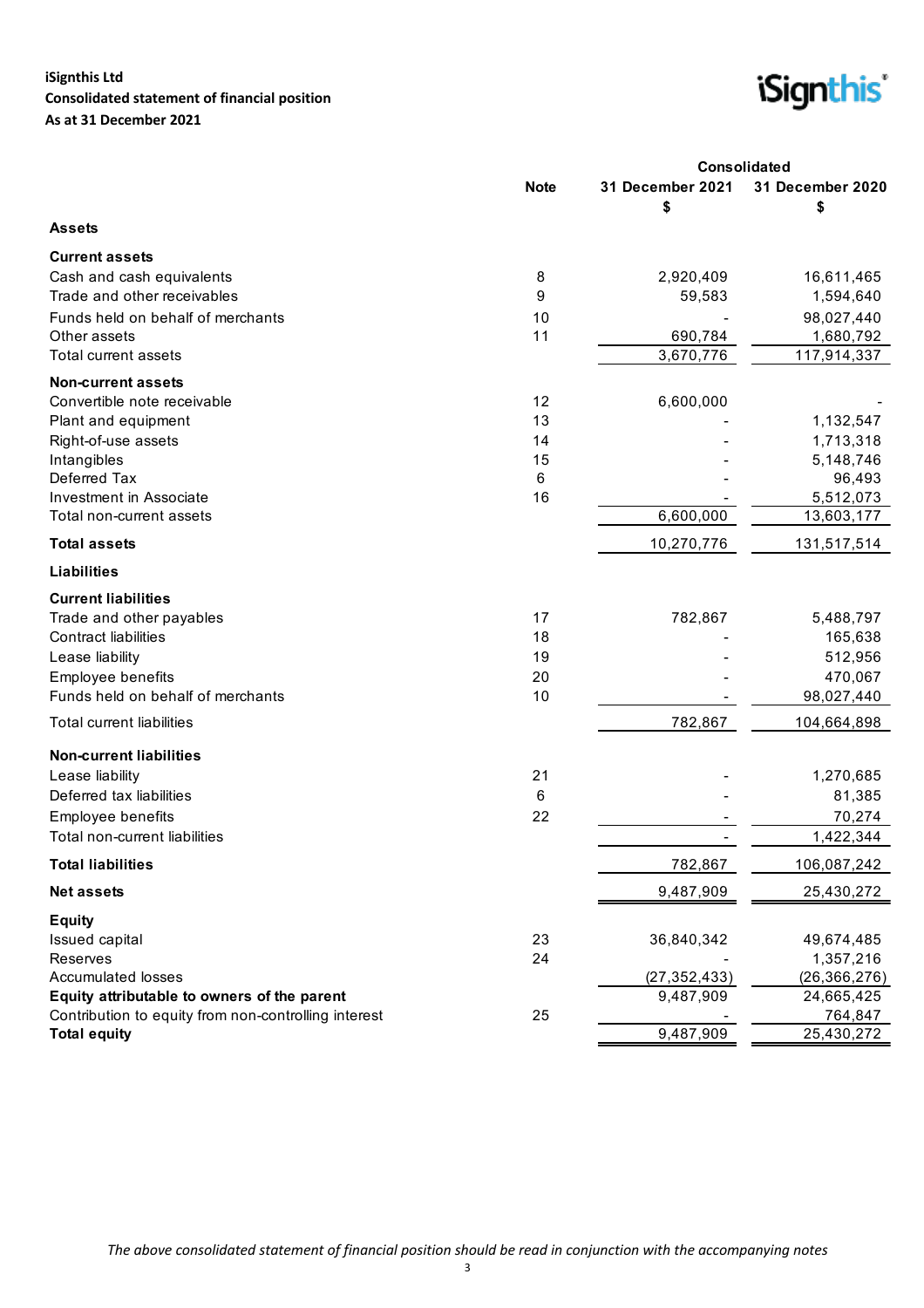## **iSignthis Ltd Annual Report - For the year ended 31 December 2021 Consolidated statement of changes in equity**

## *iSignthis*

|                                                             | Issued<br>capital | Share based<br>payments<br>reserve | Accumulated<br>losses | Non-<br>controlling<br>interest | Other<br>reserves        | Total equity   |
|-------------------------------------------------------------|-------------------|------------------------------------|-----------------------|---------------------------------|--------------------------|----------------|
| Consolidated                                                |                   | э                                  |                       |                                 | ъ                        |                |
| Balance at 1 January 2021 previously reported               | 49.674.485        | 17,305                             | (26, 366, 276)        | 764,847                         | 1,339,911                | 25,430,272     |
| Profit for the year                                         |                   |                                    | (2,516,890)           | (13, 725)                       | $\overline{\phantom{a}}$ | (2,530,615)    |
| Other comprehensive income for the year, net of tax         |                   |                                    |                       |                                 | 96,430                   | 96,430         |
| Total comprehensive income/(loss) for the year              |                   | ۰                                  | (2,516,890)           | (13, 725)                       | 96,430                   | (2, 434, 185)  |
| Transactions with owners in their capacity as owners:       |                   |                                    |                       |                                 |                          |                |
| Contributions of equity, net of transaction costs (note 23) | 338.326           | (338, 326)                         |                       |                                 |                          |                |
| Distribution to owners                                      |                   |                                    | 204,881               | (751, 122)                      |                          | (546, 241)     |
| Reduction in capital from demerger                          | (13, 172, 469)    |                                    |                       |                                 | $\overline{\phantom{a}}$ | (13, 172, 469) |
| Share-based payments                                        |                   | 210,532                            |                       |                                 |                          | 210,532        |
| Transfer between reserves                                   |                   | 110,489                            | 1,325,852             |                                 | (1,436,341)              |                |
| Balance at 31 December 2021                                 | 36,840,342        |                                    | (27,352,433)          |                                 |                          | 9,487,909      |

|                                                             |               | <b>Share based</b> |                | Non-        |            |                     |
|-------------------------------------------------------------|---------------|--------------------|----------------|-------------|------------|---------------------|
|                                                             | <b>Issued</b> | payments           | Accumulated    | controlling | Other      |                     |
|                                                             | capital       | reserve            | <b>losses</b>  | interest    | reserves   | <b>Total equity</b> |
| Consolidated                                                |               |                    |                |             |            |                     |
| Balance at 1 January 2020 previously reported               | 47,970,023    | 413,447            | (28, 564, 473) |             | (102, 199) | 19,716,798          |
| Impact of correction of error on opening balance            |               |                    | 37,169         |             |            | 37,169              |
| Balance at 1 January 2020 - restated                        | 47,970,023    | 413,447            | (28, 527, 304) |             | (102, 199) | 19,753,967          |
| Profit/(loss) after income tax expense for the year         |               |                    | 1,913,528      | (552, 800)  |            | 1,360,728           |
| Other comprehensive income for the year, net of tax         |               |                    |                |             | (440, 243) | (440, 243)          |
| Total comprehensive income/(loss) for the year              |               |                    | 1,913,528      | (552, 800)  | (440, 243) | 920,485             |
| Transactions with owners in their capacity as owners:       |               |                    |                |             |            |                     |
| Contributions of equity, net of transaction costs (note 23) | 1,704,462     | (501, 799)         |                |             |            | 1,202,663           |
| Non-Controlling Interest Contributions to equity (note 25)  |               |                    |                | 1,317,647   | 1,882,353  | 3,200,000           |
| Share-based payments                                        |               | 353,157            |                |             |            | 353,157             |
| Lapse of options and rights                                 |               | (247, 500)         | 247,500        |             |            |                     |
| Balance at 31 December 2020                                 | 49,674,485    | 17,305             | (26, 366, 276) | 764,847     | 1,339,911  | 25,430,272          |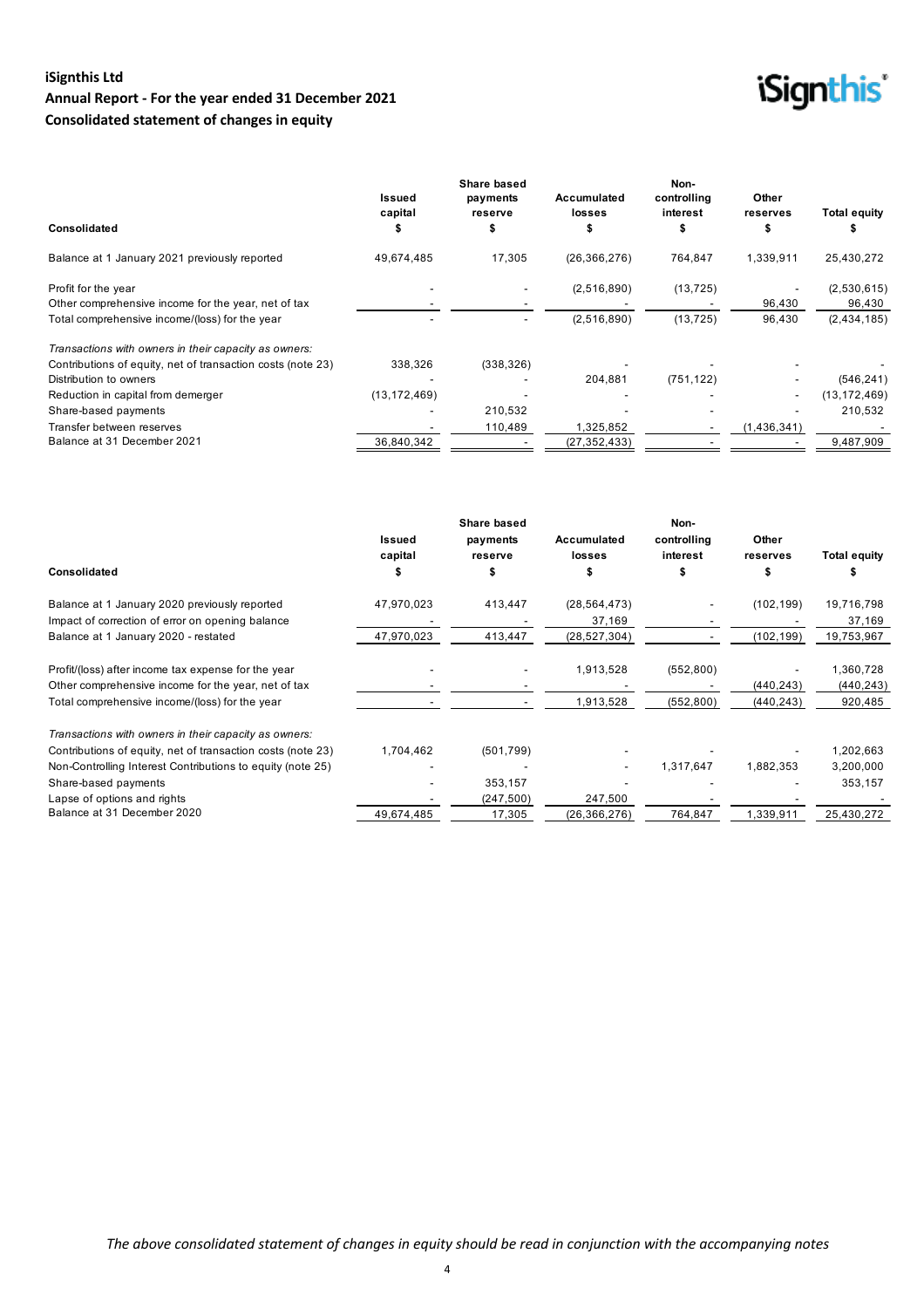## **iSignthis Ltd Annual Report - For the year ended 31 December 2021 Consolidated statement of cash flows**



|                                                                       |             | <b>Consolidated</b>    |                        |  |  |
|-----------------------------------------------------------------------|-------------|------------------------|------------------------|--|--|
|                                                                       | <b>Note</b> | 31 December 2021<br>\$ | 31 December 2020<br>\$ |  |  |
| Cash flows from operating activities                                  |             |                        |                        |  |  |
| Receipts from customers                                               |             | 28,087,018             | 35,153,036             |  |  |
| Payments to suppliers and employees                                   |             | (25, 542, 073)         | (30, 237, 437)         |  |  |
| Interest received                                                     |             | 35,145                 | 46,823                 |  |  |
| Government grants & tax incentives received                           |             | 189,105                | 972,455                |  |  |
| Income taxes paid                                                     |             | (1, 115, 814)          | (1, 347, 296)          |  |  |
| Other (net of Mastercard fee refund and charge)                       |             | 289,484                |                        |  |  |
| Net cash generated from/(used in) operating activities                | 34          | 1,942,865              | 4,587,581              |  |  |
| <b>Cash from investing activities</b>                                 |             |                        |                        |  |  |
| Payment for shares in Associate                                       | 16          | (1,000,000)            | (6,020,000)            |  |  |
| Payments for plant and equipment                                      | 13          | (145, 232)             | (533, 784)             |  |  |
| Payments for intangibles                                              | 15          | (3,062,990)            | (2,821,181)            |  |  |
| Cash contribution from investment partner                             | 25          |                        | 3,200,000              |  |  |
| Cash disposed on demerger                                             |             | (10, 365, 167)         |                        |  |  |
| Net cash (used in) investing activities                               |             | (14, 573, 389)         | (6, 174, 965)          |  |  |
| Cash flows from financing activities                                  |             |                        |                        |  |  |
| Repayment of lease liabilities                                        |             | (364, 155)             | (370, 817)             |  |  |
| Proceeds from exercise of options                                     | 23          |                        | 361,122                |  |  |
| Loan repayment from demerger group                                    |             | 310,761                |                        |  |  |
| Other (Merchant security received and card scheme membrship security) |             | (1,044,054)            | 610,264                |  |  |
| Net cash (used in)/generated from financing activities                |             | (1,097,448)            | 600,569                |  |  |
|                                                                       |             |                        |                        |  |  |
| Net (decreased)/increase in cash and cash equivalents                 |             | (13, 727, 972)         | (986, 815)             |  |  |
| Cash and cash equivalents at the beginning of the financial year      |             | 16,611,465             | 17,703,578             |  |  |
| Effects of exchange rate changes on cash and cash equivalents         |             | 36,916                 | (105, 298)             |  |  |
| Cash and cash equivalents at the end of the financial year            | 8           | 2,920,409              | 16,611,465             |  |  |
| Cash flow of discontinued operations                                  | 7           | (3, 192, 269)          | 851,080                |  |  |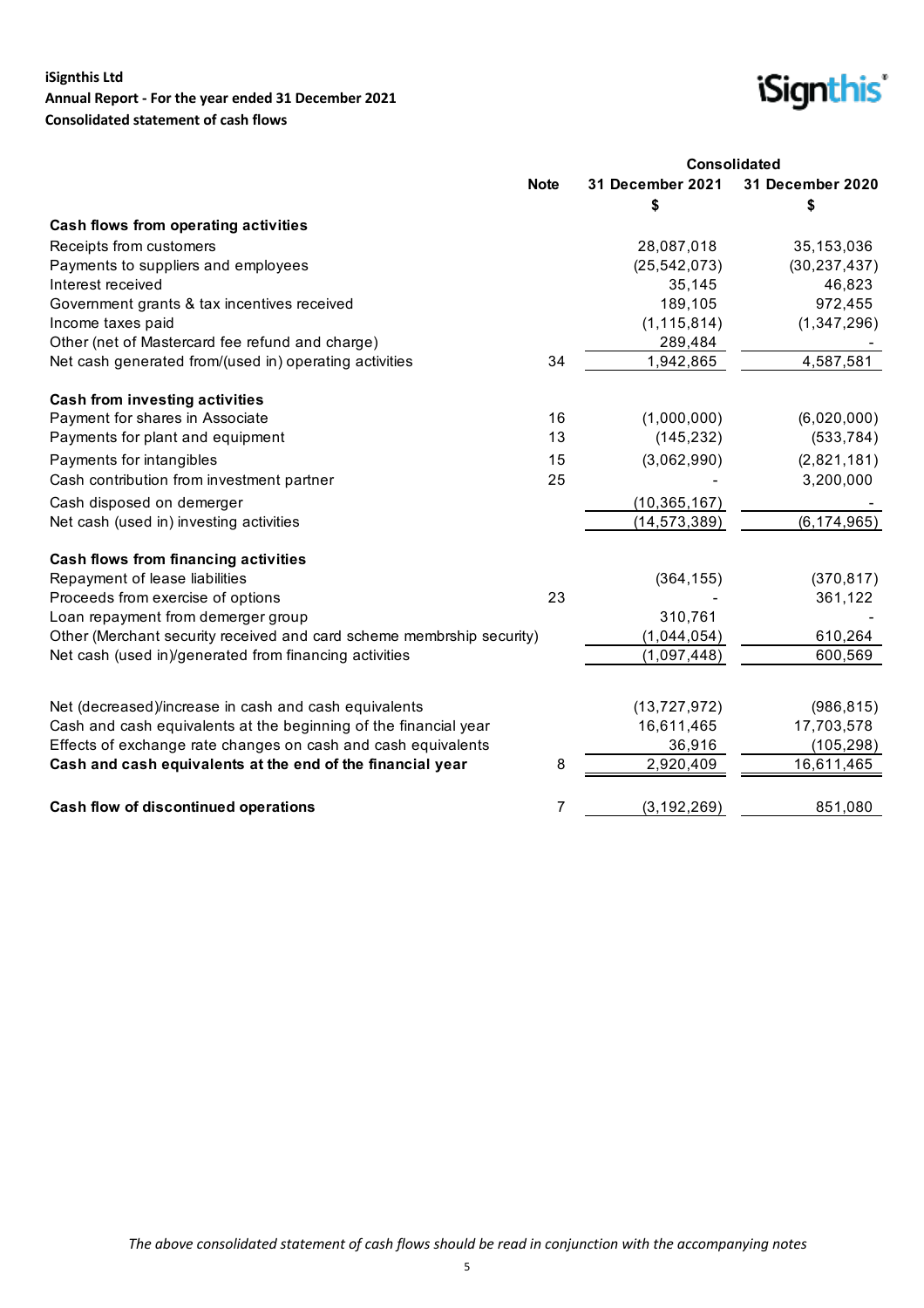

#### **Note 1. General information**

The financial statements cover iSignthis Ltd as a consolidated entity consisting of iSignthis Ltd and the entities it controlled at the end of, or during, the year. The financial statements are presented in Australian dollars, which is iSignthis Ltd's functional and presentation currency.

iSignthis Ltd is a listed public company limited by shares, incorporated and domiciled in Australia. Its registered office and principal place of business is:

Level 7, 232-236 Victoria Parade East Melbourne Victoria, 3002

In 2021 the Company completed the demerger from ISX Financial EU Plc ('ISX EU'). Post the demerger of ISX Financial EU Plc from iSignthis Ltd, the Company retained one subsidiary iSignthis Australia Pty Ltd (ISAU). ISAU is an Australian principal member of Mastercard. The Company also retains card acquiring licences from ChinaUnionPay, Diners Discover and American Express, in addition to Mastercard, for the Australian region.

Post the demerger the Company is now at the early stages of rebuilding its Australian strategy, as it looks to how it can commercialise the licences it holds in Australia.

Further the Company will continue to focus on its ongoing legal action against the Australia Securities Exchange (ASX).

The financial statements were authorised for issue, in accordance with a resolution of directors, on 28 February 2022. The directors have the power to amend and reissue the financial statements.

#### **Note 2. Significant accounting policies**

The principal accounting policies adopted in the preparation of the financial statements are set out either in the respective notes or below. These policies have been consistently applied to all the years presented, unless otherwise stated.

#### **Basis of preparation**

These general purpose financial statements have been prepared in accordance with Australian Accounting Standards and Interpretations issued by the Australian Accounting Standards Board ('AASB') and the Corporations Act 2001, as appropriate for forprofit oriented entities. These financial statements also comply with International Financial Reporting Standards as issued by the International Accounting Standards Board ('IASB').

#### *Historical cost convention*

The financial statements have been prepared under the historical cost convention, except for, where applicable, financial assets and liabilities at fair value through profit or loss, investment properties, certain classes of plant and equipment and derivative financial instruments.

#### *Critical accounting estimates*

The preparation of the financial statements requires the use of certain critical accounting estimates. It also requires management to exercise its judgement in the process of applying the consolidated entity's accounting policies. The areas involving a higher degree of judgement or complexity, or areas where assumptions and estimates are significant to the financial statements, are disclosed in note 3.

#### *Going Concern*

The continuing operations of the group recorded a loss of \$5.6 million in the year ended 31 December 2021, with no revenue generated.

The Directors have prepared the financial report on a going concern basis based on existing cash reserves as well as the following:

- Convertible note receivable from ISX Financial EU Plc for \$6.6 million, which is repayable by 2031 or earlier;
- Potential favourable outcome in relation to the legal case brought against the ASX;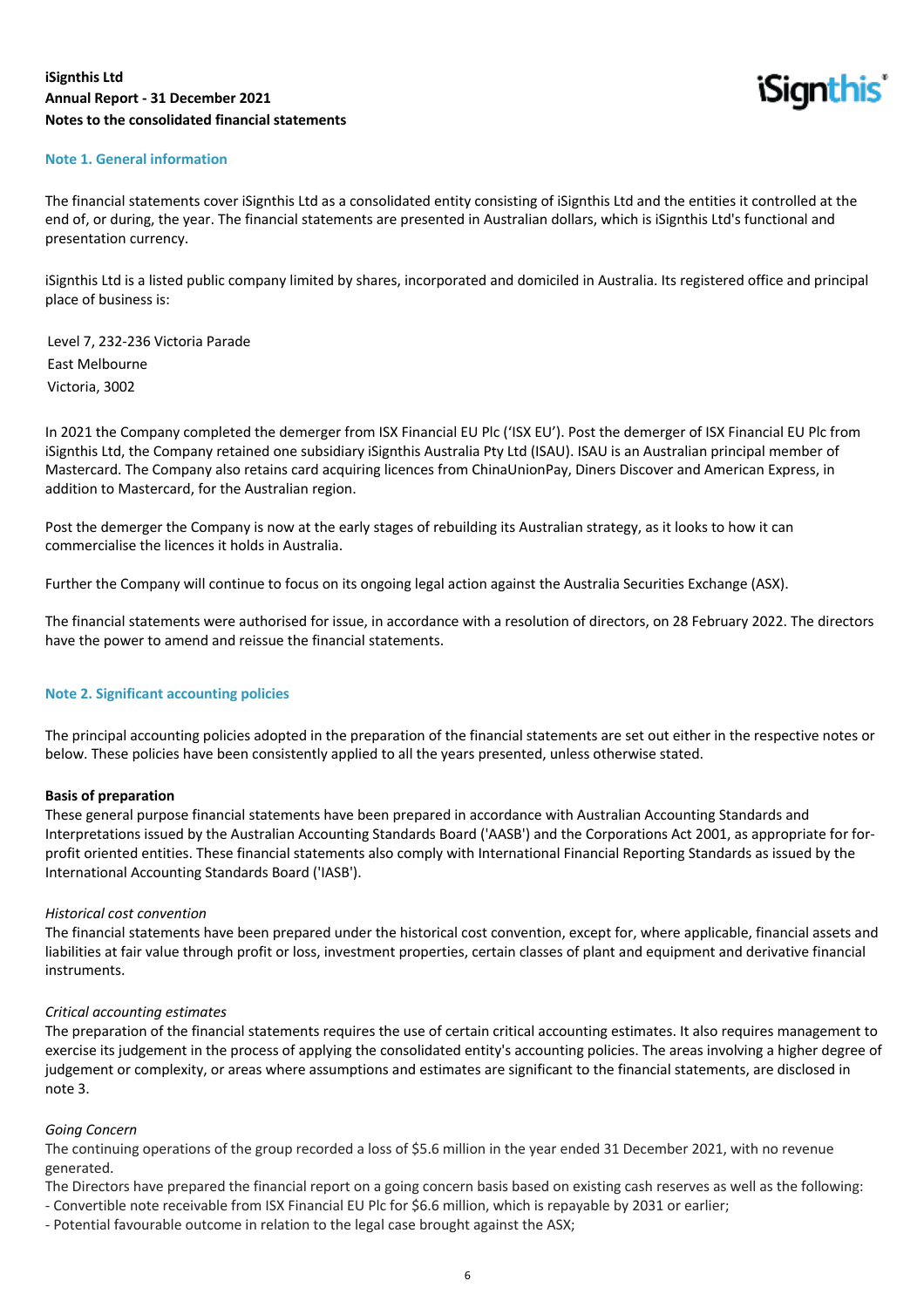

## **Note 2. Significant accounting policies (continued)**

- Future revenue is anticipated, once the Company has commercialised its payment licences; and

- Expected reduction in costs in 2022, with significant legal costs incurred in 2021 not expected to reoccur at the same level and costs related to the demerger of ISX Financial EU Plc not expected to reoccur.

Based on the above, the Directors are confident that the Group will be able to pay its debts as and when they fall due for a period of at least twelve months from the date of signing the financial report.

In the event that the Group is unable to achieve successful outcomes in relation to the above matters, a material uncertainty would exist which may cast significant doubt as to whether the Group will be able to continue as a going concern and therefore whether it will be able to realise its assets and discharge its liabilities in the normal course of business.

#### **Parent entity information**

In accordance with the Corporations Act 2001, these financial statements present the results of the consolidated entity only. Supplementary information about the parent entity is disclosed in note 31.

#### **Principles of consolidation**

The consolidated financial statements incorporate the assets and liabilities of all subsidiaries of iSignthis Ltd ('company' or 'parent entity') as at 31 December 2021 and the results of all subsidiaries for the year then ended. iSignthis Ltd and its subsidiaries together are referred to in these financial statements as the 'consolidated entity'.

Subsidiaries are all those entities over which the consolidated entity has control. The consolidated entity controls an entity when the consolidated entity is exposed to, or has rights to, variable returns from its involvement with the entity and has the ability to affect those returns through its power to direct the activities of the entity. Subsidiaries are fully consolidated from the date on which control is transferred to the consolidated entity. They are de-consolidated from the date that control ceases.

#### **Foreign currency translation**

The financial statements are presented in Australian dollars, which is iSignthis Ltd's functional and presentation currency.

#### *Foreign currency transactions*

Foreign currency transactions are translated into Australian dollars using the exchange rates prevailing at the dates of the transactions. Foreign exchange gains and losses resulting from the settlement of such transactions and from the translation at financial year-end exchange rates of monetary assets and liabilities denominated in foreign currencies are recognised in profit or loss.

#### *Foreign operations*

The assets and liabilities of foreign operations are translated into Australian dollars using the exchange rates at the reporting date. The revenues and expenses of foreign operations are translated into Australian dollars using the average exchange rates, which approximate the rates at the dates of the transactions, for the period. All resulting foreign exchange differences are recognised in other comprehensive income through the foreign currency reserve in equity.

The foreign currency reserve is recognised in profit or loss when the foreign operation or net investment is disposed of.

#### **Discontinued operations**

Discontinued operations are excluded from the results of continuing operations and are presented as a single amount as profit or loss after tax from discontinued operations in the statement of profit or loss and other comprehensive income.

Additional disclosures are provided in Note 7. All other notes to the financial statements include amounts for continuing operations, unless indicated otherwise.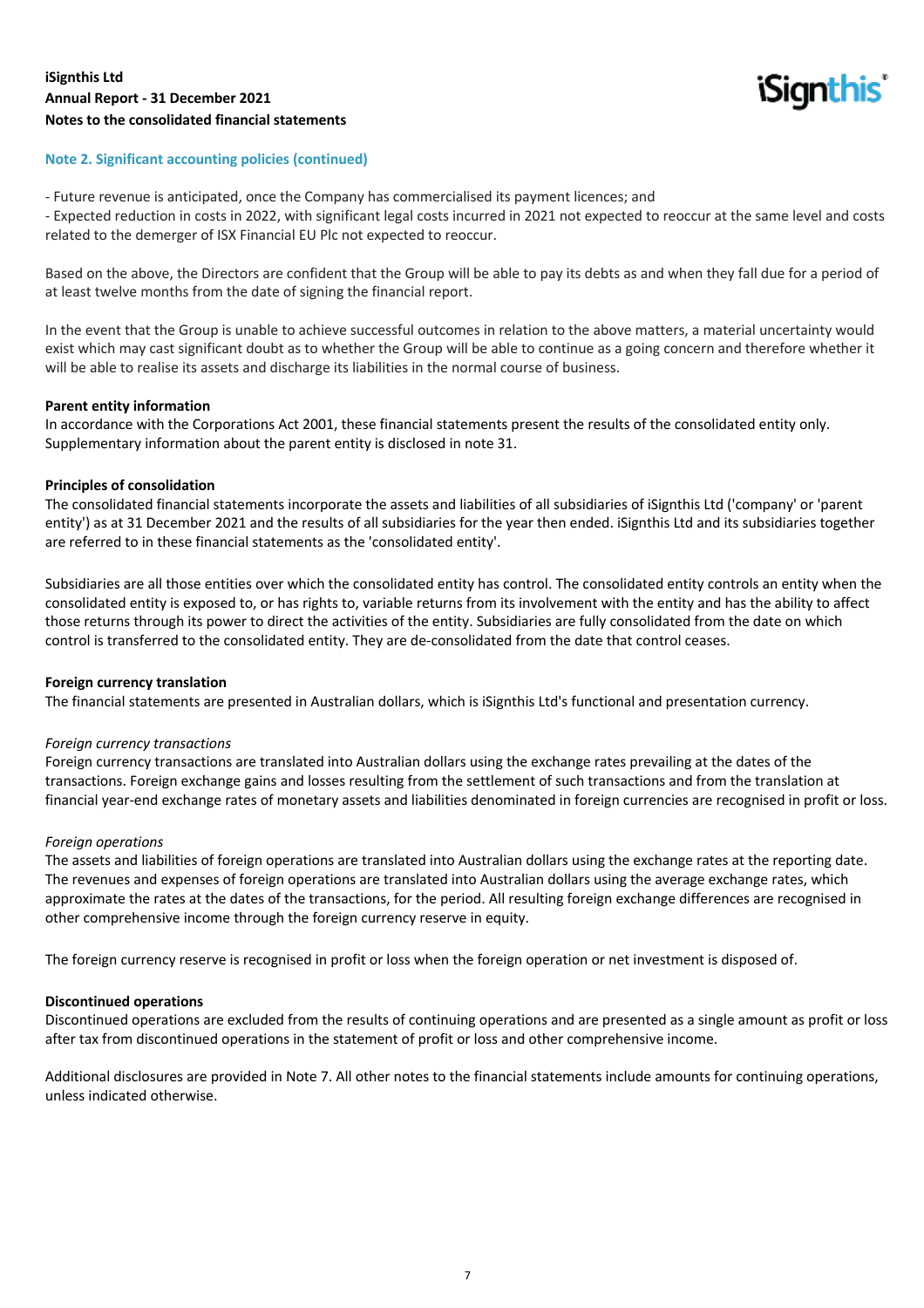**iSignthis** 

#### **Note 2. Significant accounting policies (continued)**

#### **Demerger Accounting**

In determining the appropriate treatment of the demerger transactions, including the transfer of subsidiaries between Group companies and the final demerger transaction, we have applied the key principles of Common Control Transactions under Australian Accounting Standards.

Many of the demerger steps, including the transfer of subsidiaries, are between entities within the iSignthis Ltd ('ISX') group and are therefore under common control.

The acquisition or disposal of one business by another would usually fall under AASB 3 Business Combinations ("AASB 3"). However, this transaction is between entities which have the same ultimate ownership (a "common control transaction"). Common control transactions are explicitly excluded from the scope of AASB 3 and Australian Accounting Standards contain no definitive guidance on how common control transactions should be treated.

Where no definitive guidance exists, AASB 108 Accounting Policies, Changes in Accounting Estimates and Errors requires that management develop an accounting policy that results in relevant and reliable information being presented in the financial statements.

In the absence of any definitive guidance within Australian Accounting Standards or IFRS, two commonly accepted approaches exist to common control transactions:

- 1. Acquisition Accounting, in which the principles of AASB 3 are applied, even though the transaction is technically outside the scope of that standard; and
- 2. The "pooling of interests" method. It differs from the acquisition method in a number of respects:
	- The assets and liabilities of the two combining entities are transferred at their carrying values
	- Adjustments are made only where necessary to harmonise the accounting policies of the two entities. No fair value adjustments are made, and no new assets or liabilities are recognised.
	- No goodwill is recorded.
	- Any difference between the purchase price and the book value of the assets transferred is recognised as an adjustment to equity (either to an existing reserve, or to a newly created common control reserve)

For all common control transactions, including the transfers of subsidiaries between group companies and the final demerger transaction, the Company has applied the pooling of interests method, with transactions being recognised at book value.

#### **Current and non-current classification**

Assets and liabilities are presented in the statement of financial position based on current and non-current classification.

An asset is classified as current when: it is either expected to be realised or intended to be sold or consumed in the consolidated entity's normal operating cycle; it is held primarily for the purpose of trading; it is expected to be realised within 12 months after the reporting period; or the asset is cash or cash equivalent unless restricted from being exchanged or used to settle a liability for at least 12 months after the reporting period. All other assets are classified as non-current.

A liability is classified as current when: it is either expected to be settled in the consolidated entity's normal operating cycle; it is held primarily for the purpose of trading; it is due to be settled within 12 months after the reporting period; or there is no unconditional right to defer the settlement of the liability for at least 12 months after the reporting period. All other liabilities are classified as noncurrent.

Deferred tax assets and liabilities are always classified as non-current.

#### **Impairment of non-financial assets**

Goodwill and other intangible assets that have an indefinite useful life are not subject to amortisation and are tested annually for impairment, or more frequently if events or changes in circumstances indicate that they might be impaired. Other non-financial assets are reviewed for impairment whenever events or changes in circumstances indicate that the carrying amount may not be recoverable. An impairment loss is recognised for the amount by which the asset's carrying amount exceeds its recoverable amount.

Recoverable amount is the higher of an asset's fair value less costs of disposal and value-in-use. The value-in-use is the present value of the estimated future cash flows relating to the asset using a pre-tax discount rate specific to the asset or cash-generating unit to which the asset belongs. Assets that do not have independent cash flows are grouped together to form a cash-generating unit.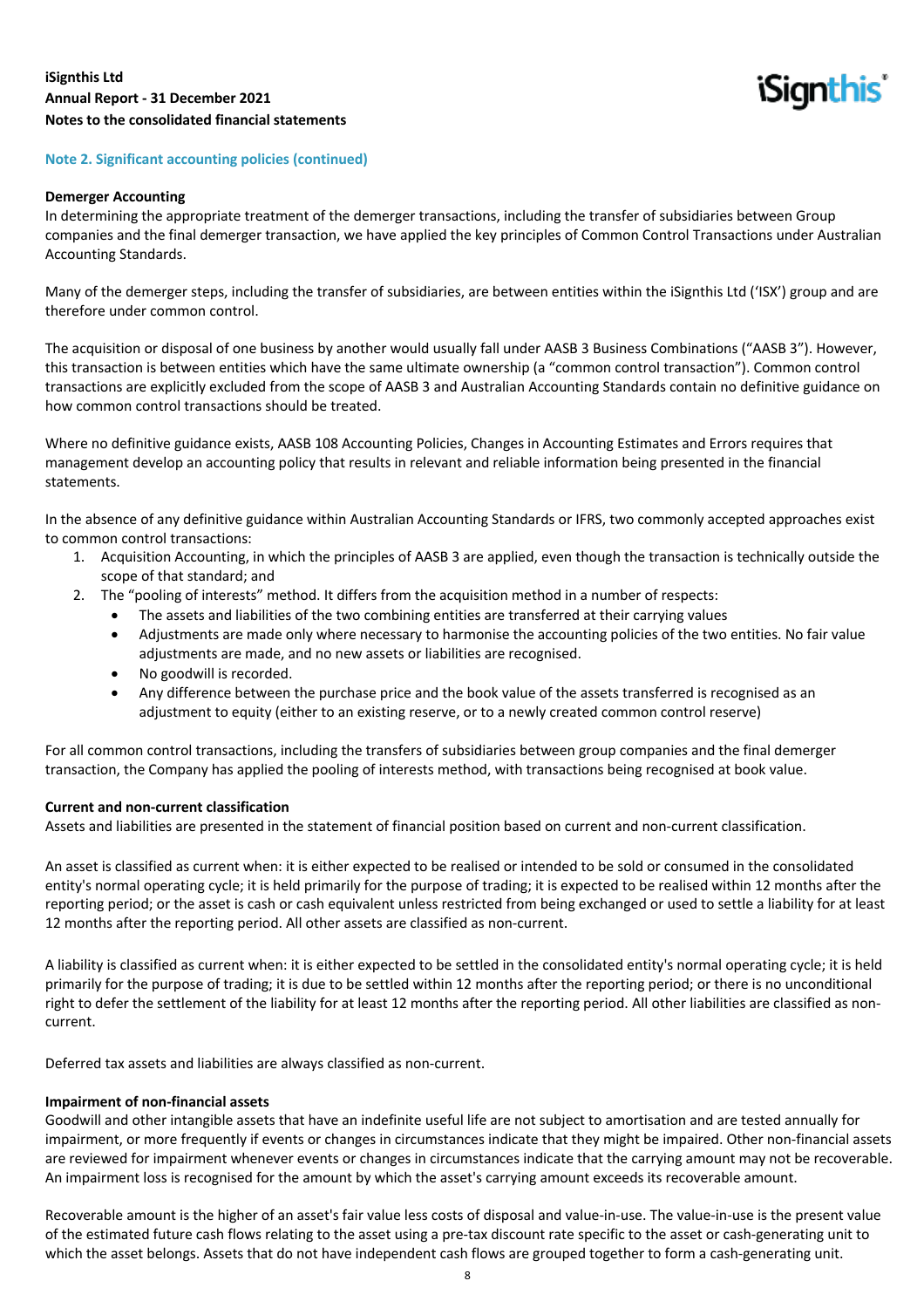**iSignthis** 

#### **Note 2. Significant accounting policies (continued)**

#### **Finance costs**

Finance costs attributable to qualifying assets are capitalised as part of the asset. All other finance costs are expensed in the period in which they are incurred.

#### **New Accounting Standards and Interpretations not yet mandatory or early adopted**

Australian Accounting Standards and Interpretations that have recently been issued or amended but are not yet mandatory, have not been early adopted by the consolidated entity for the annual reporting period ended 31 December 2021. The consolidated entity has not yet assessed the impact of these new or amended Accounting Standards and Interpretations.

#### **Note 3. Critical accounting judgments, estimates and assumptions**

The preparation of the financial statements requires management to make judgements, estimates and assumptions that affect the reported amounts in the financial statements. Management continually evaluates its judgements and estimates in relation to assets, liabilities, contingent liabilities, revenue and expenses. Management bases its judgements, estimates and assumptions on historical experience and on other various factors, including expectations of future events, management believes to be reasonable under the circumstances. The resulting accounting judgements and estimates will seldom equal the related actual results. The judgements, estimates and assumptions that have a significant risk of causing a material adjustment to the carrying amounts of assets and liabilities (refer to the respective notes) within the next financial year are discussed below.

#### *Revenue Recognition*

Revenue from payment processing and settlement contracts is recognised when the entity has completed all performance obligations under the contract, by transferring the payment settlement to the customers account. This recognises that the Company's performance obligations are not separately identifiable and should be bundled as one performance obligation, completed when settlement is made to the customer. All performance obligations from payment processing and settlement are satisfied at a point in time.

#### *Share-based payment transactions*

The consolidated entity measures the cost of equity-settled transactions with employees by reference to the fair value of the equity instruments at the date at which they are granted. Where market prices are not available, the fair value of equity-settled transactions are determined using a valuation technique to estimate what the price of those equity instruments would have been on the measurement date in an arm's length transaction between knowledgeable, willing parties. The fair value is determined by using either the Binomial or Black-Scholes model taking into account the terms and conditions upon which the instruments were granted. The accounting estimates and assumptions relating to equity-settled share-based payments would have no impact on the carrying amounts of assets and liabilities within the next annual reporting period but may impact profit or loss and equity.

#### *Estimation of useful lives of assets*

The consolidated entity determines the estimated useful lives and related depreciation and amortisation charges for its plant and equipment and finite life intangible assets. The useful lives could change significantly as a result of technical innovations or some other event. The depreciation and amortisation charge will increase where the useful lives are less than previously estimated lives, or technically obsolete or non-strategic assets that have been abandoned or sold will be written off or written down.

#### *Impairment of non-financial assets*

The consolidated entity assesses impairment of non-financial assets at each reporting date by evaluating conditions specific to the consolidated entity and to the particular asset that may lead to impairment. If an impairment trigger exists, the recoverable amount of the asset is determined. This involves fair value less costs of disposal or value-in-use calculations, which incorporate a number of key estimates and assumptions.

#### *Employee benefits provision*

The liability for employee benefits expected to be settled more than 12 months from the reporting date are recognised and measured at the present value of the estimated future cash flows to be made in respect of all employees at the reporting date. In determining the present value of the liability, estimates of attrition rates and pay increases through promotion and inflation have been taken into account.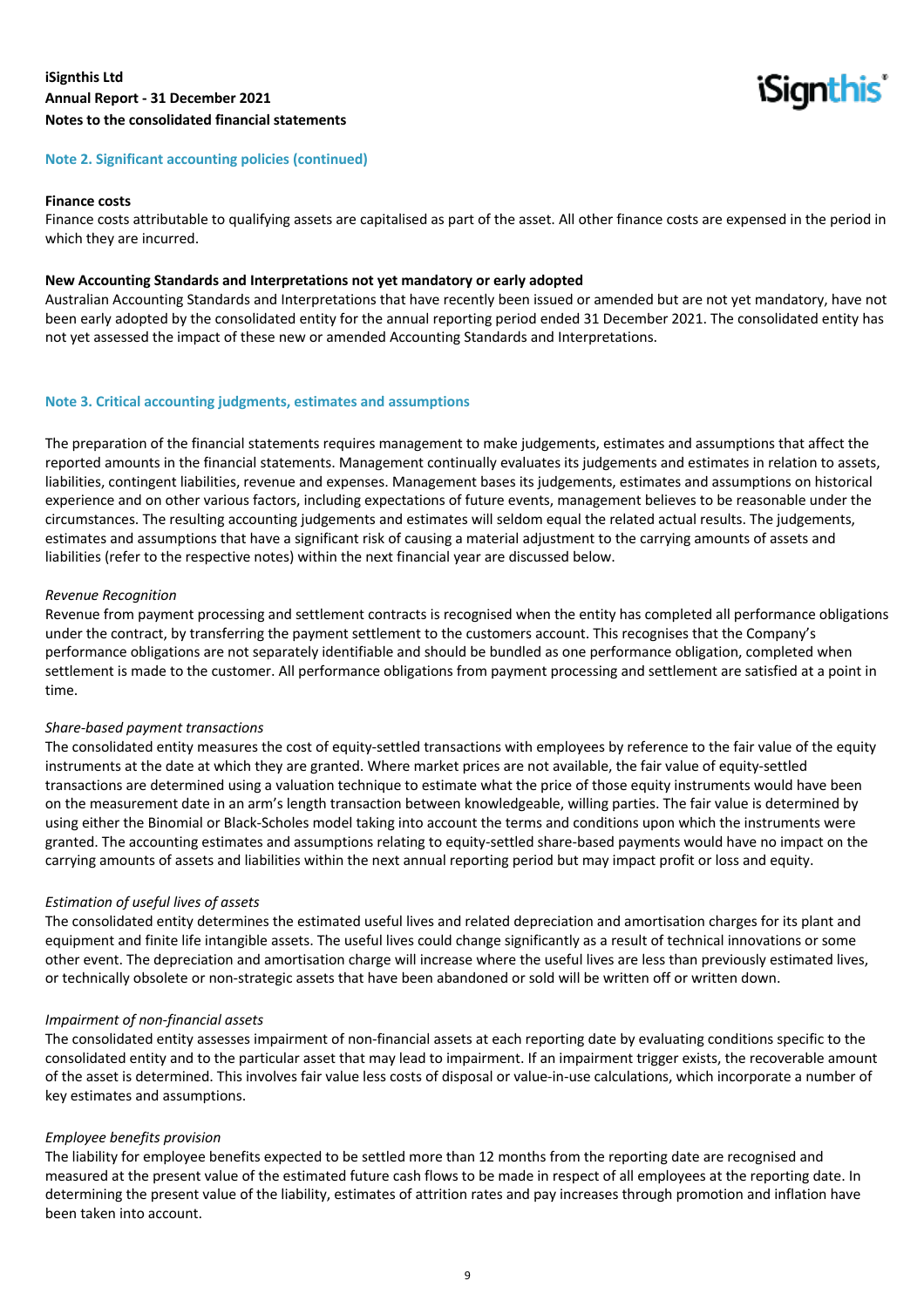**iSignthis** 

#### **Note 4. Operating segments**

#### *Identification of reportable operating segments*

The operating segments are analysed by the Executives of the consolidated entity who ultimately report to the board of Board of Directors (collectively identified as the Chief Operating Decision Makers ('CODM')), based on the internal reports that are reviewed and used by the CODM in assessing performance and in determining the allocation of resources.

The CODM reviews revenues, relevant expenses and Earnings before Interest, Tax, Depreciation and Amortisation (EBITDA). The accounting policies adopted for internal reporting to the CODM are consistent with those adopted in the financial statements.

The Group operates across four main operating divisions, with various product/services brands within each of those divisions, they include:

**-** *Regulated eMoney & Payment Services:* Payments, eMoney and transactional banking services;

- *RegTech Solutions:* Core banking, core networking platforms, identity and other banking software services;

- *Regulated Securities Exchange*: including holdings in the public quoted National Stock Exchange of Australia Ltd, and in ClearPay, our digital ledger technology delivery versus payment company; and

- *Intellectual Property:* A number of granted and pending patents applicable to anti-money laundering, payment verification and payments, across multiple jurisdictions.

|                                                  | <b>Regulated eMoney &amp; Payment Services</b> |                |                              |                                             |                          |                    |                |
|--------------------------------------------------|------------------------------------------------|----------------|------------------------------|---------------------------------------------|--------------------------|--------------------|----------------|
| Consolidated - 31 December 2021                  | <b>Australia</b>                               | <b>Europe</b>  | Reg-Tech<br><b>Solutions</b> | Regulated<br>securities<br><b>Exchanges</b> | Intellectual<br>Property | Corporate<br>Items | <b>Total</b>   |
|                                                  | \$                                             | \$             | \$                           | \$                                          | \$                       | \$                 | \$             |
| <b>Revenue and Other Income</b>                  |                                                |                |                              |                                             |                          |                    |                |
| Sales to external customers                      | 157,601                                        | 25,977,652     | 1,632,444                    |                                             |                          |                    | 27,767,697     |
| Government grants (includes R&D Tax concessions) | 172,587                                        |                |                              |                                             |                          |                    | 172,587        |
| Interest                                         | 1,019                                          | 8,848          |                              | 1,043                                       |                          | 44,820             | 55,730         |
| Total revenue and other income                   | 331,207                                        | 25,986,500     | 1,632,444                    | 1,043                                       |                          | 44,820             | 27,996,014     |
| <b>Expenses</b>                                  |                                                |                |                              |                                             |                          |                    |                |
| Corporate expenses                               | (441, 187)                                     | (2, 195, 166)  | (331, 623)                   | (171, 093)                                  | (226, 795)               | (4,786,539)        | (8, 152, 403)  |
| Advertising & marketing                          |                                                | (112, 562)     | (18, 970)                    |                                             |                          | (16,600)           | (148, 132)     |
| Employee benefits expense                        | (614, 262)                                     | (5,883,353)    | (995, 334)                   | 1,266,463                                   |                          | (568, 283)         | (6,794,769)    |
| Research & development expenses                  | (568, 352)                                     |                |                              | (349, 761)                                  |                          |                    | (918, 113)     |
| Depreciation & amortisation expense              | (402, 501)                                     | (305, 903)     | (956, 448)                   | (19,688)                                    | (76, 431)                |                    | (1,760,971)    |
| Impairment of investment in associate            |                                                | (804, 434)     |                              |                                             |                          |                    | (804, 434)     |
| Share of losses from investment in associate     |                                                |                |                              |                                             |                          |                    |                |
| IT expenses                                      | (520, 384)                                     | (944, 586)     | (93, 854)                    | 116,513                                     |                          | (90)               | (1,442,401)    |
| Other expenses                                   | (31, 191)                                      | (7,896)        | (23, 100)                    |                                             |                          | (16, 864)          | (79,051)       |
| Operating costs                                  | 3,111                                          | (8,303,930)    | (463,984)                    |                                             |                          |                    | (8,764,803)    |
| Share based payments                             |                                                |                |                              |                                             |                          | (210, 532)         | (210, 532)     |
| Finance costs                                    | (7)                                            |                | (99, 707)                    |                                             |                          |                    | (99, 714)      |
| Intercompany management fee recharge             |                                                | (1, 106, 951)  |                              | 1,106,951                                   |                          |                    |                |
| Net realised foreign exchange gain/(loss)        | (28, 841)                                      | 335,371        | 48,753                       | (233, 582)                                  | (23)                     | (279, 028)         | (157, 350)     |
|                                                  | (2,603,614)                                    | (19, 329, 410) | (2,934,267)                  | 1,715,803                                   | (303, 249)               | (5,877,936)        | (29, 332, 673) |
| Profit/(loss) before income tax expense          | (2, 272, 407)                                  | 6,657,090      | (1,301,823)                  | 1,716,846                                   | (303, 249)               | (5,833,116)        | (1,336,659)    |
| Income tax expense                               |                                                |                |                              |                                             |                          |                    | (1, 193, 956)  |
| Profit/(loss) for the year                       | (2,272,407)                                    | 6,657,090      | (1,301,823)                  | 1,716,846                                   | (303, 249)               | (5,833,116)        | (2,530,615)    |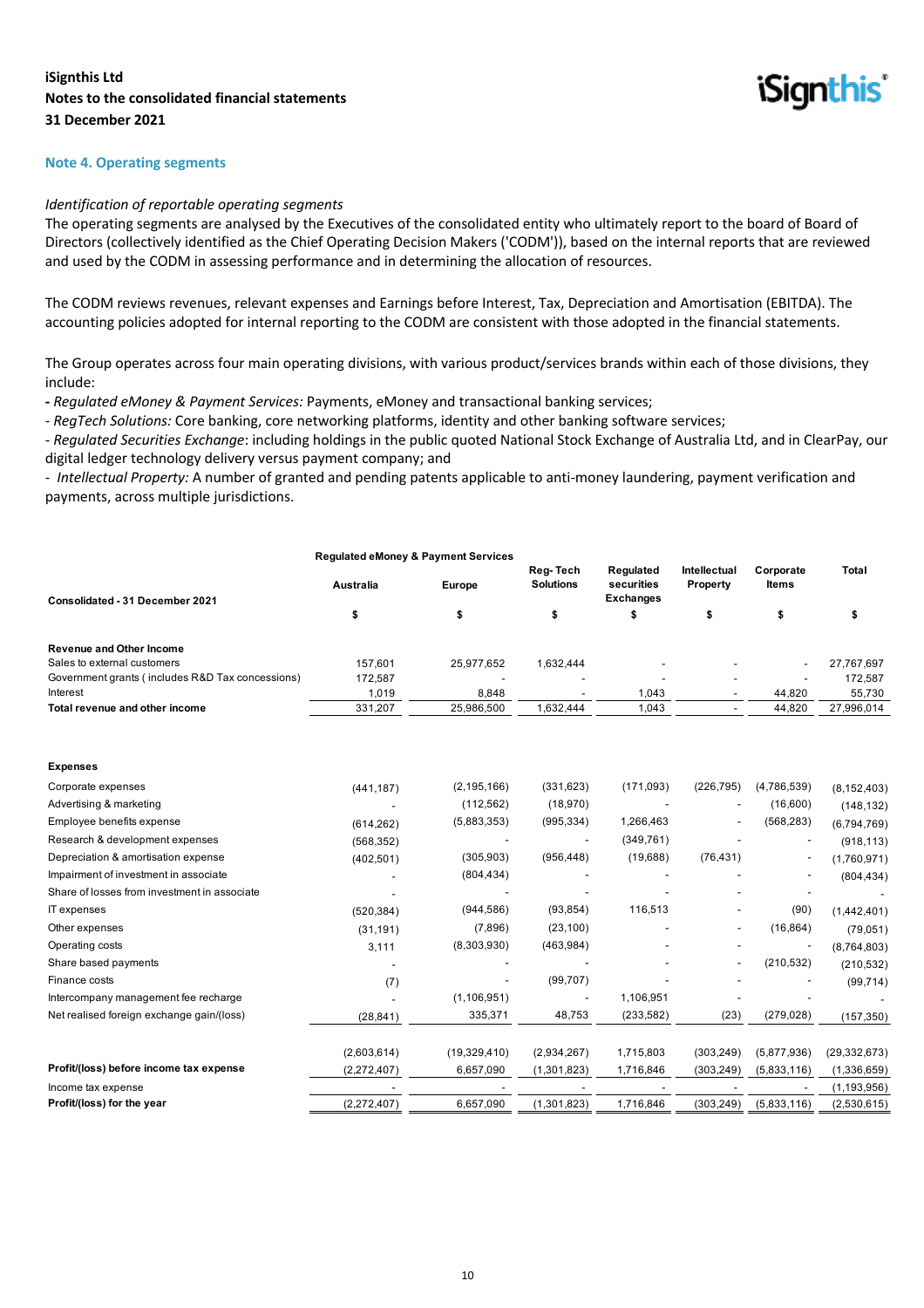## **Note 4. Operating segments (continued)**

|                                        | <b>Regulated eMoney &amp; Payment</b><br><b>Services</b> |                          |                                           | Regulated                                   |                                |                                 |                    |
|----------------------------------------|----------------------------------------------------------|--------------------------|-------------------------------------------|---------------------------------------------|--------------------------------|---------------------------------|--------------------|
| <b>Consolidated - 31 December 2020</b> | <b>Australia</b><br>\$                                   | Europe<br>\$             | <b>Reg-Tech</b><br><b>Solutions</b><br>\$ | <b>Securities</b><br><b>Exchanges</b><br>\$ | Intellectual<br>Property<br>\$ | Corporate<br><b>Items</b><br>\$ | <b>Total</b><br>\$ |
| <b>Revenue and Other Income</b>        |                                                          |                          |                                           |                                             |                                |                                 |                    |
| Sales to external customers            | 1,476,466                                                | 32,655,914               | 2,158,137                                 |                                             |                                |                                 | 36,290,517         |
| Government grants (includes R&D tax    |                                                          |                          |                                           |                                             |                                |                                 |                    |
| concessions)                           | 816,855                                                  |                          |                                           |                                             |                                | 155,600                         | 972,455            |
| Interest                               | 16,178                                                   | 11,678                   |                                           | 6,386                                       |                                | 12,581                          | 46,823             |
| Total revenue and other income         | 2,309,499                                                | 32,667,592               | 2,158,137                                 | 6,386                                       | $\overline{\phantom{a}}$       | 168,181                         | 37,309,795         |
| <b>Expenses</b>                        |                                                          |                          |                                           |                                             |                                |                                 |                    |
| Corporate expenses                     | (782, 195)                                               | (1,920,116)              | (433,966)                                 | (4,678)                                     | (213,501)                      | (3,506,195)                     | (6,860,651)        |
| Advertising & marketing                | (15, 240)                                                | (241, 027)               | (3,802)                                   | $\overline{\phantom{a}}$                    |                                | (71, 921)                       | (331,990)          |
| Employee benefits expense              | (2,094,437)                                              | (2,839,818)              | (1,537,895)                               |                                             |                                | (991, 830)                      | (7,463,980)        |
| Research & development expenses        | (713, 865)                                               | $\overline{\phantom{a}}$ |                                           |                                             |                                |                                 | (713, 865)         |
| Depreciation & amortisation expense    | (166, 912)                                               | (43, 704)                | (922, 137)                                |                                             | (96, 552)                      |                                 | (1, 229, 305)      |
| Share of losses from investment in     |                                                          |                          |                                           |                                             |                                |                                 |                    |
| associate                              |                                                          |                          |                                           | (507, 927)                                  |                                |                                 | (507, 927)         |
| IT expenses                            | (791, 046)                                               | (961, 572)               | (176, 308)                                |                                             |                                | (67, 418)                       | (1,996,344)        |
| Other expenses                         | (18, 605)                                                | (98, 238)                | (43, 351)                                 |                                             |                                | (137)                           | (160, 331)         |
| Operating costs                        | (647, 715)                                               | (14,008,798)             | (156, 992)                                |                                             |                                | $\blacksquare$                  | (14, 813, 505)     |
| Share based payments                   |                                                          |                          |                                           |                                             | ٠                              | (353, 157)                      | (353, 157)         |
| Finance costs                          | (7)                                                      |                          | (72, 131)                                 |                                             |                                | 1,809                           | (70, 329)          |
| Intercompany management fee            |                                                          |                          |                                           |                                             |                                |                                 |                    |
| recharge                               |                                                          | (1,565,720)              | 1,565,720                                 |                                             |                                |                                 |                    |
| Net realised foreign exchange          |                                                          |                          |                                           |                                             |                                |                                 |                    |
| gain/(loss)                            | 174,324                                                  | 227,999                  | (253, 349)                                | 154,310                                     |                                | (233,930)                       | 69,354             |
|                                        | (5,055,698)                                              | (21, 450, 994)           | (2,034,211)                               | (358, 295)                                  | (310, 053)                     | (5, 222, 779)                   | (34, 432, 030)     |
| Profit/(loss) before income tax        |                                                          |                          |                                           |                                             |                                |                                 |                    |
| expense                                | (2,746,199)                                              | 11,216,598               | 123,926                                   | (351,909)                                   | (310,053)                      | (5,054,598)                     | 2,877,765          |
| Income tax expense                     |                                                          |                          |                                           |                                             |                                |                                 | (1,517,037)        |
| Profit after income tax expense        | (2,746,199)                                              | 11,216,598               | 123,926                                   | (351,909)                                   | (310, 053)                     | (5,054,598)                     | 1,360,728          |

## *iSignthis*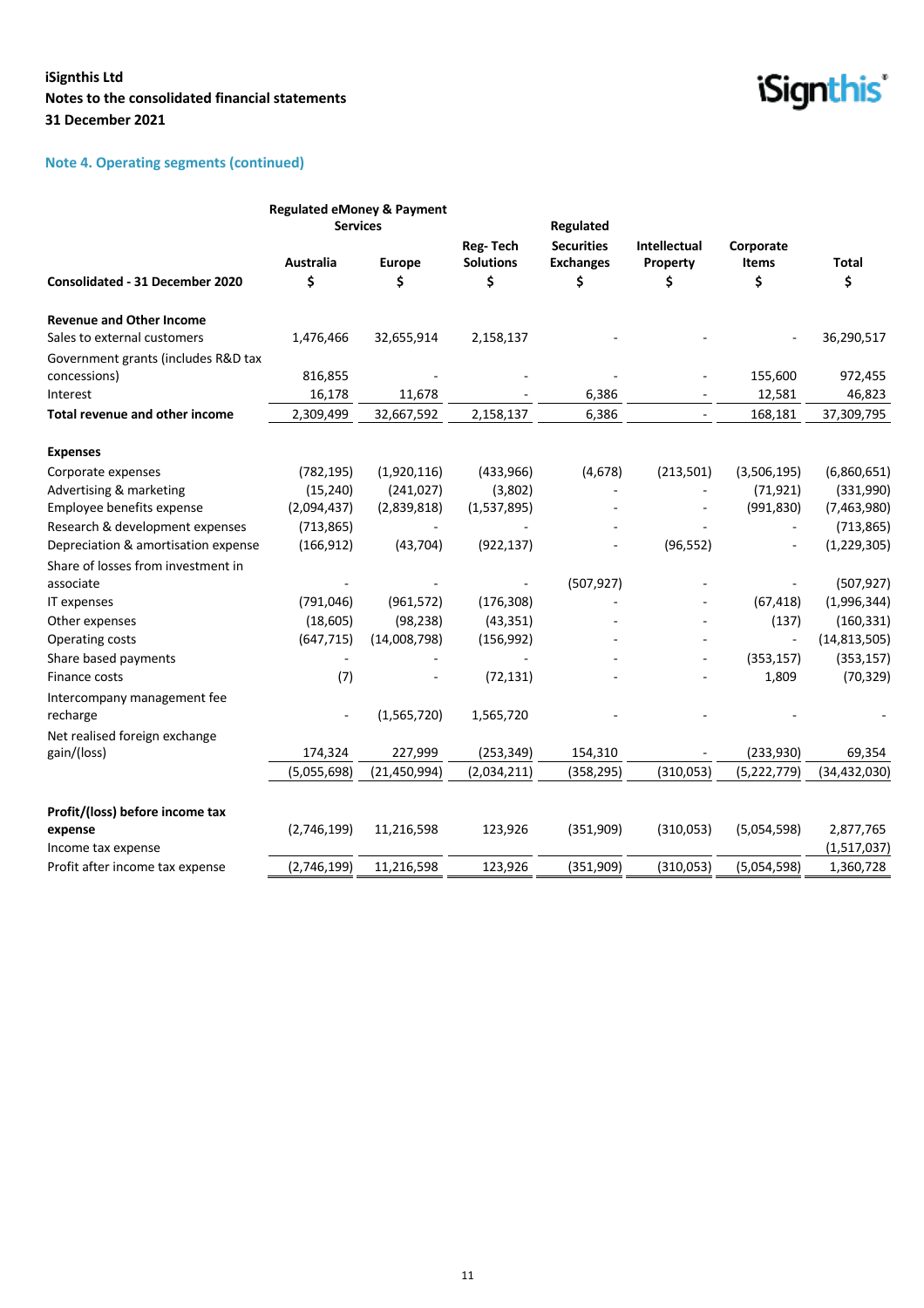## **Note 5. Other income**



| 31 December<br>2021<br>2020<br>\$.<br>S    |  | <b>Consolidated</b> |
|--------------------------------------------|--|---------------------|
|                                            |  | 31 December         |
|                                            |  |                     |
| Other government grants<br>$\qquad \qquad$ |  | 155,600             |
| Interest income<br>44,820                  |  | 12,581              |
| Other                                      |  | 38,904              |
| Total other income<br>44,820               |  | 207,085             |

#### *Interest income*

Interest income is recognised as interest accrued using the effective interest method. This is a method of calculating the amortised cost of a financial asset and allocating the interest income over the relevant period using the effective interest rate, which is the rate that exactly discounts estimated future cash receipts through the expected life of the financial asset to the net carrying amount of the financial asset.

#### **Note 6. Income tax**

|                                                                                      | Consolidated             |                          |
|--------------------------------------------------------------------------------------|--------------------------|--------------------------|
|                                                                                      | 31 December<br>2021<br>S | 31 December<br>2020<br>Ş |
| Numerical reconciliation of income tax expense and tax at the statutory rate         |                          |                          |
| Profit (Loss) before income tax expense                                              | (5,644,652)              | (4,509,573)              |
| Tax at the statutory tax rate of 27.5%                                               | (1,552,279)              | (1,240,133)              |
| Tax effect amounts which are not deductible/(taxable) in calculating taxable income: |                          |                          |
| Share-based payments                                                                 | 57,896                   | 97,118                   |
| Job keeper payment/government incentives                                             |                          | 42,790                   |
| Costs related to capital account                                                     | 1,042,732                |                          |
|                                                                                      | (451, 651)               | (1,100,225)              |
| Deductible blackhole expenditure                                                     | 63,682                   | 67,174                   |
| Other timing differences                                                             | (120, 140)               | 5,576                    |
| Income tax losses not taken up as a tax benefit                                      | 508,109                  | 1,027,475                |
| Income tax expense/(benefit)                                                         |                          |                          |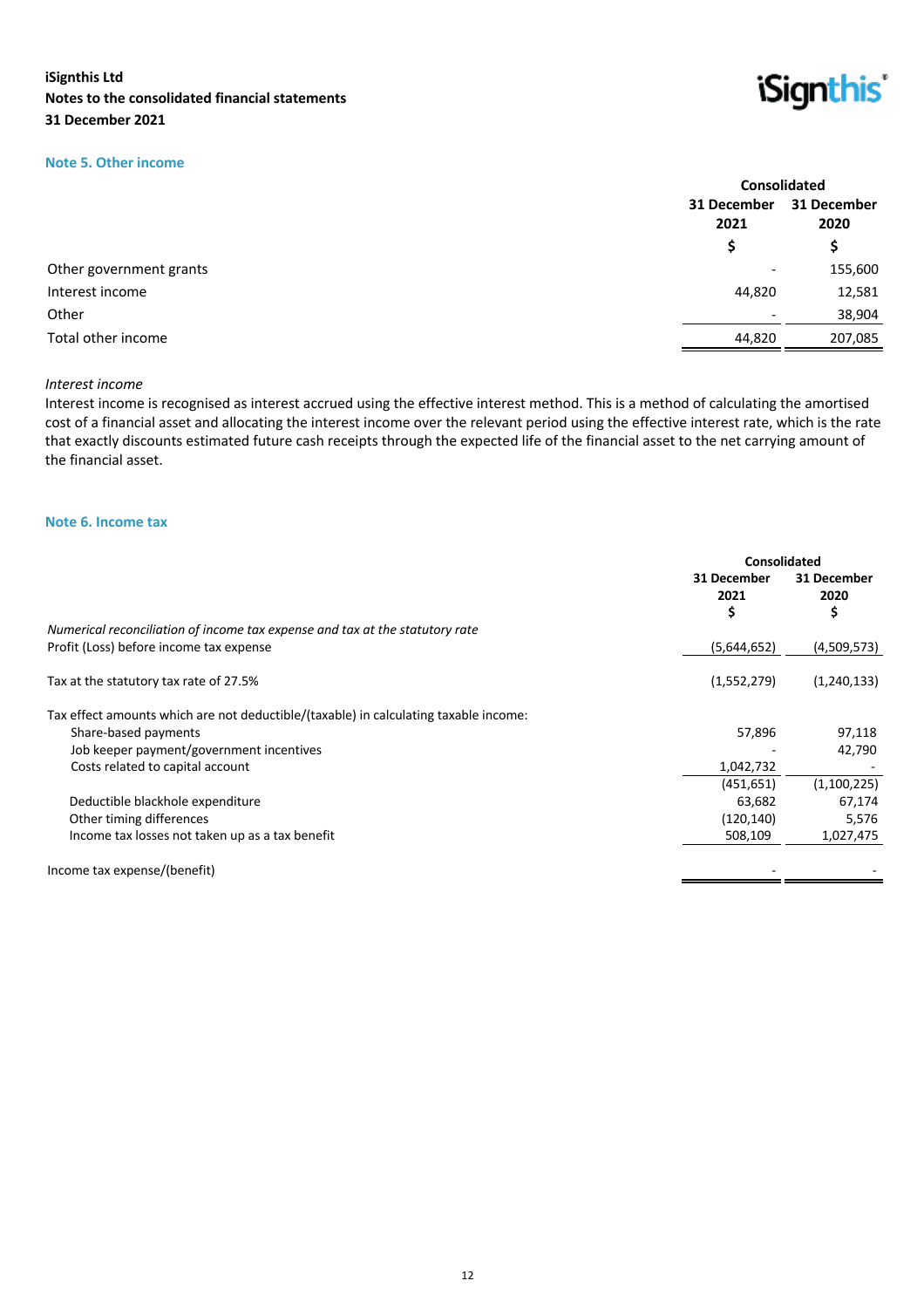#### **Note 6. Income tax (continued)**



**Consolidated**

|                                                                                               | 31 December<br>2021<br>\$ | 31 December<br>2020<br>\$ |
|-----------------------------------------------------------------------------------------------|---------------------------|---------------------------|
| Deferred tax assets/(liabilities) recognised in each of the tax jurisdictions are as follows: |                           |                           |
| Australia                                                                                     |                           |                           |
| Tax losses                                                                                    |                           | 386,824                   |
| Employee cost capitalisation                                                                  |                           | (386, 824)                |
| Net deferred tax assets/(liabilities)                                                         |                           |                           |
| Lithuania                                                                                     |                           |                           |
| Tax losses                                                                                    |                           | 148,516                   |
| Employee cost capitalisation                                                                  |                           | (52,023)                  |
| Net deferred tax assets                                                                       |                           | 96,493                    |
| <b>Cyprus</b>                                                                                 |                           |                           |
| Acquisition of Probanx Information Systems Ltd                                                |                           | (90, 947)                 |
| Tax losses                                                                                    |                           | 93,553                    |
| Employee cost capitalisation                                                                  |                           | (83,991)                  |
| Net deferred tax liabilities                                                                  |                           | (81, 385)                 |
|                                                                                               | <b>Consolidated</b>       |                           |
|                                                                                               | 31 December               | 31 December               |
|                                                                                               | 2021                      | 2020                      |
|                                                                                               | \$                        | \$                        |
| Deferred tax assets not recognised                                                            |                           |                           |
| Deferred tax assets not recognised comprises temporary differences attributable to:           |                           |                           |
| Tax losses (Australia)                                                                        | 3,594,484                 | 2,367,206                 |
| Temporary differences (Australia)                                                             | 104,219                   | 147,633                   |
| Total deferred tax assets not recognised                                                      | 3,698,703                 | 2,514,839                 |

The above potential tax benefit for deductible temporary differences, which excludes tax losses, has not been recognised in the financial statements as the recovery of the benefit is uncertain.

The taxation benefits of tax losses and temporary differences not brought to account will only be obtained if:

i) the consolidated entity derives future assessable income of a nature and of an amount sufficient to enable the benefit from the deductions for the losses to be realised;

ii) the consolidated entity continues to comply with the conditions for deductibility imposed by law;

iii) no changes in tax legislation adversely affect the consolidated entity in realising the benefit from the deductions for the losses; and

iv) the losses are transferred to an eligible entity in the consolidated group.

#### *Accounting policy for income tax*

The income tax expense or benefit for the period is the tax payable on that period's taxable income based on the applicable income tax rate for each jurisdiction, adjusted by the changes in deferred tax assets and liabilities attributable to temporary differences, unused tax losses and the adjustment recognised for prior periods, where applicable.

Deferred tax assets and liabilities are recognised for temporary differences at the tax rates expected to be applied when the assets are recovered or liabilities are settled, based on those tax rates that are enacted or substantively enacted, except for:

- When the deferred income tax asset or liability arises from the initial recognition of goodwill or an asset or liability in a transaction that is not a business combination and that, at the time of the transaction, affects neither the accounting nor taxable profits; or
- When the taxable temporary difference is associated with interests in subsidiaries, associates or joint ventures, and the timing of the reversal can be controlled and it is probable that the temporary difference will not reverse in the foreseeable future.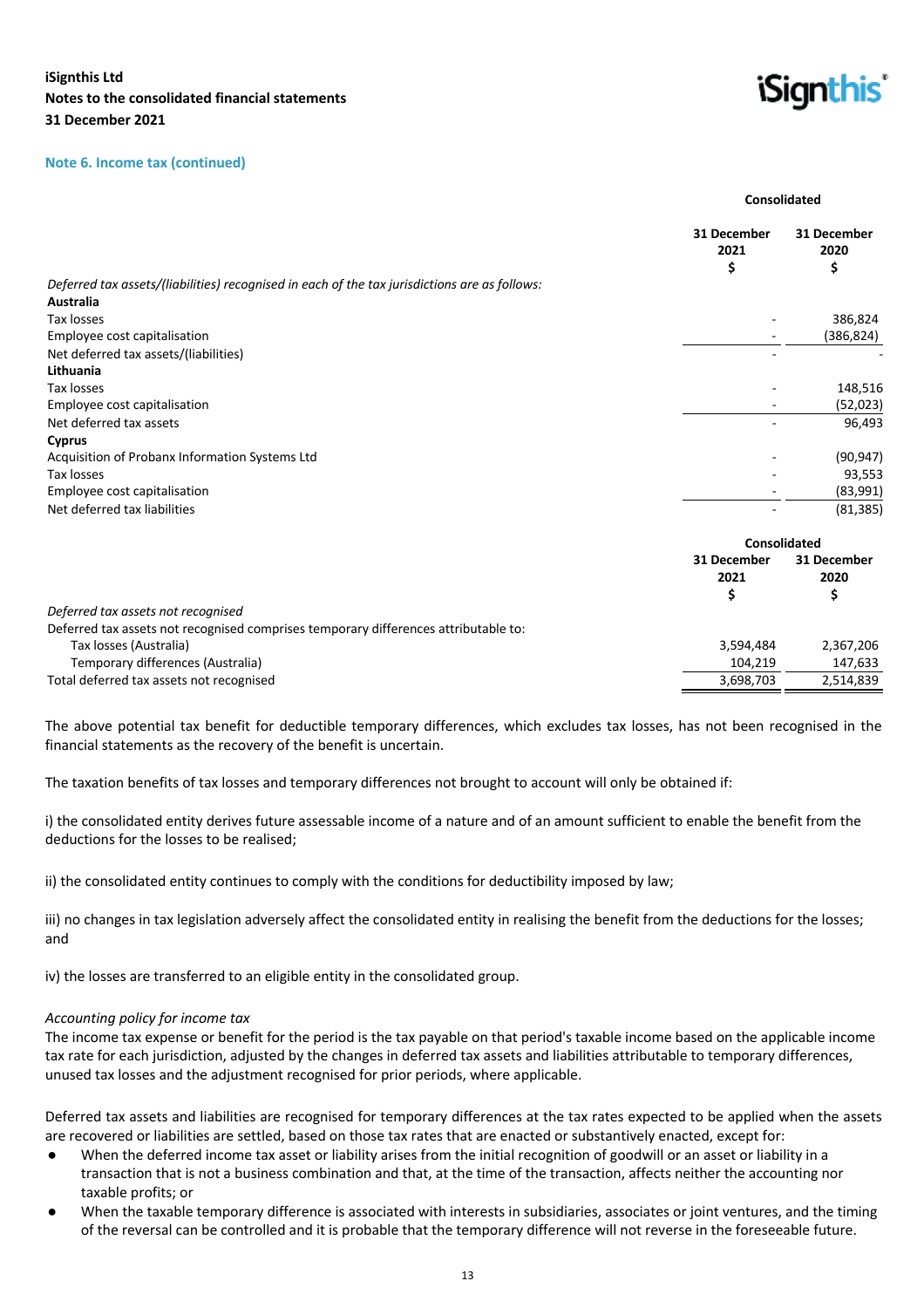

#### **Note 6. Income tax (continued)**

Deferred tax assets are recognised for deductible temporary differences and unused tax losses only if it is probable that future taxable amounts will be available to utilise those temporary differences and losses.

The carrying amount of recognised and unrecognised deferred tax assets are reviewed at each reporting date. Deferred tax assets recognised are reduced to the extent that it is no longer probable that future taxable profits will be available for the carrying amount to be recovered. Previously unrecognised deferred tax assets are recognised to the extent that it is probable that there are future taxable profits available to recover the asset.

Deferred tax assets and liabilities are offset only where there is a legally enforceable right to offset current tax assets against current tax liabilities and deferred tax assets against deferred tax liabilities; and they relate to the same taxable authority on either the same taxable entity or different taxable entities which intend to settle simultaneously.

#### **Note 7. Discontinued Operations**

On 1 September 2021, the Group announced that it is exploring a proposed demerger of subsidiary ISX Financial EU Plc (ISX EU) by way of a reduction in capital of iSignthis Ltd. On 12 October 2021, the shareholders of the Company approved the demerger. The demerger was complete on 18 October 2021.

The results of ISX EU for the year are presented below:

|                                                                                   | 31 December<br>2021 | 31 December<br>2020 |
|-----------------------------------------------------------------------------------|---------------------|---------------------|
|                                                                                   | \$                  | \$                  |
| Revenue and other income                                                          | 27,951,194          | 37,141,614          |
| Expenses                                                                          | (23, 643, 205)      | (29, 754, 276)      |
| Profit before tax from discontinued operations                                    | 4,307,989           | 7,387,338           |
| Income tax expense                                                                | (1, 193, 952)       | (1,517,037)         |
| Profit for the year from discontinued operations                                  | 3,114,037           | 5,870,301           |
| Earnings per share attributable to the ordinary equity holders of the parent from | <b>Cents</b>        | <b>Cents</b>        |
| discontinued operations                                                           |                     |                     |
| Basic profit per share                                                            | 0.28                | 0.58                |
| Diluted profit per share                                                          | 0.28                | 0.58                |

The statement of cash flows includes the following amounts relating to discontinued operations:

|                                                               | 31 December<br>2021<br>S | 31 December<br>2020 |
|---------------------------------------------------------------|--------------------------|---------------------|
|                                                               |                          |                     |
| Operating activities                                          | 6,832,607                | 8,436,078           |
| Investing activities                                          | (3,208,279)              | (3,374,626)         |
| Financing activities                                          | (6,853,572)              | (4, 105, 074)       |
| Effects of exchange rate changes on cash and cash equivalents | 36,975                   | (105, 298)          |
| Net cash flows from discontinued operations                   | (3, 192, 269)            | 851,080             |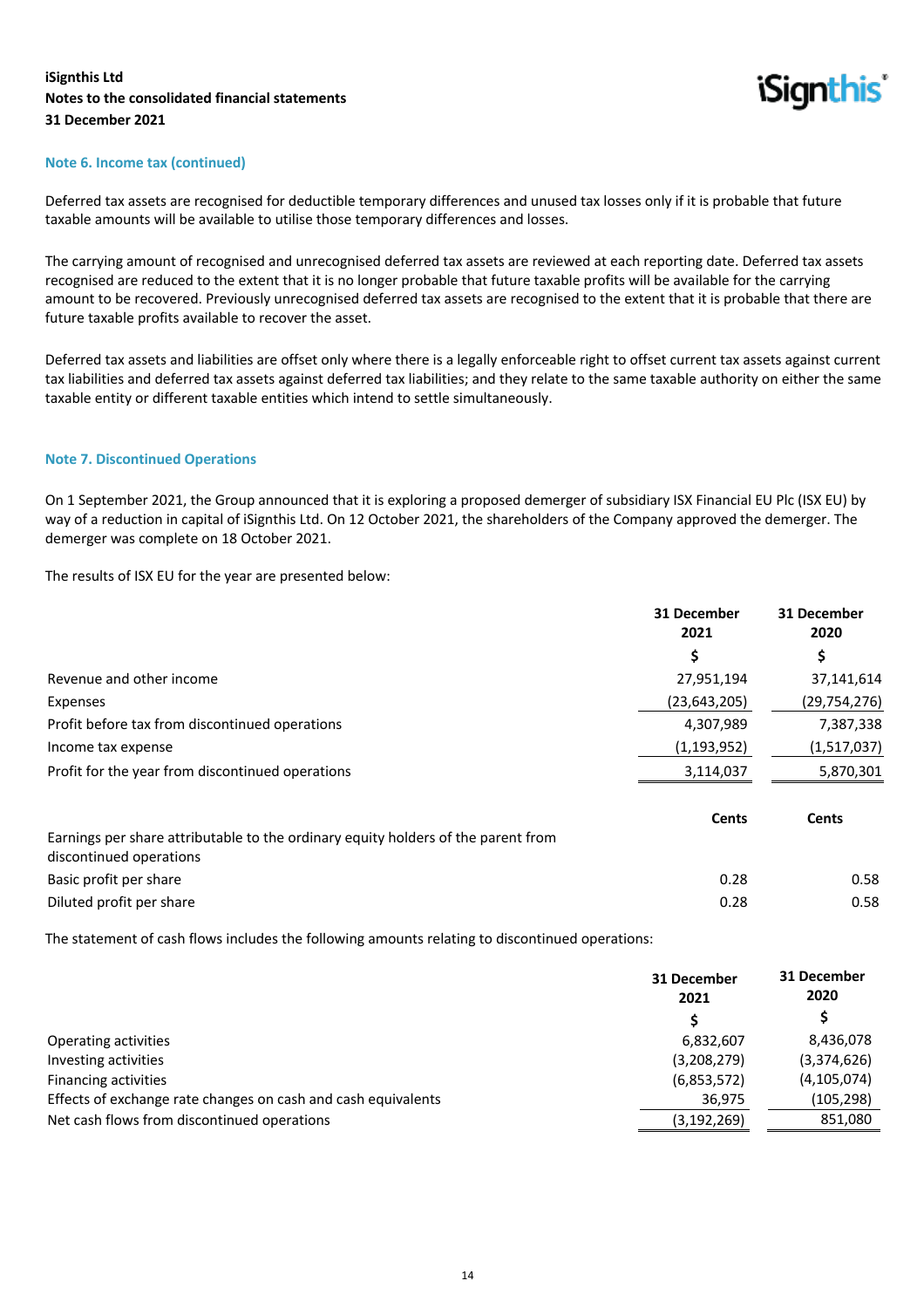#### **Note 8. Current assets - cash and cash equivalents**



|              |                     | Consolidated        |  |
|--------------|---------------------|---------------------|--|
|              | 31 December<br>2021 | 31 December<br>2020 |  |
|              |                     | S                   |  |
| Cash at bank | 2,920,409           | 16,611,465          |  |

#### *Accounting policy for cash and cash equivalents*

Cash and cash equivalents include cash on hand, deposits held at call with financial institutions, other short-term, highly liquid investments with original maturities of three months or less that are readily convertible to known amounts of cash and which are subject to an insignificant risk of changes in value.

#### **Note 9. Current assets - trade and other receivables**

|                    |                     | <b>Consolidated</b>      |  |
|--------------------|---------------------|--------------------------|--|
|                    | 31 December<br>2021 | 31 December<br>2020      |  |
|                    | \$                  | \$                       |  |
| Trade receivables  | ۰.                  | 1,592,350                |  |
| Other receivables  | 20,585              | 2,290                    |  |
| GST/VAT receivable | 38,998              | $\overline{\phantom{a}}$ |  |
|                    | 59,583              | 1,594,640                |  |

#### *Accounting policy for trade and other receivables*

Trade receivables are initially recognised at fair value less any provision for impairment. Trade receivables are generally due for settlement within 30 days.

The consolidated entity recognises a loss allowance for expected credit losses on financial assets measured at amortised cost, including trade and other receivables. The measurement of the loss allowance depends upon the consolidated entity's assessment at the end of each reporting period as to whether the financial instrument's credit risk has increased significantly since initial recognition, based on reasonable and supportable information that is available, without undue cost or effort to obtain.

Where there has not been a significant increase in exposure to credit risk since initial recognition, a 12-month expected credit loss allowance is estimated. This represents a portion of the asset's lifetime expected credit losses that is attributable to a default event that is possible within the next 12 months. Where a financial asset has become credit impaired or where it is determined that credit risk has increased significantly (i.e. more than 60 days overdue), the loss allowance is based on the asset's lifetime expected credit losses. The amount of expected credit loss recognised is measured on the basis of the probability weighted present value of anticipated cash shortfalls over the life of the instrument discounted at the original effective interest rate. Other receivables are recognised at amortised cost, less any allowance for expected credit losses.

#### *Goods and Services Tax ('GST') and other similar taxes*

Revenues, expenses and assets are recognised net of the amount of associated GST, unless the GST incurred is not recoverable from the tax authority. In this case it is recognised as part of the cost of the acquisition of the asset or as part of the expense.

Receivables and payables are stated inclusive of the amount of GST receivable or payable. The net amount of GST recoverable from, or payable to, the tax authority is included in other receivables or other payables in the statement of financial position.

Cash flows are presented on a gross basis. The GST components of cash flows arising from investing or financing activities which are recoverable from, or payable to the tax authority, are presented as operating cash flows. Commitments and contingencies are disclosed net of the amount of GST recoverable from, or payable to, the tax authority.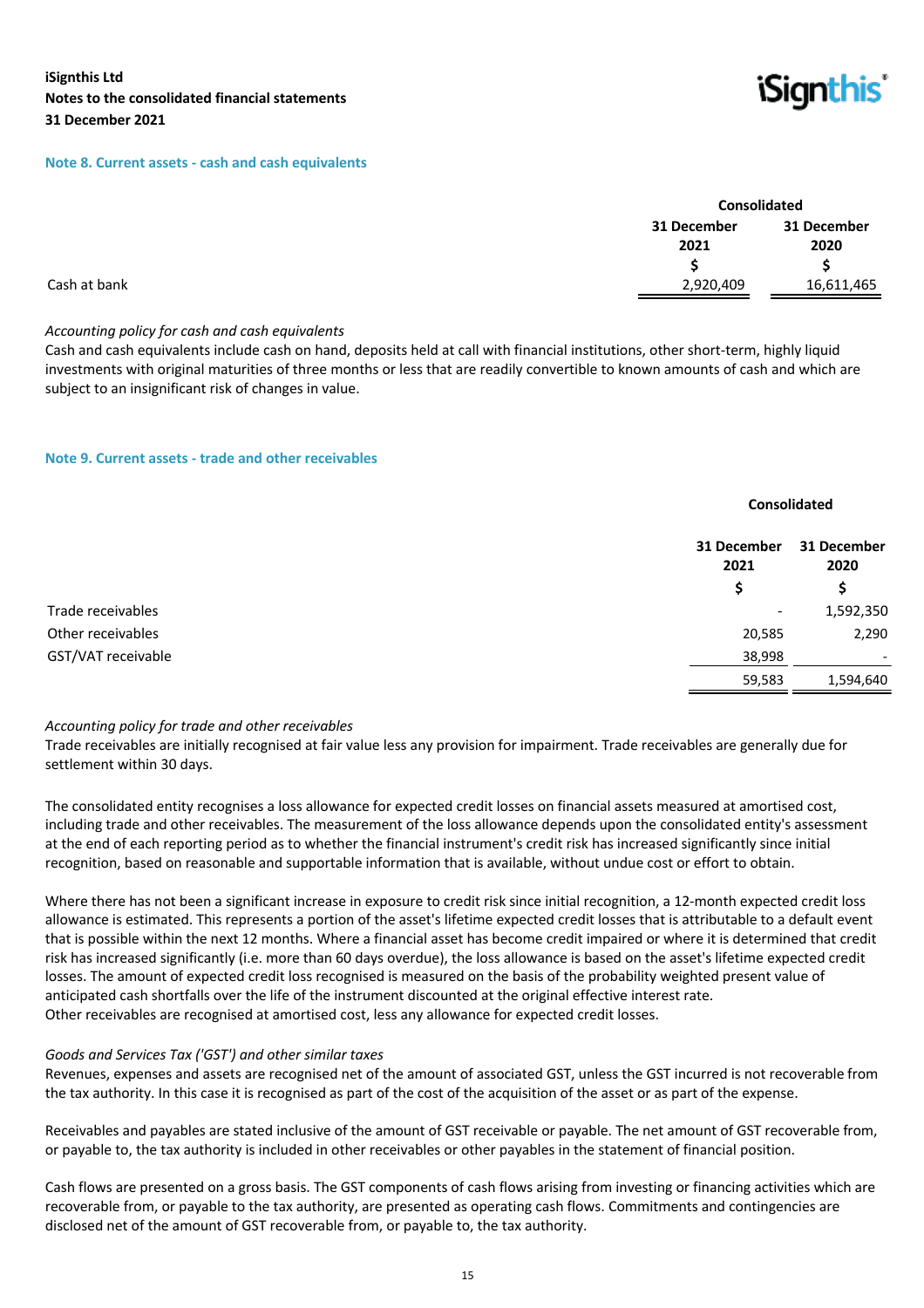

## **Note 10. Current assets - funds held on behalf of merchants**

|                                          | <b>Consolidated</b>      |                     |
|------------------------------------------|--------------------------|---------------------|
|                                          | 31 December<br>2021      | 31 December<br>2020 |
|                                          | S                        | Ş                   |
| <b>Funds held on behalf of merchants</b> |                          |                     |
| Funds received - current asset           | $\overline{\phantom{a}}$ | 98,027,440          |
| Funds payable - current liability        |                          | (98,027,440)        |
|                                          |                          |                     |

The funds held in 2020 on behalf of merchants in current asset and current liability noted above represent rolling reserve (initial and additional requirements under each agreement depending on the volume of transactions with each Merchant), e-money deposits and settlement funds which were yet to be settled back to the respective merchants at the end of the year.

#### **Note 11. Current assets - other assets**

|                        |                          | <b>Consolidated</b> |  |
|------------------------|--------------------------|---------------------|--|
|                        | 31December<br>2021       | 31 December<br>2020 |  |
|                        | \$                       | \$                  |  |
| Prepayments            | 113,250                  | 143,548             |  |
| Deferred expenses      | -                        | 118,885             |  |
| Security deposits      | $\overline{\phantom{a}}$ | 254,989             |  |
| Card scheme collateral | 577,534                  | 1,163,370           |  |
|                        | 690,784                  | 1,680,792           |  |

The card scheme collateral requirements as noted above are largely held by Mastercard in relation to licences held by the Group.

#### **Note 12. Non-current assets – Convertible note receivable**

|                             |           | <b>Consolidated</b>             |  |
|-----------------------------|-----------|---------------------------------|--|
|                             | 2021      | 31 December 31 December<br>2020 |  |
| Convertible note receivable | 6,600,000 |                                 |  |
|                             | 6,600,000 | $\overline{\phantom{0}}$        |  |

The convertible note of \$6.6 millions was issued to ISX Financial EU Plc (ISX EU) on 18 October 2021 from conversion of intercompany balance between iSignthis Ltd and ISX EU. The convertible note charged an interest expense at the rate that is 1% above the Reserve Bank of Australia's cash rate expressed on a per annum basis. The convertible note matures on the 10<sup>th</sup> anniversary of the Completion Date which is 30 August 2021. If iSignthis Ltd elects to covert the loan, iSignthis Ltd will hold the Conversion Shares and will be a shareholder in ISX EU. The convertible note is recognised at amortised cost.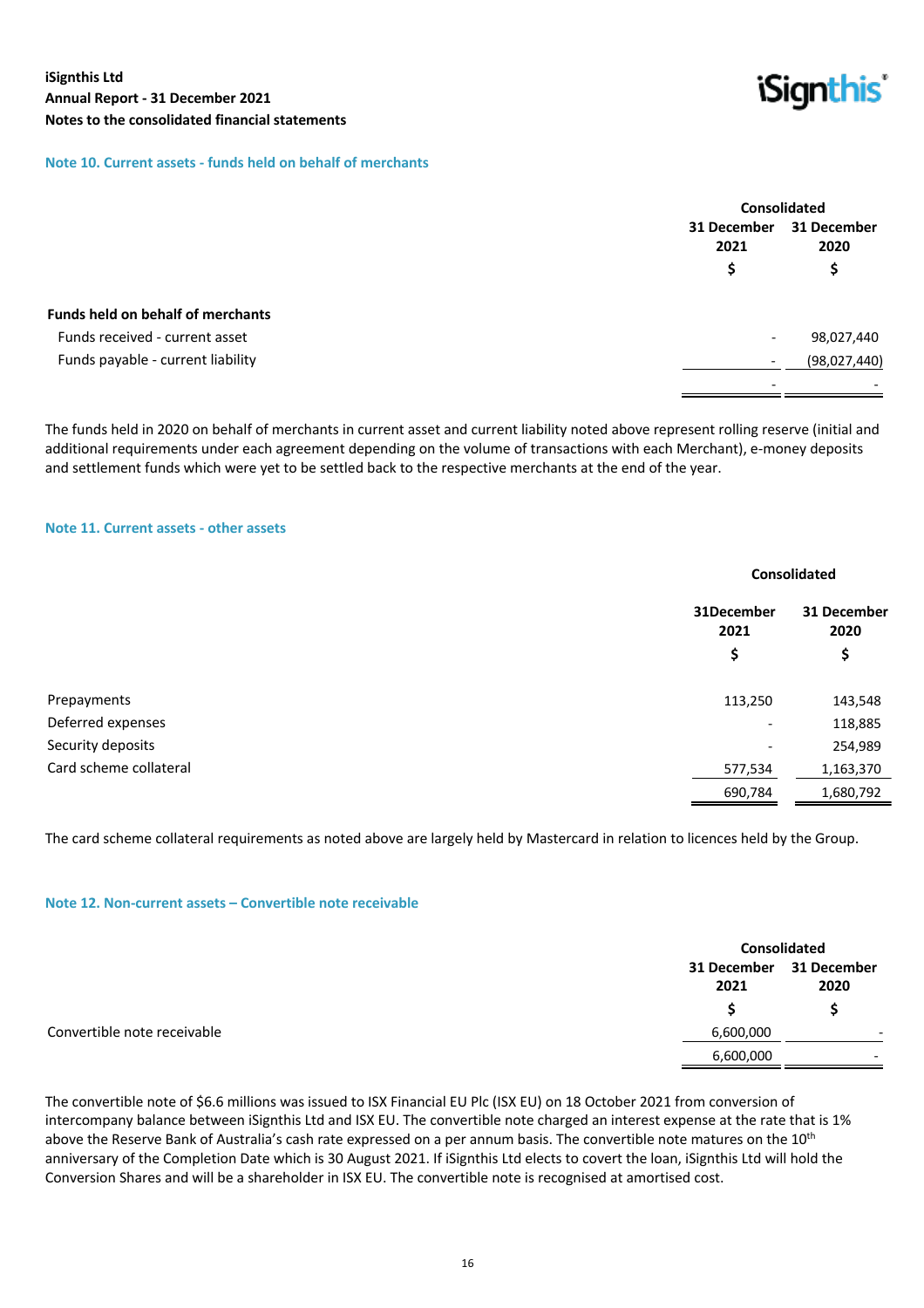#### **Note 13. Non-current assets - plant and equipment**



|                                         |                          | <b>Consolidated</b> |  |
|-----------------------------------------|--------------------------|---------------------|--|
|                                         | 31 December<br>2021      | 31 December<br>2020 |  |
|                                         |                          |                     |  |
| Computer and office equipment - at cost | $\overline{\phantom{a}}$ | 1,623,848           |  |
| Less: Accumulated depreciation          | $\overline{\phantom{0}}$ | (491, 301)          |  |
|                                         | $\overline{\phantom{a}}$ | 1,132,547           |  |

## *Reconciliations*

Reconciliations of the written down values at the beginning and end of the current and previous financial year are set out below:

|                                         | <b>Computer and</b><br>office |
|-----------------------------------------|-------------------------------|
|                                         | equipment                     |
| <b>Consolidated</b>                     | \$                            |
| Balance at 1 January 2020               | 824,109                       |
| Additions                               | 533,784                       |
| Additions through business combinations | (14, 013)                     |
| Depreciation expense                    | (211, 333)                    |
| Balance at 31 December 2020             | 1,132,547                     |
| Additions                               | 145,232                       |
| Depreciation expense                    | (191, 681)                    |
| Deductions - Assets of Demerger group   | (1,086,098)                   |
| Balance at 31 December 2021             |                               |

#### *Accounting policy for property, plant and equipment*

Plant and equipment is stated at historical cost less accumulated depreciation and impairment. Historical cost includes expenditure that is directly attributable to the acquisition of the items.

Depreciation is calculated on a straight-line basis to write off the net cost of each item of plant and equipment (excluding land) over their expected useful lives as follows:

Computer and office equipment 2.5 - 7 years

The residual values, useful lives and depreciation methods are reviewed, and adjusted if appropriate, at each reporting date.

An item of plant and equipment is derecognised upon disposal or when there is no future economic benefit to the consolidated entity. Gains and losses between the carrying amount and the disposal proceeds are taken to profit or loss. Any revaluation surplus reserve relating to the item disposed of is transferred directly to retained profits.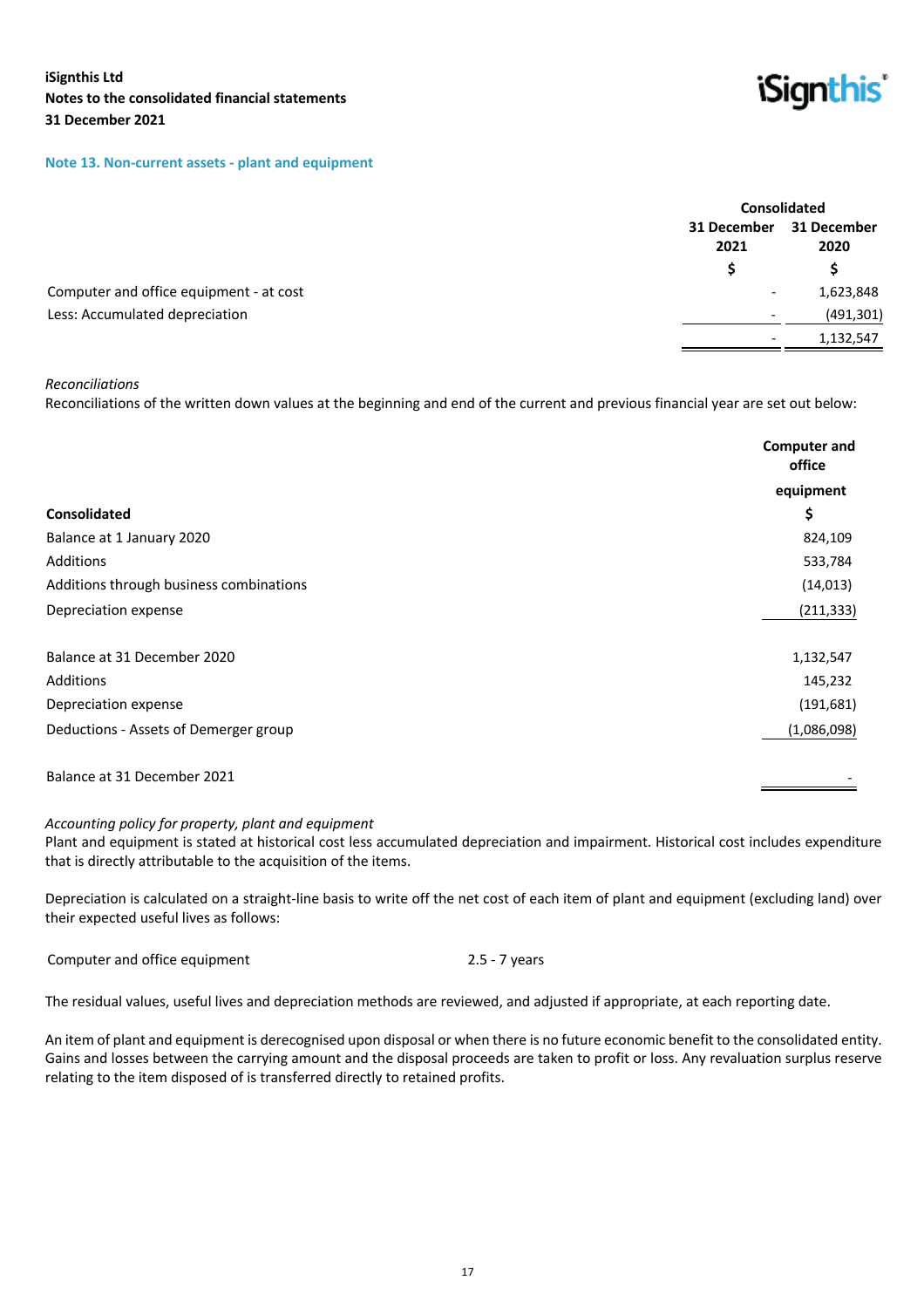#### **Note 14. Non-current assets - right-of-use assets**



|                                   |                          | <b>Consolidated</b>                   |  |
|-----------------------------------|--------------------------|---------------------------------------|--|
|                                   | 31 December<br>2021      | 31 December<br>2020                   |  |
|                                   |                          |                                       |  |
| Land and buildings - right-of-use |                          | 2,334,937<br>$\overline{\phantom{a}}$ |  |
| Less Accumulated depreciation     | $\overline{\phantom{a}}$ | (621, 619)                            |  |
|                                   | $\overline{\phantom{0}}$ | 1,713,318                             |  |

#### *Reconciliations*

Reconciliations of the written down values at the beginning and end of the current and previous financial year are set out below:

| <b>Consolidated</b>                            | Land and<br>building right-<br>of-use assets<br>\$ |
|------------------------------------------------|----------------------------------------------------|
| Balance at 1 January 2020                      | 2,243,766                                          |
| Leases not renewed                             | (97, 843)                                          |
| Exchange differences                           | (6, 971)                                           |
| Depreciation expense                           | (425, 634)                                         |
| Balance at 31 December 2020                    | 1,713,318                                          |
| Additions                                      | 329,215                                            |
| Depreciation expense                           | (452, 471)                                         |
| Transfer right-of-use assets to Demerger group | (1,590,062)                                        |
| Balance at 31 December 2021                    |                                                    |

#### *Accounting policy for right-of-use assets*

The consolidated entity applies a single recognition and measurement approach for all leases, except for short-term leases and leases of low value assets less than \$7,000. The consolidated entity applies the short-term lease recognition exemption to its shortterm leases of machinery and equipment (i.e. those leases that have a lease term of 12 months or less from the commencement date). It also applies the lease of low-value assets recognition exemption to leases of items that are considered to be low value. Lease payments on short-term leases and leases of low-value assets are recognised as expense as incurred.

The consolidated entity recognises lease liabilities to make lease payments and right-of-use assets representing the right to use the underlying assets.

Right-of-use assets are capitalised in the statement of financial position, measured at the present value of the unavoidable future lease payments to be made over the lease term.

A liability corresponding to the capitalised lease will also be recognised, adjusted for lease prepayments, lease incentives received, initial direct costs incurred and an estimate of any future restoration, removal or dismantling costs. Straight-line operating lease expense recognition will be replaced with a depreciation charge for the leased asset (included in operating costs) and an interest expense on the recognised lease liability (included in finance costs). In calculating the present value of lease payments, the Company uses its incremental borrowing rate of 5.24% at the lease commencement date because the interest rate implicit in the lease is not readily determinable. After the commencement date, the amount of lease liabilities is increased to reflect the accretion of interest and reduced for the lease payments made.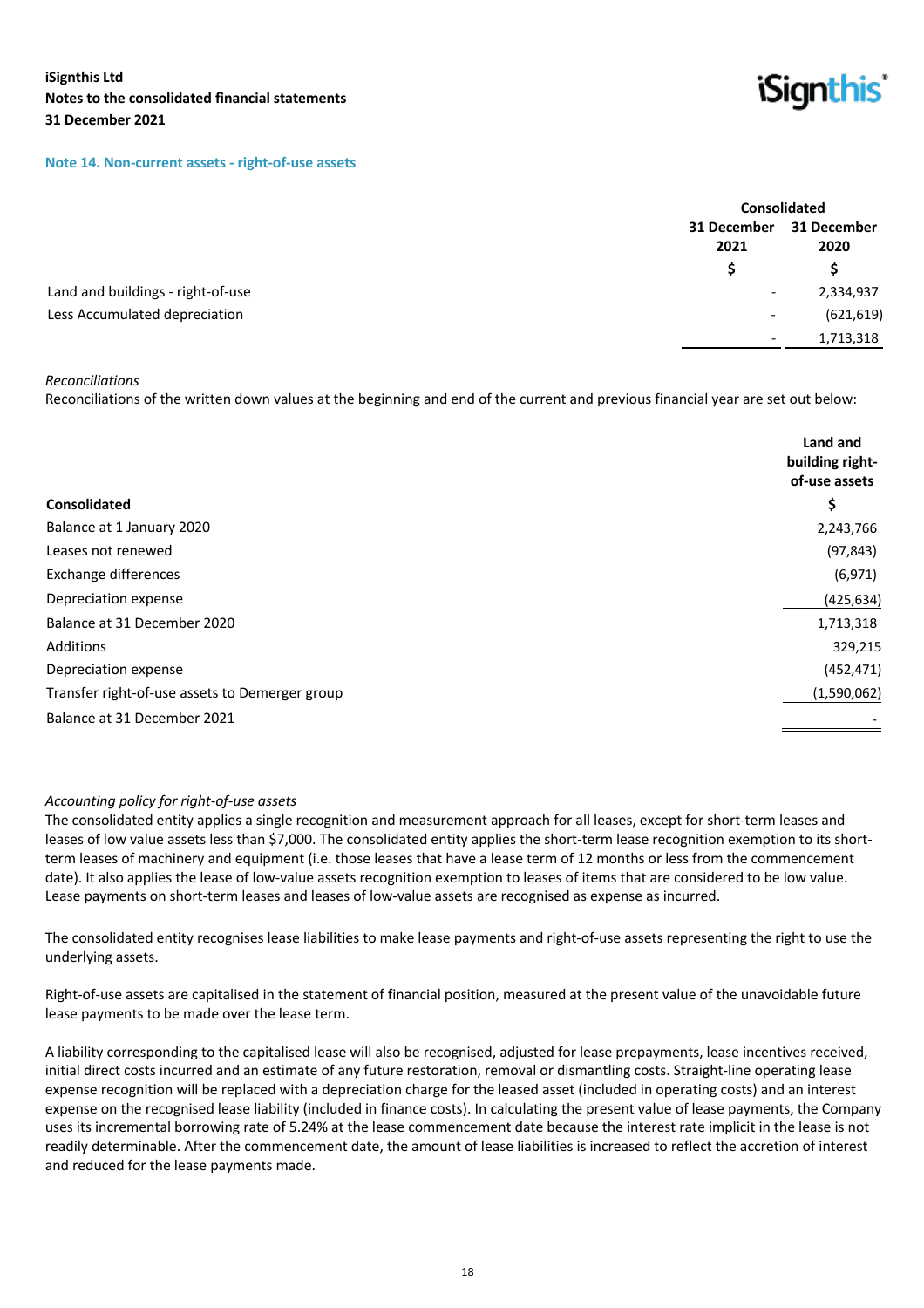#### **Note 15. Non-current assets – intangibles**



|                                         |                          | <b>Consolidated</b> |  |
|-----------------------------------------|--------------------------|---------------------|--|
|                                         | 31 December<br>2021      | 31 December<br>2020 |  |
|                                         | \$                       | \$                  |  |
| Goodwill - at cost                      | $\overline{\phantom{a}}$ | 1,013,080           |  |
| Intellectual property - at cost         |                          | 1,439,027           |  |
| Less: Accumulated amortisation          |                          | (525, 544)          |  |
|                                         |                          | 913,483             |  |
| Internally developed software - at cost |                          | 3,906,282           |  |
| Less: Accumulated amortisation          |                          | (684,099)           |  |
|                                         | $\overline{\phantom{a}}$ | 3,222,183           |  |
|                                         |                          | 5,148,746           |  |
|                                         |                          |                     |  |

#### *Reconciliations*

Reconciliations of the written down values at the beginning and end of the current and previous financial year are set out below:

|                                           | <b>Intangibles</b><br>\$. |
|-------------------------------------------|---------------------------|
| Balance at 1 January 2020                 | 2,912,080                 |
| Additions - Internally developed software | 2,821,181                 |
| Exchange differences                      | 7,823                     |
| Amortisation expense                      | (592, 338)                |
| Balance at 31 December 2020               | 5,148,746                 |
| Additions - Internally developed software | 3,062,990                 |
| Exchange differences                      | 11,789                    |
| Amortisation expense                      | (1, 211, 278)             |
| Transfer intangibles to demerger group    | (7,012,247)               |
| Balance at 31 December 2021               |                           |
|                                           |                           |

#### *Accounting policy for intangible assets*

Intangible assets, not acquired through a business combination, are initially recognised at cost. Finite life intangible assets are subsequently measured at cost less amortisation and any impairment.

Amortisation commences when the asset is available for use, in the location and condition necessary for it to be capable of operating in the intended manner by management. The method and useful lives of finite life intangible assets are reviewed annually. Changes in the expected pattern of consumption or useful life are accounted for prospectively by changing the amortisation method or period.

The gains or losses recognised in profit or loss arising from the derecognition of intangible assets are measured as the difference between net disposal proceeds and the carrying amount of the intangible asset.

#### *Goodwill*

Goodwill acquired in a business combination is initially measured at cost being the excess of the cost of the business combination over the Group's interest in the net fair value of the acquiree's identifiable assets, liabilities and contingent liabilities. Following initial recognition, goodwill is measured at cost less any accumulated impairment losses. Goodwill is not amortised.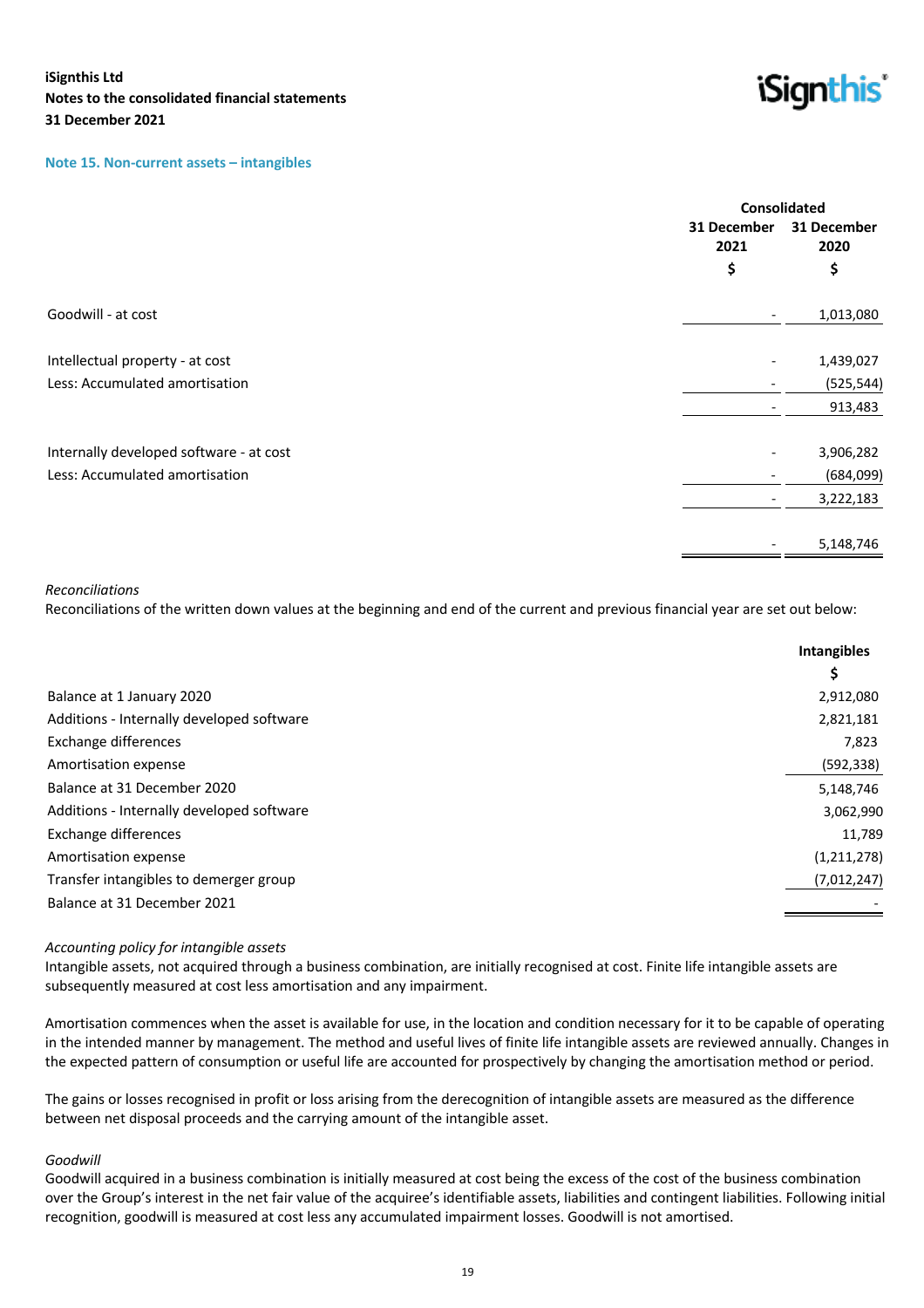

#### **Note 15. Non-current assets – intangibles (continued)**

Goodwill is reviewed for impairment annually or more frequently if events or changes in circumstances indicate that the carrying value may be impaired.

For the purpose of impairment testing, goodwill acquired in a business combination is, from the acquisition date, allocated to each of the Group's cash-generating units, or groups of cash-generating units, that are expected to benefit from the synergies of the combination, irrespective of whether other assets or liabilities of the Group are assigned to those units or groups of units.

Each unit or group of units to which the goodwill is so allocated represents the lowest level within the Group at which the goodwill is monitored for internal management purposes.

Impairment is determined by assessing the recoverable amount of the cash-generating unit (group of cash-generating units), to which the goodwill relates. When the recoverable amount of the cash-generating unit (group of cash-generating units) is less than the carrying amount, an impairment loss is recognised.

#### *Intellectual property*

Significant costs associated with intellectual property are deferred and amortised on a straight-line basis over the shorter of the period of expected benefit or the period of the related patent as follows:

Patents 1-15 years

#### *Internally developed software*

An intangible asset arising from development (or from the development phase of an internal project) is recognised as internally generated software if, and only if, all of the following have been demonstrated:

- The technical feasibility of completing the intangible asset so that it will be available for use or sale;
- The intention to complete the intangible asset and use or sell it;
- The ability to use or sell the intangible asset;
- How the intangible asset will generate probable future economic benefits;
- The availability of adequate technical, financial and other resources to complete development and to use or sell the intangible asset; and
- The ability to measure reliably the expenditure attributable to the intangible asset during its development.

The amount initially recognised for these internally-generated intangible assets is the sum of the expenditure incurred from the date when the intangible asset first meets the recognition criteria listed above.

Subsequent to initial recognition, internally-generated intangible assets are reported at cost less accumulated amortisation and accumulated impairment losses, on the same basis as intangible assets acquired separately. Internally generated software is amortised on a straight line basis over the period of their expected benefit, usually between 3 to 5 years.

The Group reviews internally developed software for impairment annually.

#### *Intangible assets acquired in a business combination*

Intangible assets acquired in a business combination are identified and recognised separately from goodwill where they satisfy the definition of an intangible asset and their fair values can be measured reliably. Subsequent to initial recognition, intangible assets acquired in a business combination are reported at cost less accumulated amortisation and accumulated impairment losses, on the same basis as intangible assets acquired separately. Amortisation is on a straight line basis over the period of their expected benefit, usually between 3 to 5 years.

The Group reviews intangible assets acquired in a business combination for impairment annually.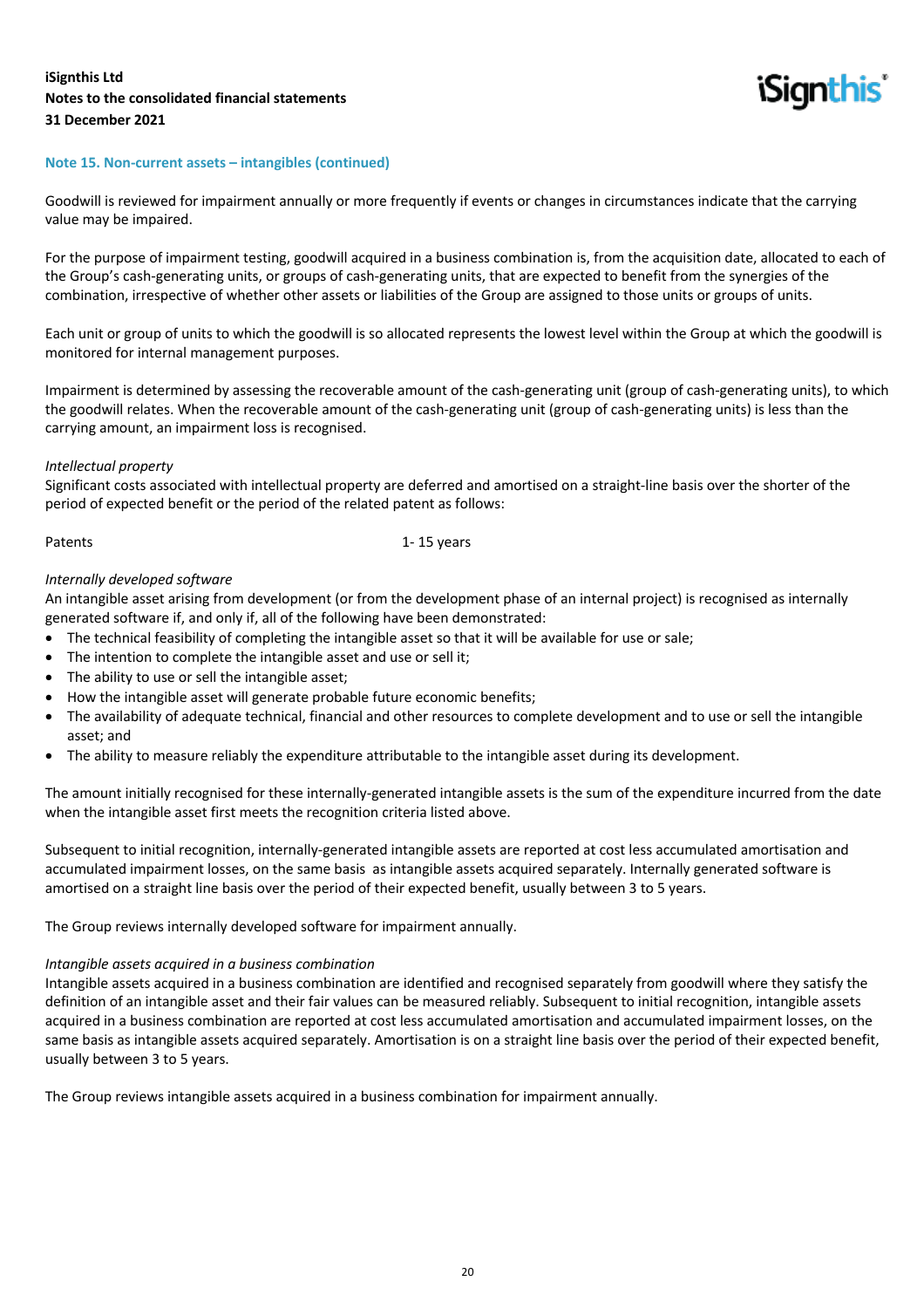

#### **Note 16. Non-current assets - Investment in Associate**

|                                                           |                     | Consolidated        |  |
|-----------------------------------------------------------|---------------------|---------------------|--|
|                                                           | 31 December<br>2021 | 31 December<br>2020 |  |
|                                                           |                     | \$                  |  |
| Balance at beginning of the year                          | 5,512,073           |                     |  |
| Additions                                                 | 1,000,000           | 6,020,000           |  |
| Share of losses from investment in associate              | (436, 427)          | (507, 927)          |  |
| Impairment on investment in NSX Limited                   | (368,066)           |                     |  |
| Transferred investment in associate to the demerger group | (5,707,580)         |                     |  |
| Total Investment in associate                             |                     | 5,512,073           |  |
|                                                           |                     |                     |  |

#### *Investment in associate*

In determining how to account for an investment in an associate, management first review whether the iSignthis group controls the investee. Where its determined that the iSignthis group controls the investee, the results of the investee are consolidated within iSignthis Limited's consolidated financial statements.

Where management determine an investee is not controlled by the iSignthis Group, management further review the investee to determine if the iSignthis Group have significant influence over the investee. Where its determined significant influence exists, the investee is accounted for under the equity method. Where significant influence doesn't exist, the investment is accounted for as a financial asset.

#### *Investment in NSX Limited*

In 2020 the Company held a 19.22% stake in NSX Limited ('NSX'). NSX operates NSXA, Australia's second-largest Tier 1 securities market operator, which was subsequently demerged in 2021.

In 2020 Management reviewed the investment in NSX, first to determine if control existed and secondly to determine if significant influence existed. After considering serval factors including the ability to control a shareholders vote, the ability to control a board vote, the material transaction between NSX and iSignthis and the Managing Director of the iSignthis Group holding the interim CEO role at NSX, Management concluded that the iSignthis Group does not control NSX, but despite owning only 19.22% of NSX does have significant influence over NSX. The investment in NSX is therefore accounted for under the equity method.

#### **Note 17. Current liabilities - trade and other payables**

|                                                     |                          | <b>Consolidated</b> |  |
|-----------------------------------------------------|--------------------------|---------------------|--|
|                                                     | 31 December<br>2021      | 31 December<br>2020 |  |
|                                                     | S                        | \$                  |  |
| Trade payables                                      | 492,921                  | 933,681             |  |
| Income tax provision                                | $\overline{\phantom{a}}$ | 937,975             |  |
| GST/VAT payable                                     | $\overline{\phantom{a}}$ | 118,538             |  |
| Other payables (includes Merchant Security Payable) | 289,946                  | 3,498,603           |  |
|                                                     | 782,867                  | 5,488,797           |  |

Refer to note 26 for further information on financial instruments.

#### *Accounting policy for trade and other payables*

These amounts represent liabilities for goods and services provided to the consolidated entity prior to the end of the financial year and which are unpaid. Due to their short-term nature they are measured at amortised cost and are not discounted. The amounts are unsecured and are usually paid within 30 days of recognition.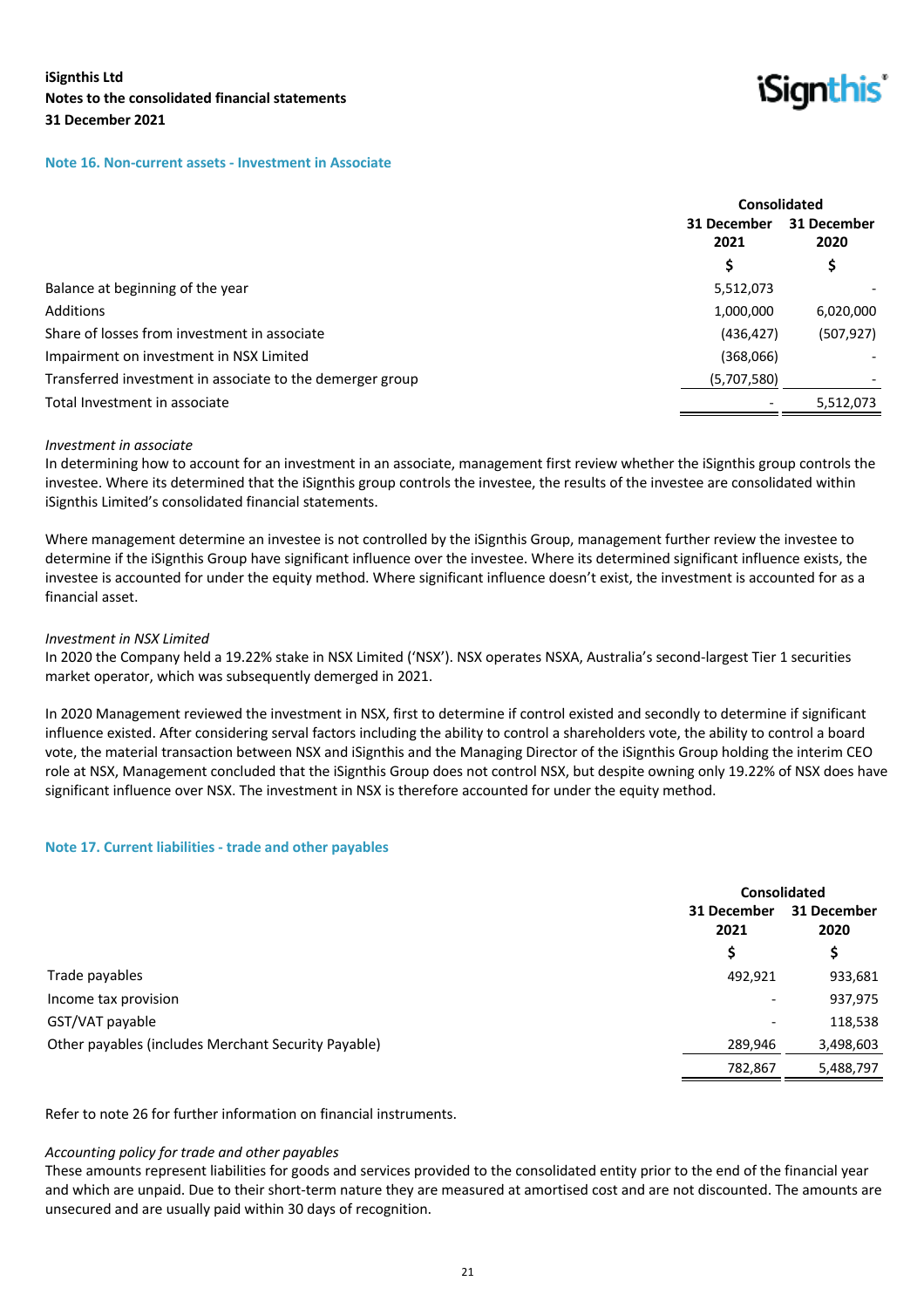#### **Note 18. Current liabilities - contract liabilities**

| Consolidated |                         |  |  |
|--------------|-------------------------|--|--|
|              | 31 December 31 December |  |  |
| 2021         | 2020                    |  |  |
| Ś            | Ś                       |  |  |
|              | 165.638                 |  |  |

*iSignthis* 

#### Contract liabilities

#### *Accounting policy for contract liabilities*

Contract liabilities represent the consolidated entity's obligation to transfer goods or services to a customer and are recognised when a customer pays consideration, or when the consolidated entity recognises a receivable to reflect its unconditional right to consideration (whichever is earlier) before the consolidated entity has transferred the goods or services to the customer.

**Note 19. Current liabilities - lease liability**

|                 |                                 | Consolidated |  |
|-----------------|---------------------------------|--------------|--|
|                 | 31 December 31 December<br>2021 | 2020         |  |
|                 | S                               | S            |  |
| Lease liability | $\overline{\phantom{0}}$        | 512,956      |  |
|                 |                                 |              |  |

Refer to note 14 for accounting policy.

Refer to note 26 for further information on financial instruments.

The following are the amounts recognised in profit or loss:

|                                                                                 |                          | Consolidated             |  |
|---------------------------------------------------------------------------------|--------------------------|--------------------------|--|
|                                                                                 | 31 December<br>2021      | 31 December<br>2020<br>Ş |  |
|                                                                                 | \$                       |                          |  |
| Depreciation expense of right-of-use assets                                     |                          | 425,634                  |  |
| Interest expense on lease liabilities                                           |                          | 70,322                   |  |
| Expense relating to short-term leases (included in corporate expenses)          | $\overline{\phantom{0}}$ | 475,283                  |  |
| Expense relating to leases of low-value assets (included in corporate expenses) |                          | 7,722                    |  |
| Total amount recognised in profit or loss                                       |                          | 978.961                  |  |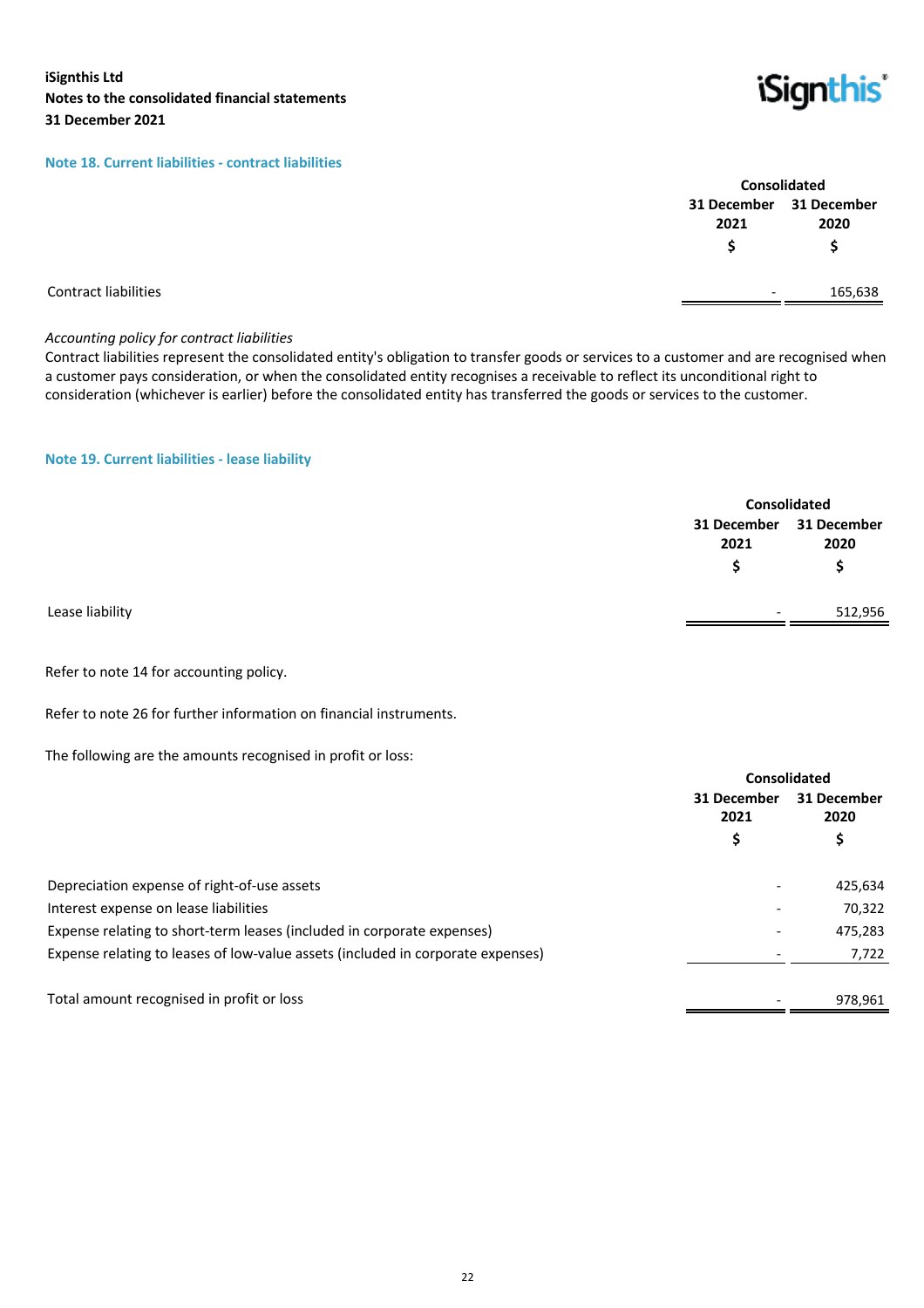#### **Note 20. Current liabilities - employee benefits**



|              | Consolidated             |                         |
|--------------|--------------------------|-------------------------|
|              |                          | 31 December 31 December |
|              | 2021                     | 2020                    |
|              |                          |                         |
| Annual leave | $\overline{\phantom{a}}$ | 470,067                 |
|              |                          |                         |

## *Accounting policy for employee benefits*

#### *Short-term employee benefits*

Liabilities for wages and salaries, including non-monetary benefits, annual leave and long service leave expected to be settled wholly within 12 months of the reporting date are measured at the amounts expected to be paid when the liabilities are settled.

During the financial year 2021, employees were transferred to the demerger group. Therefore, there were no employee costs and benefits at the financial year end 2021 for the iSignthis Ltd.

#### **Note 21. Non-current liabilities - lease liability**

|                                                          | <b>Consolidated</b>      |             |
|----------------------------------------------------------|--------------------------|-------------|
|                                                          | 31 December              | 31 December |
|                                                          | 2021                     | 2020        |
|                                                          |                          |             |
| Lease liability (refer to note 14 for accounting policy) | $\overline{\phantom{0}}$ | 1,270,685   |

Refer to note 26 for further information on financial instruments.

#### *Accounting policy for borrowings*

Loans and borrowings are initially recognised at the fair value of the consideration received, net of transaction costs. They are subsequently measured at amortised cost using the effective interest method.

#### **Note 22. Non-current liabilities - employee benefits**

|                    |                          | Consolidated        |  |
|--------------------|--------------------------|---------------------|--|
|                    | 31 December<br>2021      | 31 December<br>2020 |  |
|                    |                          |                     |  |
| Long service leave | $\overline{\phantom{0}}$ | 70,274              |  |

#### *Accounting policy for other long-term employee benefits*

The liability for long service leave not expected to be settled within 12 months of the reporting date are measured as the present value of expected future payments to be made in respect of services provided by employees up to the reporting date using the projected unit credit method. Consideration is given to expected future wage and salary levels, experience of employee departures and periods of service. Expected future payments are discounted using market yields at the reporting date on high quality corporate bonds with terms to maturity and currency that match, as closely as possible, the estimated future cash outflows.

During the financial year 2021, employees were transferred to the demerger group.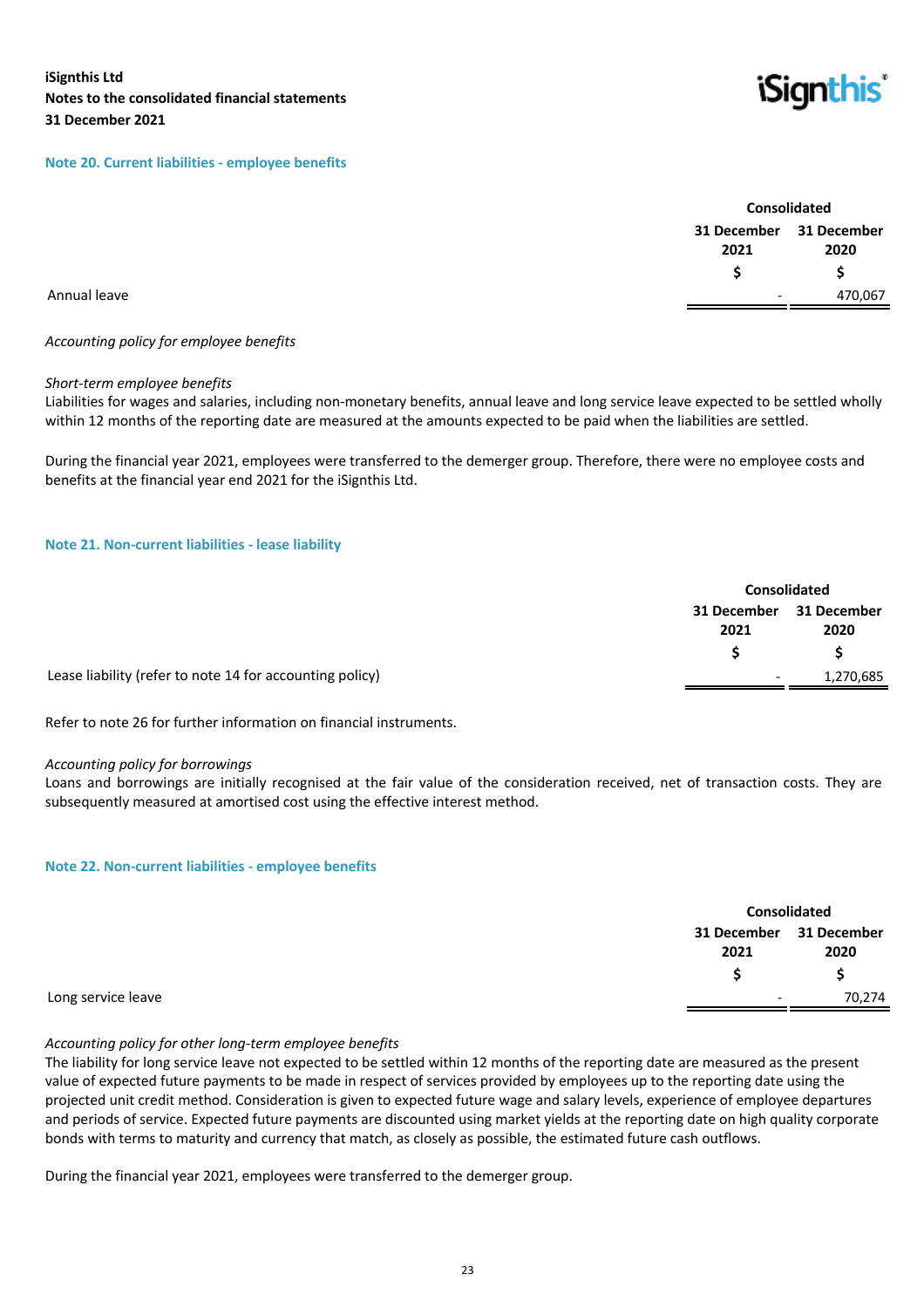## **Note 23. Equity - issued capital**



|                                                                                                  |                  | Consolidated        |                     |                     |                     |
|--------------------------------------------------------------------------------------------------|------------------|---------------------|---------------------|---------------------|---------------------|
|                                                                                                  |                  | 31 December<br>2021 | 31 December<br>2020 | 31 December<br>2021 | 31 December<br>2020 |
|                                                                                                  |                  | <b>Shares</b>       | <b>Shares</b>       | \$                  | \$                  |
| Ordinary shares - fully paid                                                                     |                  | 1,100,792,118       | 1,097,597,165       | 36,840,342          | 49,674,485          |
| Movements in ordinary share capital from 1 January 2021 to 31 December 2021                      |                  |                     |                     |                     |                     |
| <b>Details</b>                                                                                   | Date             |                     | <b>Shares</b>       | <b>Issue price</b>  | \$                  |
| <b>Balance</b>                                                                                   | 1 January 2021   |                     | 1,097,597,165       | \$0.000             | 49,674,485          |
| Issue of shares upon the vesting of<br>performance rights<br>Issue of shares upon the vesting of | 26 February 2021 |                     | 23,750              | \$0.000             | 3,138               |
| performance rights<br>Issue of shares upon the vesting of                                        | 31 March 2021    |                     | 654,801             | \$0.000             | 98,220              |
| performance rights<br>Issue of shares upon the vesting of                                        | 30 April 2021    |                     | 69,000              | \$0.000             | 23,115              |
| performance rights<br>Issue of shares upon the vesting of                                        | 30 June 2021     |                     | 4,545               | \$0.000             | 4,863               |
| performance rights                                                                               | 2 August 2021    |                     | 2,442,857           | \$0.000             | 208,990             |
| Reduction in capital from demerger                                                               |                  |                     |                     |                     | (13, 172, 469)      |
| Balance 31 December 2021                                                                         |                  |                     | 1,100,792,118       |                     | 36,840,342          |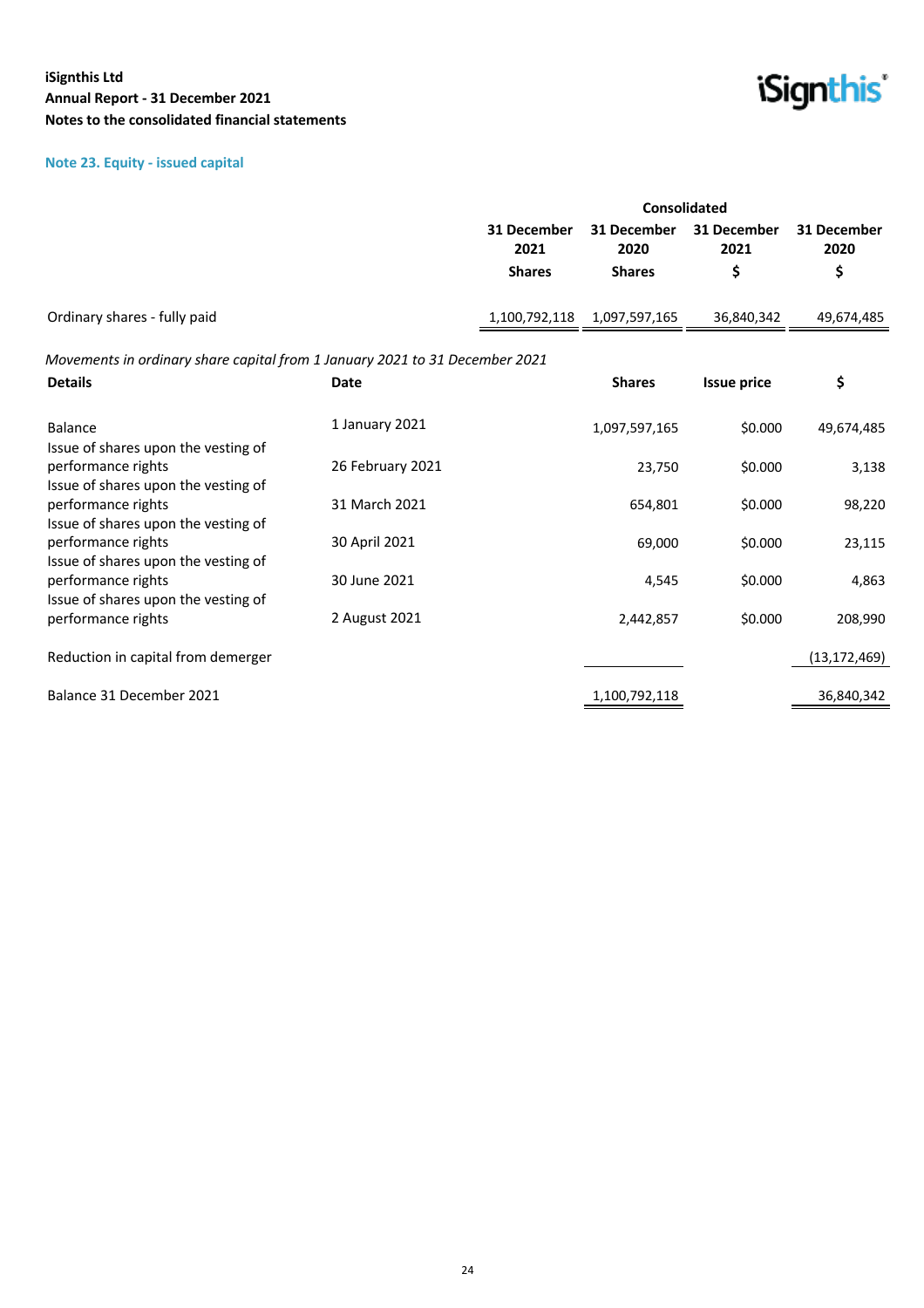## **Note 23. Equity - issued capital (continued)**

*Movements in ordinary share capital from 1 January 2020 to 31 December 2020*

| <b>Details</b>                            | Date             | <b>Shares</b> | <b>Issue price</b> | \$         |
|-------------------------------------------|------------------|---------------|--------------------|------------|
| <b>Balance</b>                            | 1 January 2020   | 1,093,383,191 | \$0.000            | 47,970,023 |
| Issue of shares upon the vesting of       |                  |               |                    |            |
| performance rights                        | 1 January 2020   | 50,000        | \$0.000            | 16,750     |
| Issue of shares upon the vesting of       |                  |               |                    |            |
| performance rights                        | 1 March 2020     | 62,500        | \$0.000            | 11,250     |
| Issue of shares to employee               | 2 March 2020     | 10,000        | \$0.000            | 1,500      |
| Issue of shares in relation to a business | 2 March 2020     |               |                    |            |
| combination                               |                  | 787,478       | \$1.070            | 842,601    |
| Issue of shares upon the vesting of       | 30 April 2020    |               |                    |            |
| performance rights                        |                  | 74,000        | \$0.000            | 24,790     |
| Issue of shares upon the vesting of       | 1 May 2020       |               |                    |            |
| performance rights                        |                  | 30,616        | \$0.000            | 4,592      |
| Issue of shares upon the vesting of       | 1 August 2020    |               |                    |            |
| performance rights                        |                  | 76,375        | \$0.000            | 61,100     |
| Issue of shares upon the vesting of       | 11 August 2020   |               |                    |            |
| performance rights                        |                  | 1,000         | \$0.000            | 1,070      |
| Issue of shares upon the vesting of       | 11 August 2020   |               |                    |            |
| performance rights                        |                  | 5,000         | \$0.000            | 750        |
| Issue of shares upon the vesting of       | 2 September 2020 |               |                    |            |
| performance rights                        |                  | 1,565,000     | \$0.000            | 266,050    |
| Issue of shares upon the vesting of       | 2 September 2020 |               |                    |            |
| performance rights                        |                  | 23,364        | \$0.000            | 3,505      |
| Issue of shares upon the vesting of       | 10 December 2020 |               |                    |            |
| performance rights                        |                  | 2,500         | \$0.000            | 1,625      |
| Issue of shares upon the vesting of       | 10 December 2020 |               |                    |            |
| performance rights                        |                  | 46,728        | \$0.000            | 30,373     |
| Issue of shares upon the vesting of       | 10 December 2020 |               |                    |            |
| performance rights                        |                  | 314,500       | \$0.000            | 204,426    |
| Exercise of options during the year       |                  | 1,164,913     | \$0.310            | 361,122    |
| Transfer from share based payments        |                  |               |                    |            |
| reserve                                   |                  |               | \$0.000            | (127, 042) |
| Balance 31 December 2020                  |                  | 1,097,597,165 |                    | 49,674,485 |
|                                           |                  |               |                    |            |

*iSignthis* 

#### *Ordinary shares*

Ordinary shares entitle the holder to participate in dividends and the proceeds on the winding up of the company in proportion to the number of and amounts paid on the shares held. The fully paid ordinary shares have no par value and the company does not have a limited amount of authorised capital.

On a show of hands every member present at a meeting in person or by proxy shall have one vote and upon a poll each share shall have one vote.

#### *Share buy-back*

There is no current on-market share buy-back.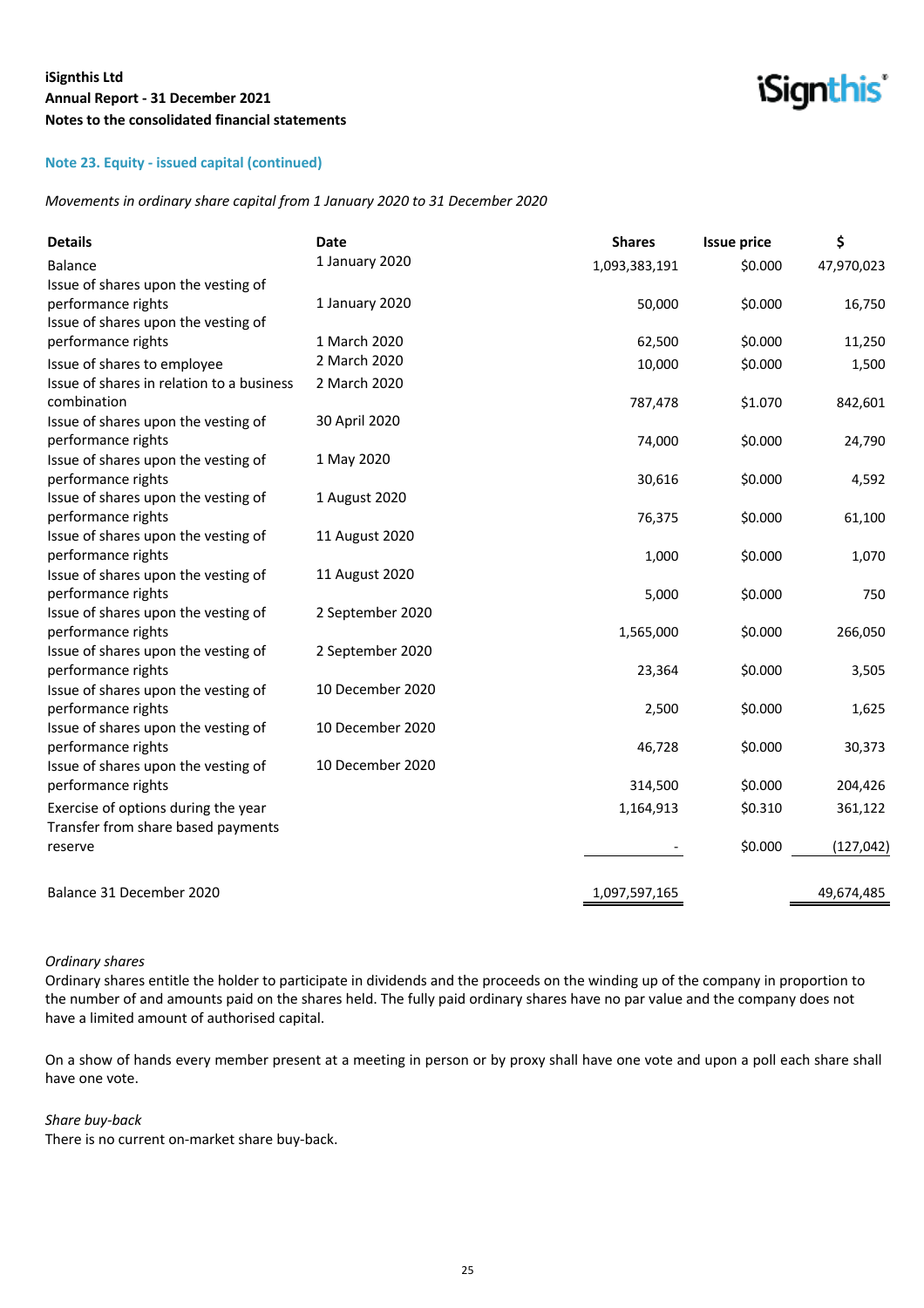#### **Note 24. Equity - reserves**



|                              |                          | <b>Consolidated</b>                |
|------------------------------|--------------------------|------------------------------------|
|                              | 2021                     | 31 December<br>31 December<br>2020 |
|                              | S                        |                                    |
| Foreign currency reserve     | $\overline{\phantom{a}}$ | (542, 442)                         |
| Share-based payments reserve | $\overline{\phantom{a}}$ | 17,305                             |
| Other reserves               | $\overline{\phantom{a}}$ | 1,882,353                          |
|                              | $\overline{\phantom{a}}$ | 1,357,216                          |

#### *Foreign currency reserve*

The reserve is used to recognise exchange differences arising from the translation of the financial statements of foreign operations to Australian dollars. It is also used to recognise gains and losses on hedges of the net investments in foreign operations.

#### *Share-based payments reserve*

The reserve is used to recognise the value of equity benefits provided to employees and directors as part of their remuneration, and other parties as part of their compensation for services.

#### *Other reserves*

This reserve is used to record the differences which may arise as a result of transactions with non-controlling interests that do not result in a loss of control.

#### *Movements in reserves*

Movements in each class of reserve during the current and previous financial year are set out below:

|                                                                                                  | Foreign<br>currency | <b>Share based</b><br>payments |               |               |
|--------------------------------------------------------------------------------------------------|---------------------|--------------------------------|---------------|---------------|
|                                                                                                  | reserve             | reserve                        | Other reserve | <b>Total</b>  |
| <b>Consolidated</b>                                                                              | \$                  | \$                             | \$            | \$            |
| Balance at 1 January 2020                                                                        | (102, 199)          | 413,447                        |               | 311,248       |
| Foreign currency translation                                                                     | (440, 243)          |                                |               | (440, 243)    |
| Non-controlling Interest Contributions to equity                                                 |                     |                                | 1,882,353     | 1,882,353     |
| Share-based payments issued<br>Transfer to issued capital upon the vesting of performance rights |                     | 353,157                        |               | 353,157       |
| and exercise of options                                                                          |                     | (501, 799)                     |               | (501,799)     |
| Lapse of options and rights                                                                      |                     | (247,500)                      |               | (247, 500)    |
| Balance at 31 December 2020                                                                      | (542, 442)          | 17,305                         | 1,882,353     | 1,357,216     |
| Foreign currency translation                                                                     | 96,430              |                                |               | 96,430        |
| Share-based payments issued<br>Transfer to issued capital upon the vesting of performance rights |                     | 210,532                        |               | 210,532       |
| and exercise of options                                                                          |                     | (338, 326)                     |               | (338, 326)    |
| Transfer between reserves                                                                        | 446,012             | 110,489                        | (1,882,353)   | (1, 325, 852) |
| Balance at 31 December 2021                                                                      |                     |                                |               |               |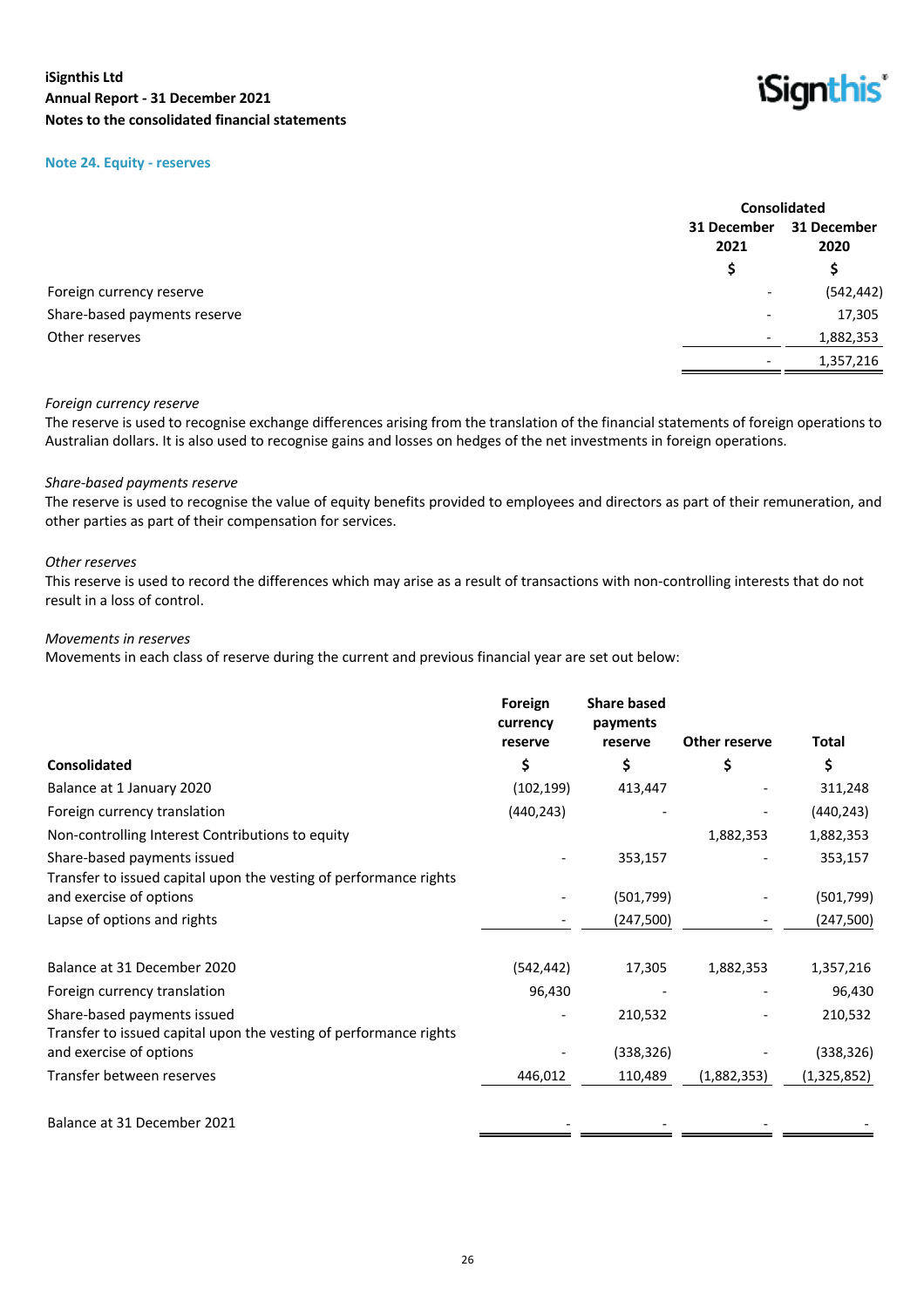*iSianthis* 

#### **Note 25. Equity - Contribution to equity from non-controlling interest**

|                                                    | <b>Consolidated</b> |                     |
|----------------------------------------------------|---------------------|---------------------|
|                                                    | 31 December<br>2021 | 31 December<br>2020 |
|                                                    | \$                  | \$                  |
| Balance at the beginning of the period             | 764,847             |                     |
| Non-controlling interest from capital contribution |                     | 1,317,647           |
| Non-controlling interest - share of losses         | (13, 725)           | (552,800)           |
| Transfer to Demerger group                         | (751,122)           |                     |
|                                                    |                     |                     |
| Balance at the end of the period                   |                     | 764,847             |
|                                                    |                     |                     |

Non-controlling interest relates to NSX Limited has been transferred to ISX Financial EU Plc upon demerger. In 2020, NSX Limited made a \$3.2m capital contribution during the year for 41% of ClearPay Pty Ltd.

#### **Note 26. Financial instruments**

#### *Financial risk management objectives*

The consolidated entity's activities expose it to a variety of financial risks: market risk (including foreign currency risk, price risk and interest rate risk), credit risk and liquidity risk. The consolidated entity's overall risk management program focuses on the unpredictability of financial markets and seeks to minimise potential adverse effects on the financial performance of the consolidated entity. The consolidated entity uses different methods to measure different types of risk to which it is exposed. These methods include sensitivity analysis in the case of interest rate, foreign exchange and other price risks, ageing analysis for credit risk and beta analysis in respect of investment portfolios to determine market risk.

Risk management is carried out by senior finance executives ('finance') under policies approved by the Board of Directors ('the Board'). These policies include identification and analysis of the risk exposure of the consolidated entity and appropriate procedures, controls and risk limits. Finance identifies, evaluates and hedges financial risks within the consolidated entity's operating units. Finance reports to the Board on a monthly basis.

#### *Market risk*

#### *Foreign currency risk*

The consolidated entity undertakes certain transactions denominated in foreign currency and is exposed to foreign currency risk through foreign exchange rate fluctuations.

Foreign exchange risk arises from future commercial transactions and recognized financial assets and financial liabilities denominated in a currency that is not the entity's functional currency.

#### *Price risk*

The consolidated entity is not exposed to any significant price risk.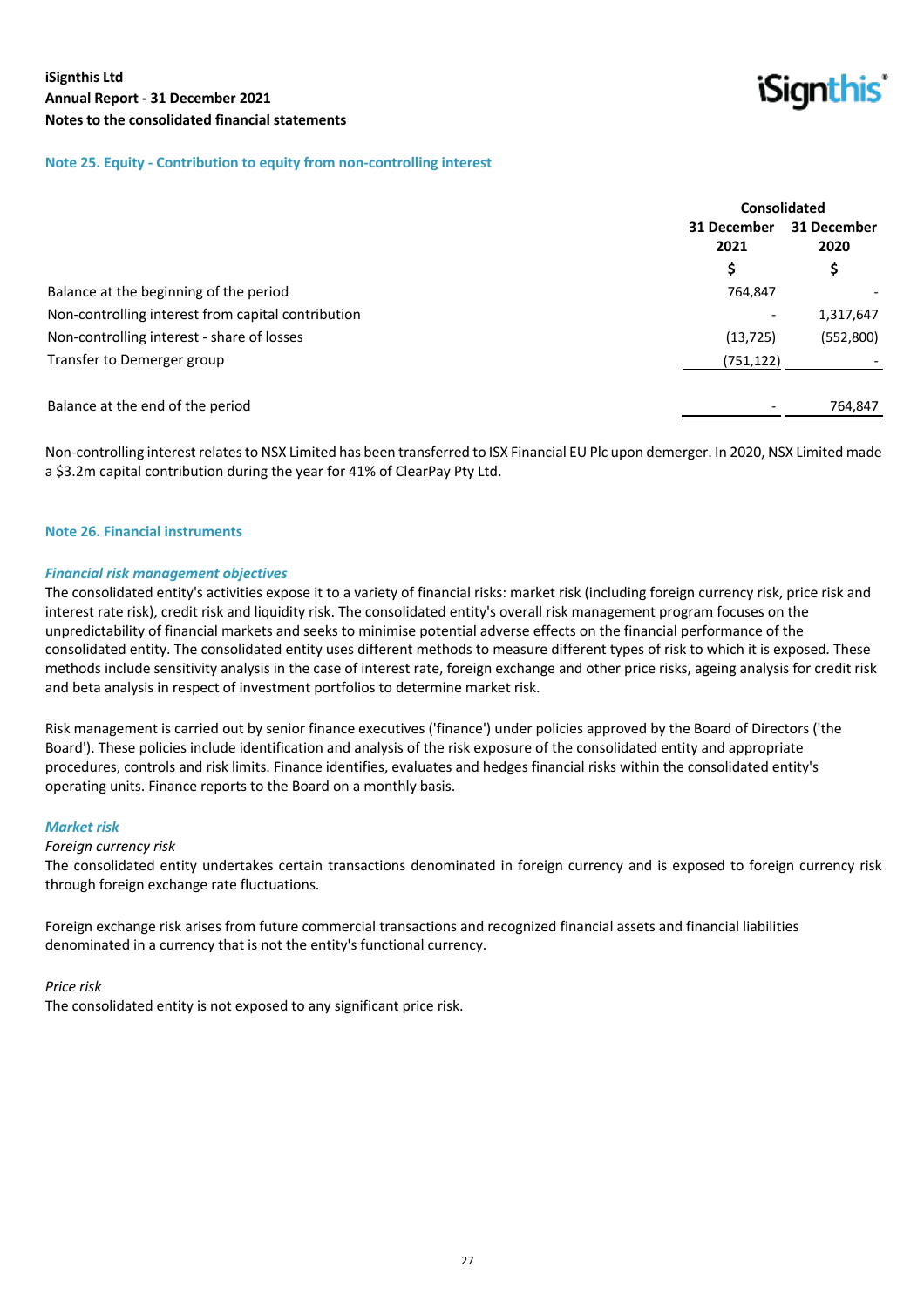

#### **Note 26. Financial instruments (continued)**

#### *Interest rate risk*

The consolidated entity's only exposure to interest rate risk is in relation to deposits held and its convertible note receivable. Deposits are held with reputable banking financial institutions.

|                                              | 31 December 2021<br>Weighted<br>average |                | 31 December 2020<br>Weighted<br>average |                          |  |
|----------------------------------------------|-----------------------------------------|----------------|-----------------------------------------|--------------------------|--|
|                                              | interest rate                           | <b>Balance</b> | interest rate                           | <b>Balance</b>           |  |
| <b>Consolidated</b>                          | %                                       |                | %                                       | \$                       |  |
| Convertible Note Receivable                  | 1.10%                                   | 6,600,000      | $\qquad \qquad$                         | $\overline{\phantom{0}}$ |  |
| Cash at bank                                 | 0.004%                                  | 2,920,490      | 0.29%                                   | 16,611,465               |  |
| Net exposure to cash flow interest rate risk |                                         | 9,520,490      |                                         | 16,611,465               |  |

Below is a sensitivity analysis of interest rates at a rate of 50 basis points on cash at bank for the 2021 and 2020 financial years and for the convertible note receivable for 2021. The impact would not be material on bank balances held at 31 December 2021. The percentage change is based on expected volatility of interest rates using market data and analysis forecasts.

|                                        | <b>Basis points increase</b>  |                                       |                            | <b>Basis points decrease</b>  |                                       |                            |
|----------------------------------------|-------------------------------|---------------------------------------|----------------------------|-------------------------------|---------------------------------------|----------------------------|
| <b>Consolidated - 31 December 2021</b> | <b>Basis points</b><br>change | <b>Effect on profit</b><br>before tax | <b>Effect on</b><br>equity | <b>Basis points</b><br>change | <b>Effect on profit</b><br>before tax | <b>Effect on</b><br>equity |
| Convertible Note Receivable            | 50                            | 33.000                                | 33,000                     | 50                            | (33,000)                              | (33,000)                   |
| Cash at bank                           | 50                            | 21,467                                | 21,467                     | 50                            | (21, 467)                             | (21, 467)                  |
| Total                                  | 50                            | 54.467                                | 54.467                     | 50                            | (54, 467)                             | (54,467)                   |
|                                        |                               | <b>Basis points increase</b>          |                            |                               | <b>Basis points decrease</b>          | ----                       |

| <b>Consolidated - 31 December 2020</b> | change | Basis points Effect on profit<br>before tax | <b>Effect on</b><br>eauity | change | Basis points Effect on profit<br>before tax | <b>Effect on</b><br>equity |
|----------------------------------------|--------|---------------------------------------------|----------------------------|--------|---------------------------------------------|----------------------------|
| Cash at bank                           | 50     | 81.614                                      | 81.614                     | 50     | (81, 614)                                   | (81, 614)                  |

#### *Credit risk*

Credit risk refers to the risk that a counterparty will default on its contractual obligations resulting in financial loss to the consolidated entity. The consolidated entity has a strict code of credit, including obtaining agency credit information, confirming references and setting appropriate credit limits. The consolidated entity obtains guarantees where appropriate to mitigate credit risk. The maximum exposure to credit risk at the reporting date to recognised financial assets is the carrying amount, net of any provisions for impairment of those assets, as disclosed in the statement of financial position and notes to the financial statements.

The consolidated entity holds security in relation to its card scheme merchant settlements (initial and additional requirements (rolling reserve) under each agreement depending on the volume of transactions with each Merchant). This therefore mitigates the risk of default of the counterparty as the consolidated entity holds sufficient security to cover amounts receivable by each party.

The consolidated entity has adopted a lifetime expected loss allowance in estimating expected credit losses to trade receivables through the use of a provisions matrix using fixed rates of credit loss provisioning. These provisions are considered representative across all customers of the consolidated entity based on recent sales experience, historical collection rates and forward-looking information that is available.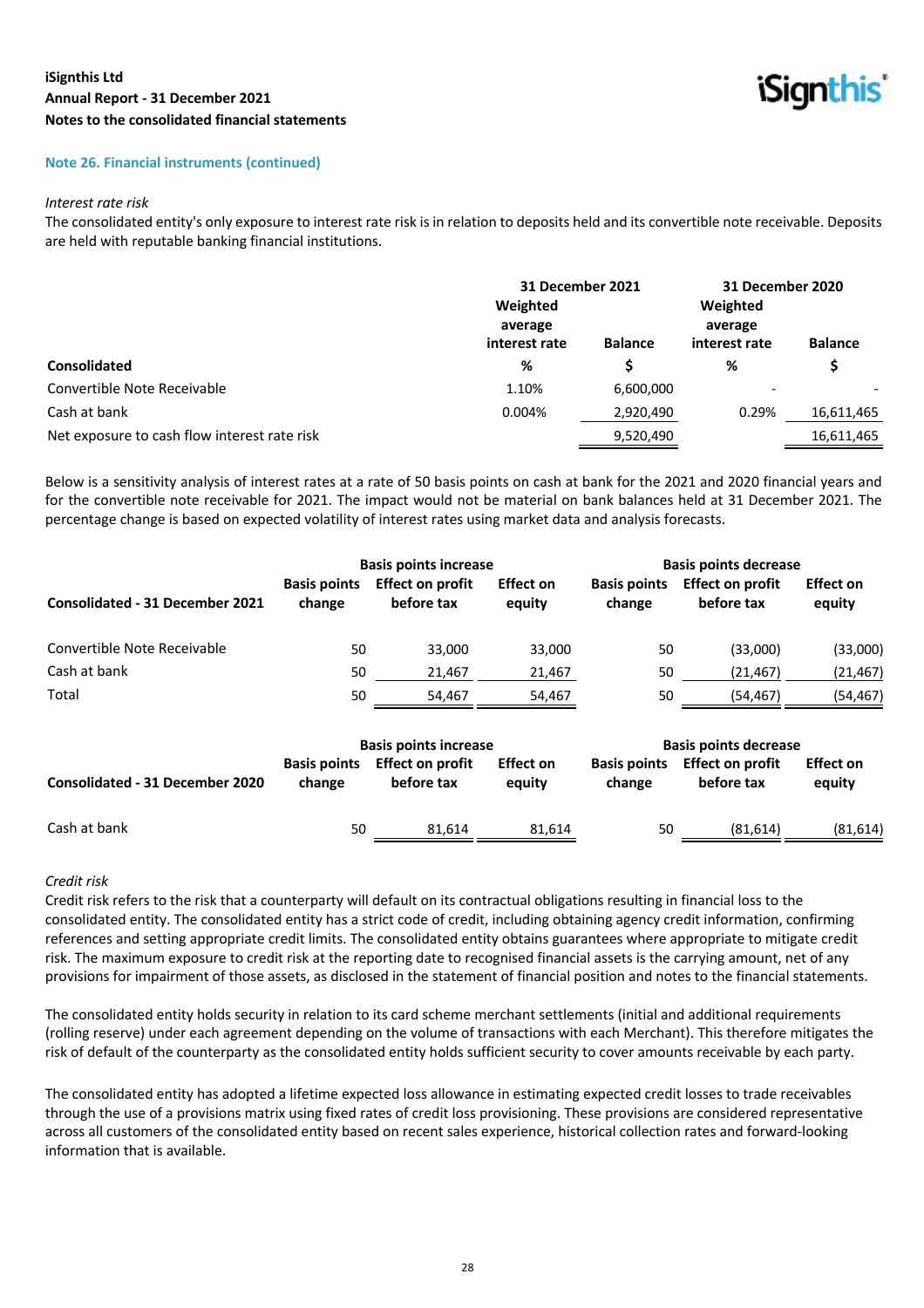

#### **Note 26. Financial instruments (continued)**

Generally, trade receivables are written off when there is no reasonable expectation of recovery. Indicators of this include the failure of a debtor to engage in a repayment plan, no active enforcement activity and a failure to make contractual payments for a period greater than 1 year.

#### *Liquidity risk*

Vigilant liquidity risk management requires the consolidated entity to maintain sufficient liquid assets (mainly cash and cash equivalents) to be able to pay debts as and when they become due and payable.

The consolidated entity manages liquidity risk by maintaining adequate cash reserves by continuously monitoring actual and forecast cash flows and matching the maturity profiles of financial assets and liabilities.

#### *Remaining contractual maturities*

The following tables detail the consolidated entity's remaining contractual maturity for its financial instrument liabilities. The tables have been drawn up based on the undiscounted cash flows of financial liabilities based on the earliest date on which the financial liabilities are required to be paid. The tables include both interest and principal cash flows disclosed as remaining contractual maturities and therefore these totals may differ from their carrying amount in the statement of financial position.

|                                        | Weighted<br>average      |                | Between 1 and Between 2 and |         |              | Remaining<br>contractual |
|----------------------------------------|--------------------------|----------------|-----------------------------|---------|--------------|--------------------------|
|                                        | interest rate            | 1 year or less | 2 years                     | 5 years | Over 5 years | maturities               |
| <b>Consolidated - 31 December 2021</b> | %                        |                | \$                          | \$      |              |                          |
| <b>Non-derivatives</b>                 |                          |                |                             |         |              |                          |
| Non-interest bearing                   |                          |                |                             |         |              |                          |
| Trade payables                         |                          | 492,921        |                             |         |              | 492,921                  |
| Other payables                         |                          | 289,946        |                             |         |              | 289,946                  |
| Interest-bearing - variable            |                          |                |                             |         |              |                          |
| Lease liability                        | $\overline{\phantom{0}}$ |                |                             |         |              |                          |
| Total non-derivatives                  |                          | 782,867        |                             |         |              | 782,867                  |

|                                        | Weighted<br>average<br>interest rate | 1 year or less | Between 1 and Between 2 and<br>2 years | 5 years   | Over 5 years             | Remaining<br>contractual<br>maturities |
|----------------------------------------|--------------------------------------|----------------|----------------------------------------|-----------|--------------------------|----------------------------------------|
| <b>Consolidated - 31 December 2020</b> | %                                    | \$             | \$                                     | \$        |                          | \$                                     |
| <b>Non-derivatives</b>                 |                                      |                |                                        |           |                          |                                        |
| Non-interest bearing                   |                                      |                |                                        |           |                          |                                        |
| Trade payables                         |                                      | 933,681        |                                        |           |                          | 933,681                                |
| Other payables                         | $\overline{\phantom{a}}$             | 4,436,579      |                                        |           | $\overline{\phantom{0}}$ | 4,436,579                              |
| Interest-bearing - variable            |                                      |                |                                        |           |                          |                                        |
| Lease liability                        | 5.24%                                | 572,806        | 540,828                                | 1,039,929 |                          | 2,153,563                              |
| Total non-derivatives                  |                                      | 5,943,066      | 540,828                                | 1,039,929 |                          | 7,523,823                              |

The cash flows in the maturity analysis above are not expected to occur significantly earlier than contractually disclosed above.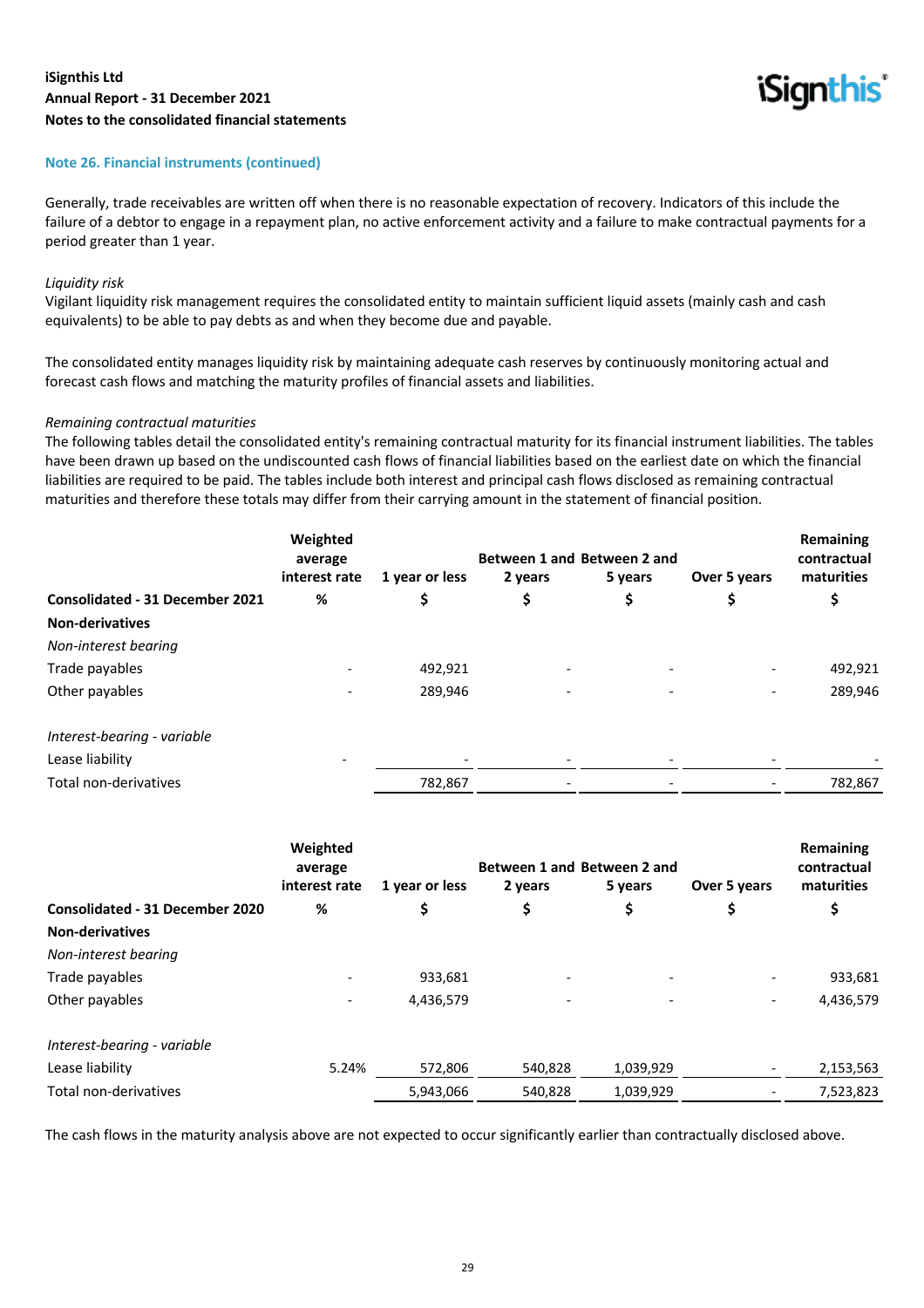

#### **Note 27. Key management personnel disclosures**

#### *Directors*

The following persons were directors of iSignthis Ltd during the financial year and up to the date of this report, unless otherwise stated:

| Mr Timothy Hart              | (Independent, Non-Executive Chairman until 29 December 2021, become Executive Chairman                    |
|------------------------------|-----------------------------------------------------------------------------------------------------------|
|                              | from that date)                                                                                           |
| Mr Nickolas John Karantzis   | (resigned as Managing Director on 29 December 2021, remained as Non-Executive Director<br>from that date) |
|                              |                                                                                                           |
| Mr Scott Minehane            | (Independent, Non-Executive Director)                                                                     |
| Mr Barnaby Egerton-Warburton | (Independent, Non-Executive Director)                                                                     |
| Mr Christakis Taoushanis     | (Independent, Non-Executive Director, resigned on 31 August 2021)                                         |

#### *Compensation*

The aggregate compensation made to directors and other members of key management personnel of the consolidated entity is set out below:

|                              | <b>Consolidated</b> |           |                     |
|------------------------------|---------------------|-----------|---------------------|
|                              | 31 December<br>2021 |           | 31 December<br>2020 |
|                              | \$                  | \$        |                     |
| Short-term employee benefits | 1,079,743           | 989,267   |                     |
| Post-employment benefits     | 42,071              | 41,545    |                     |
| Share-based payments         | 23,987              | 25,961    |                     |
|                              | 1,145,801           | 1,056,773 |                     |

#### **Note 28. Remuneration of auditors**

The following fee was paid or payable for services provided by BDO Audit Pty Ltd, the auditor of the Group:

|                                                                | <b>Consolidated</b> |                     |
|----------------------------------------------------------------|---------------------|---------------------|
|                                                                | 31 December<br>2021 | 31 December<br>2020 |
|                                                                | \$                  | \$                  |
| Audit services (BDO Audit Pty Ltd)                             | 338,690             | 180,000             |
| Limited assurance review of the prospectus (BDO Audit Pty Ltd) | 50,000              |                     |
| Audit or review of the financial statements                    | 388,690             | 180,000             |
| Audit services - network firms                                 |                     |                     |
| Audit or review of the financial statements                    |                     | 68,500              |
| Audit services - unrelated firms                               |                     |                     |
| Audit or review of the financial statements                    |                     |                     |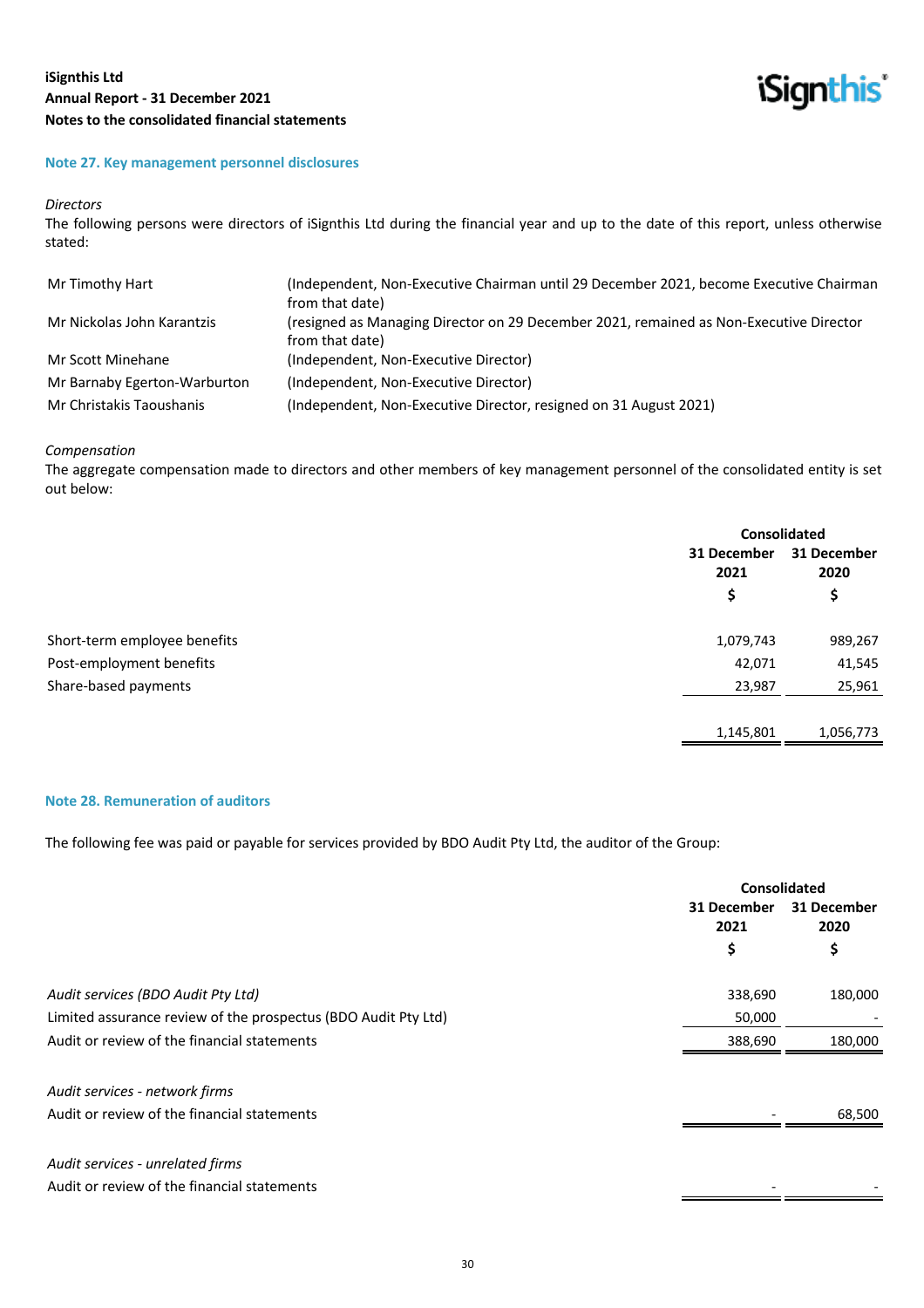**iSignthis** 

#### **Note 29. Contingent assets and liabilities**

#### *ASIC*

On 7 December 2020, ASIC served iSignthis with a statement of claim in civil proceedings to be conducted in the Federal Court of Australia. The proceedings seek civil penalties against iSignthis arising from some alleged continuous disclosure breaches and alleged misleading information in 2018 and mid-2020 (the latter being while the Company's shares were not trading on the ASX). iSignthis will vigorously contest the claims. The Company holds no provision for this matter, as the outcome is so uncertain, no reliable estimate can be made.

#### **Note 30. Related party transactions**

*Parent entity* iSignthis Ltd is the parent entity.

#### *Subsidiaries*

Interests in subsidiaries are set out in note 32.

#### *Key management personnel*

Disclosures relating to key management personnel are set out in note 27 and the remuneration report included in the directors' report.

During the year ended 31 December 2021 the Company paid the then Managing Director, Mr Karantzis \$108,000 for legal costs, where the Company had mutually benefitted from the provision of the legal work completed. The \$108,000 was at a commercial discount to both what Mr Karantzis actually paid and what the company would have paid under normal commercial terms for the work.

#### *Transactions with related parties*

For the Year ended 31 December 2021 iSignthis Ltd charged ISX Financial EU \$24,200 interest, per the terms of the convertible note.

For the period 1 January 2021 to 17 October 2021 (demerger date), Authenticate Pty Ltd, a wholly owned subsidiary at the time, charged NSX Limited \$110,000 (including GST) for IT services.

In December 2020 Authenticate Pty Ltd, a wholly owned subsidiary of iSignthis Limited, charged NSX Limited \$30,250 (including GST) for once-off IT services provided in the month.

#### *Receivable from and payable to related parties*

A balance of \$11,000 remained payable from NSX Limited to Authenticate Pty Ltd as at the demerger date of 17 October 2021.

As at 31 December 2021, \$20,585 remains payable by Mr Karantzis to iSignthis Ltd. This amount is recorded in other receivables in note 9.

As at 31 December 2021, \$6,193 remains payable by iSignthis Ltd to ISX Financial EU Plc (ISX EU). The amount is recorded in other payables (note 17). The amount related to an IT cost paid by ISX EU to the benefit of iSignthis Ltd.

As at 31 December 2020, NSX Limited owed \$30,250 to Authenticate Pty Ltd as mentioned in the transactions with related parties note above. The amount is recorded in trade receivables in note 9.

#### *Loans to/from related parties*

During the period, the company funded \$593,693 in legal fees for the then Managing Director, Mr Karantzis. The Company funded these fees in the short term as the Board of Directors believed it was in the best interest of the Company to support the then Managing Director to resolve his legal issues, so that he could relocate overseas, where the main business of the pre-merger Group was located. All such legal fees were offset by the then Managing Director's remuneration and other payments, which were via ISX Financial EU Plc. As such, no expenses have been recorded by the Company for the year ended 31 December 2021 for these fees. The Company has charged the then Managing Director above market interest rates on these payments totalling \$20,584.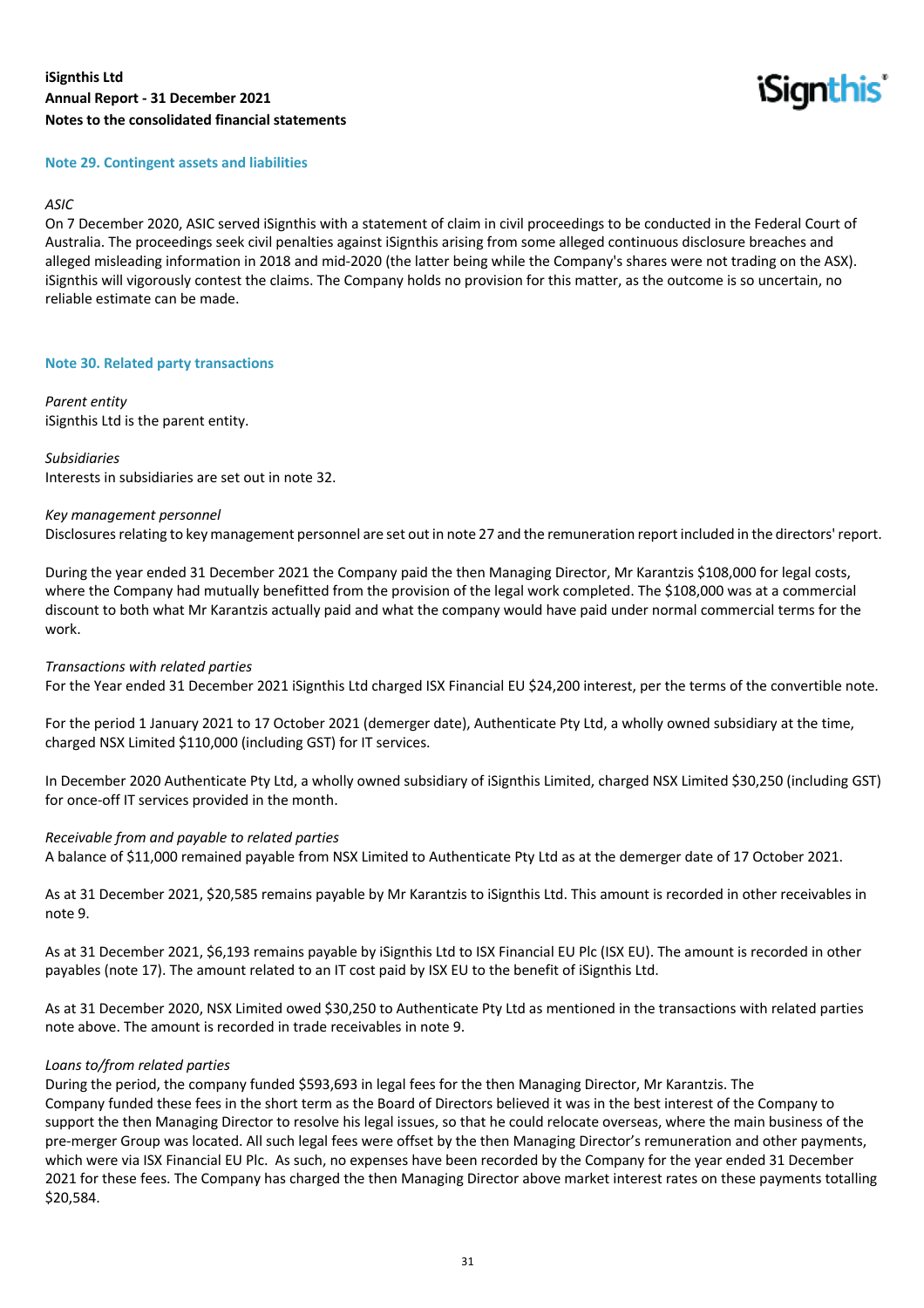'Signthis

#### **Note 31. Parent entity information**

Set out below is the supplementary information about the parent entity.

#### *Statement of profit or loss and other comprehensive income*

|                                     |                           | Parent                    |
|-------------------------------------|---------------------------|---------------------------|
|                                     | 31 December<br>2021<br>\$ | 31 December<br>2020<br>\$ |
| Profit/(loss) after income tax      | (21,008,036)              | 8,756,821                 |
| Total comprehensive income / (loss) | (21,008,036)              | 8,756,821                 |

#### *Statement of financial position*

|                                  |                     | Parent              |
|----------------------------------|---------------------|---------------------|
|                                  | 31 December<br>2021 | 31 December<br>2020 |
|                                  | \$                  | \$                  |
| Total current assets             | 3,232,584           | 30,321,818          |
| Total assets                     | 10,544,113          | 41,939,825          |
| <b>Total current liabilities</b> | 917,779             | 532,250             |
| <b>Total liabilities</b>         | 917,779             | 532,250             |
| Equity                           |                     |                     |
| Issued capital                   | 122,598,629         | 133,354,529         |
| Share-based payments reserve     |                     | 17,305              |
| <b>Accumulated losses</b>        | (112, 972, 295)     | (91, 964, 259)      |
| Total equity                     | 9,626,334           | 41,407,575          |
|                                  |                     |                     |

*Guarantees entered into by the parent entity in relation to the debts of its subsidiaries* The parent entity had no guarantees in relation to the debts of its subsidiaries as at 31 December 2020 and 31 December 2021.

#### *Contingent liabilities of the parent*

#### *ASIC*

On 7 December 2020, ASIC served iSignthis with a statement of claim in civil proceedings to be conducted in the Federal Court of Australia. The proceedings seek civil penalties against iSignthis arising from some alleged continuous disclosure breaches and alleged misleading information in 2018 and mid-2020 (the latter being while the Company's shares were not trading on the ASX). iSignthis will vigorously contest the claims. The Company holds no provision for this matter, as the outcome is so uncertain, no reliable estimate can be made.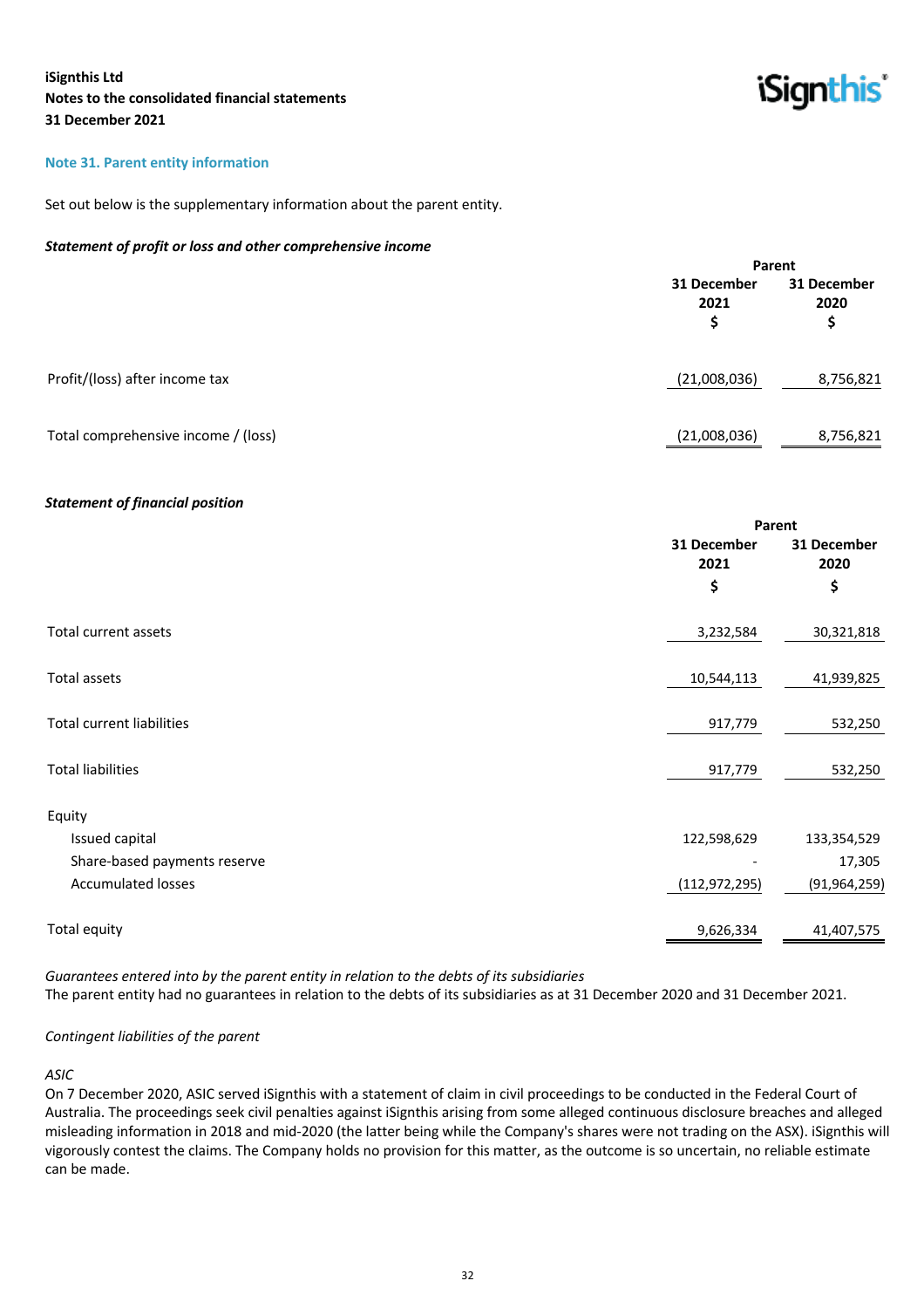

#### **Note 31. Parent entity information (continued)**

#### *Capital commitments - Plant and equipment*

The parent entity had no capital commitments for plant and equipment as at 31 December 2020 and 31 December 2021.

#### *Significant accounting policies*

The accounting policies of the parent entity are consistent with those of the consolidated entity, as disclosed in note , except for the following:

- Investments in subsidiaries are accounted for at cost, less any impairment, in the parent entity.
- Investments in associates are accounted for at cost, less any impairment, in the parent entity.
- Dividends received from subsidiaries are recognised as other income by the parent entity and its receipt may be an indicator of an impairment of the investment.

#### **Note 32. Interests in subsidiaries**

The consolidated financial statements incorporate the assets, liabilities and results of the following subsidiaries in accordance with the accounting policy described in note 2.

#### **Ownership interest**

|                                            | Principal place of business / | 31 Dec<br>2021           | <b>31 Dec</b><br>2020 |
|--------------------------------------------|-------------------------------|--------------------------|-----------------------|
| <b>Name</b>                                | Country of incorporation      | %                        | %                     |
| Authenticate Pty Ltd                       | Australia                     |                          | 100.00%               |
| Authenticate BV                            | <b>Netherlands</b>            | $\overline{\phantom{a}}$ | 100.00%               |
| ClearPay Pty Ltd                           | Australia                     |                          | 59.00%                |
| <b>ISX IP Ltd</b>                          | British Virgin Islands        |                          | 100.00%               |
| ISX Financial EU Plc (1)                   | Cyprus                        | $\overline{\phantom{a}}$ | 100.00%               |
| ISX Technologies Inc. (2)                  | <b>USA</b>                    | $\overline{\phantom{a}}$ | 100.00%               |
| iSignthis (IOM) Ltd                        | Isle of Man                   | $\overline{\phantom{a}}$ | 100.00%               |
| <b>ISX Financial UK Ltd</b>                | United Kingdom                |                          | 100.00%               |
| iSignthis Australia Pty Ltd <sup>(3)</sup> | Australia                     | 100.00%                  | 100.00%               |
| iSignthis BV                               | Netherlands                   | $\overline{\phantom{0}}$ | 100.00%               |
| <b>ISX Holdings Ltd</b>                    | United Kingdom                | $\overline{\phantom{a}}$ | 100.00%               |
| Authenticate Solutions Pty Ltd (4)         | Australia                     |                          | 100.00%               |
| Probanx Information Systems Ltd            | Cyprus                        |                          | 100.00%               |
| <b>UAB Probanx Solutions</b>               | Lithuania                     |                          | 100.00%               |
|                                            |                               |                          |                       |

(1) Previously known as ISX Financial EU Ltd

(2) Previously known as iSignthis Inc.

(3) Previously known as ISX Financial Pty Ltd

(4) Previously known as iSignthis Solutions Pty Ltd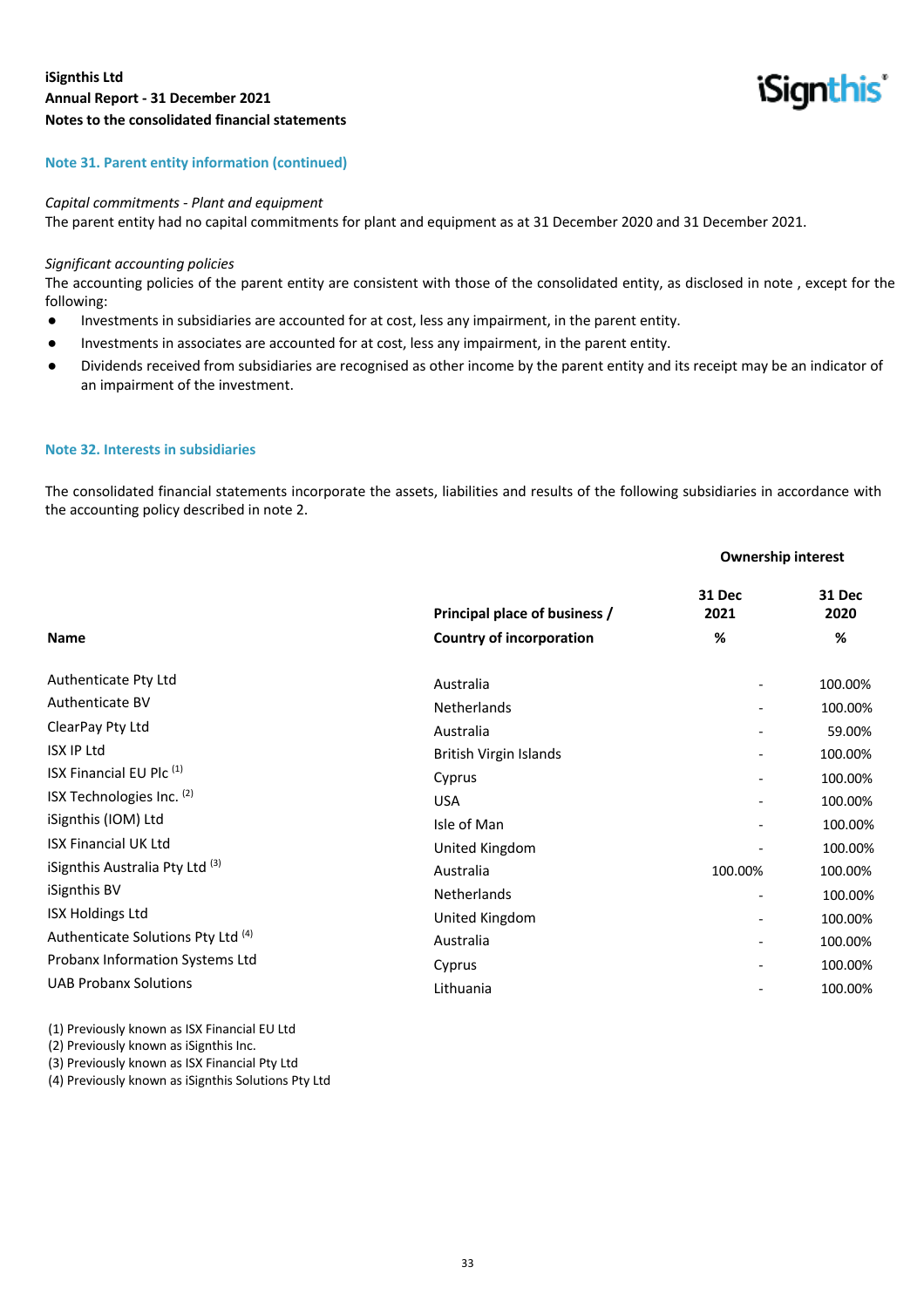

## **Note 32. Interests in subsidiaries (continued)**

#### *Subsidiaries*

The results of all entities where the Group has 100% ownership interest, are included within iSignthis Limited's consolidated financial statements.

Entities with less than 100% ownership interest are reviewed by management and approved by the Board to determine whether the Group controls the entity. Where the Group has determined an entity is controlled by the iSignthis Group, it's results are included within iSignthis Limited's consolidated financial statements.

#### **Note 33. Events after the reporting period**

No matter or circumstance has arisen since 31 December 2021 that has significantly affected, or may significantly affect the consolidated entity's operations, the results of those operations, or the consolidated entity's state of affairs in future financial years.

#### **Note 34. Reconciliation of profit after income tax to net cash from operating activities**

|                                                     | <b>Consolidated</b> |                     |
|-----------------------------------------------------|---------------------|---------------------|
|                                                     | 31 December<br>2021 | 31 December<br>2020 |
|                                                     | \$                  | \$                  |
| Profit/(loss) after income tax expense for the year | (2,530,615)         | 1,360,728           |
| Adjustments for:                                    |                     |                     |
| Depreciation and amortisation                       | 1,760,975           | 1,229,305           |
| Share of loss - associates                          | 804,434             | 507,927             |
| Share-based payments                                | 210,532             | 353,157             |
| Foreign exchange differences                        | (73, 650)           | (105, 748)          |
| Income tax expense                                  | 78,138              |                     |
| Change in operating assets and liabilities:         |                     |                     |
| Decrease/(increase) in trade and other receivables  | 1,046,495           | (204, 660)          |
| (Increase)/decrease in other current assets         | (364, 035)          | 896,306             |
| Increase in trade and other payables                | 935,482             | 1,558,287           |
| (Decrease)/Increase in employee benefits            | (14, 971)           | 212,271             |
| Increase/(decrease) in deferred revenue             | 58,759              | (1, 219, 992)       |
| Increase in other liabilities                       | 31,321              |                     |
| Net cash from operating activities                  | 1,942,865           | 4,587,581           |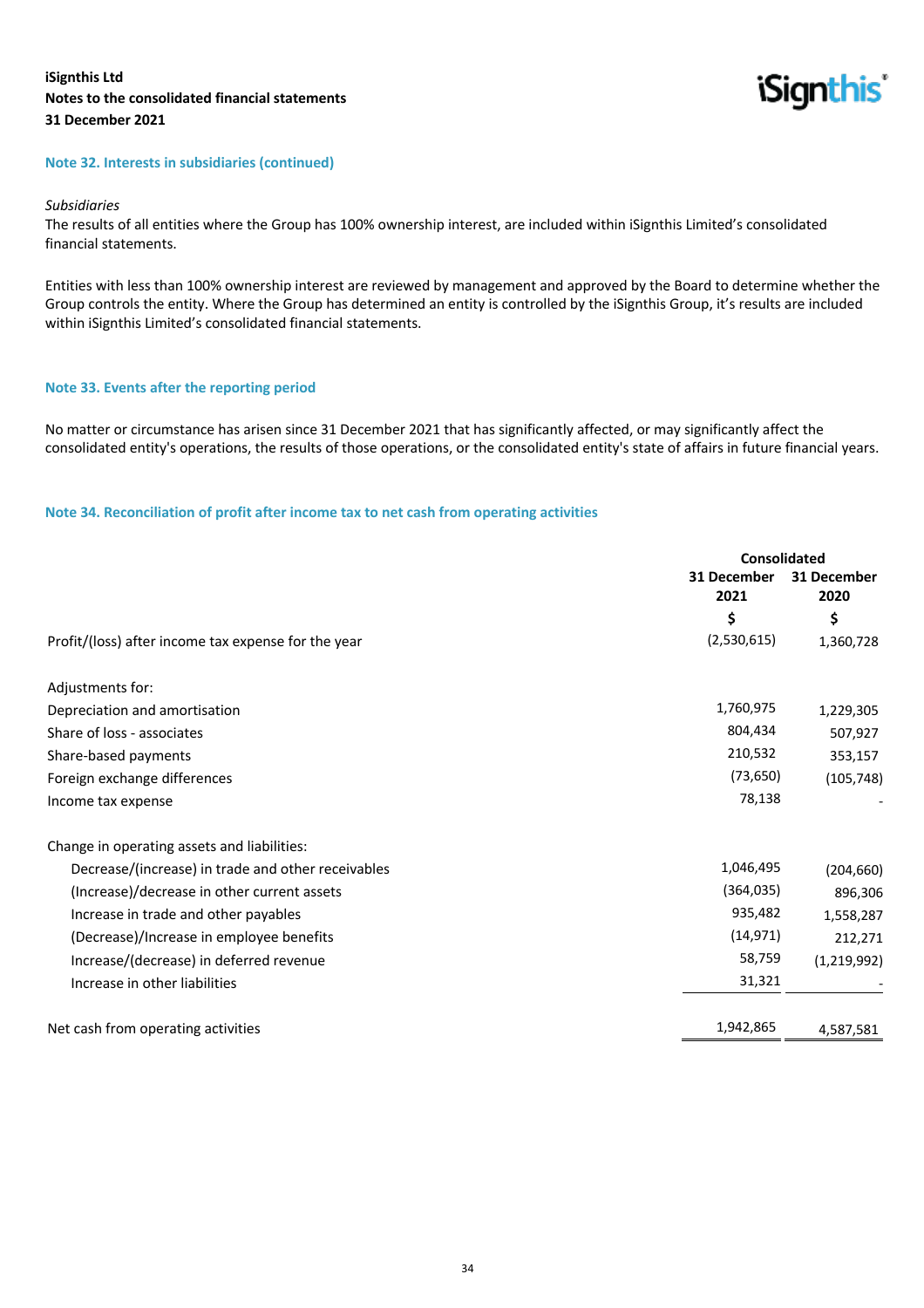## **Note 35. Earnings per share**



| 31 December<br>31 December<br>2021<br>2020<br>\$<br>\$<br>Profit/(loss) after income tax<br>(2,530,615)<br>1,360,728<br>Non-controlling interest<br>552,800<br>13,725<br>Profit/(loss) after income tax attributable to the owners of iSignthis Ltd<br>1,913,528<br>(2,516,890)<br><b>Number</b><br><b>Number</b><br>Weighted average number of ordinary shares used in calculating basic earnings per share<br>1,097,597,165<br>1,094,452,951<br>Adjustments for calculation of diluted earnings per share:<br>Performance rights<br>3,194,953<br>3,144,214<br>Options over ordinary shares<br>Weighted average number of ordinary shares used in calculating diluted earnings per share<br>1,100,792,118 1,097,597,165<br><b>Cents</b><br><b>Cents</b><br>(0.23)<br>0.17<br>Basic earnings per share |                            | Consolidated |      |
|--------------------------------------------------------------------------------------------------------------------------------------------------------------------------------------------------------------------------------------------------------------------------------------------------------------------------------------------------------------------------------------------------------------------------------------------------------------------------------------------------------------------------------------------------------------------------------------------------------------------------------------------------------------------------------------------------------------------------------------------------------------------------------------------------------|----------------------------|--------------|------|
|                                                                                                                                                                                                                                                                                                                                                                                                                                                                                                                                                                                                                                                                                                                                                                                                        |                            |              |      |
|                                                                                                                                                                                                                                                                                                                                                                                                                                                                                                                                                                                                                                                                                                                                                                                                        |                            |              |      |
|                                                                                                                                                                                                                                                                                                                                                                                                                                                                                                                                                                                                                                                                                                                                                                                                        |                            |              |      |
|                                                                                                                                                                                                                                                                                                                                                                                                                                                                                                                                                                                                                                                                                                                                                                                                        |                            |              |      |
|                                                                                                                                                                                                                                                                                                                                                                                                                                                                                                                                                                                                                                                                                                                                                                                                        |                            |              |      |
|                                                                                                                                                                                                                                                                                                                                                                                                                                                                                                                                                                                                                                                                                                                                                                                                        |                            |              |      |
|                                                                                                                                                                                                                                                                                                                                                                                                                                                                                                                                                                                                                                                                                                                                                                                                        |                            |              |      |
|                                                                                                                                                                                                                                                                                                                                                                                                                                                                                                                                                                                                                                                                                                                                                                                                        |                            |              |      |
|                                                                                                                                                                                                                                                                                                                                                                                                                                                                                                                                                                                                                                                                                                                                                                                                        |                            |              |      |
|                                                                                                                                                                                                                                                                                                                                                                                                                                                                                                                                                                                                                                                                                                                                                                                                        |                            |              |      |
|                                                                                                                                                                                                                                                                                                                                                                                                                                                                                                                                                                                                                                                                                                                                                                                                        |                            |              |      |
|                                                                                                                                                                                                                                                                                                                                                                                                                                                                                                                                                                                                                                                                                                                                                                                                        |                            |              |      |
|                                                                                                                                                                                                                                                                                                                                                                                                                                                                                                                                                                                                                                                                                                                                                                                                        |                            |              |      |
|                                                                                                                                                                                                                                                                                                                                                                                                                                                                                                                                                                                                                                                                                                                                                                                                        |                            |              |      |
|                                                                                                                                                                                                                                                                                                                                                                                                                                                                                                                                                                                                                                                                                                                                                                                                        |                            |              |      |
|                                                                                                                                                                                                                                                                                                                                                                                                                                                                                                                                                                                                                                                                                                                                                                                                        | Diluted earnings per share | (0.23)       | 0.17 |
| Basic earnings per share - continuing operations<br>(0.51)<br>(0.41)                                                                                                                                                                                                                                                                                                                                                                                                                                                                                                                                                                                                                                                                                                                                   |                            |              |      |
| Diluted earnings per share - continuing operations<br>(0.51)<br>(0.41)                                                                                                                                                                                                                                                                                                                                                                                                                                                                                                                                                                                                                                                                                                                                 |                            |              |      |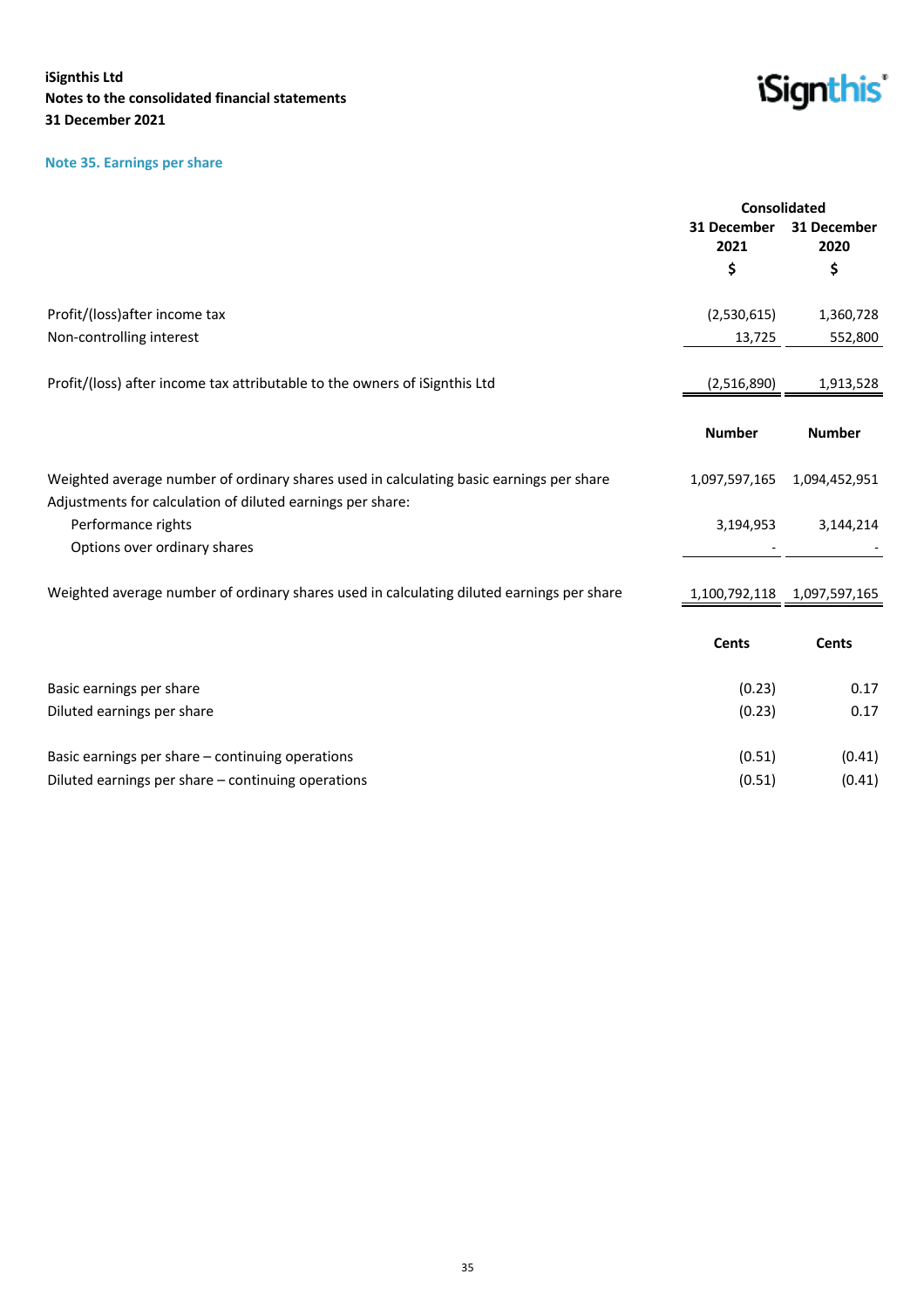

## **Note 36. Share-based payments**

There were no options issued or outstanding on 31 December in 2020 or 2021. The summary below details options exercised and forfeited in 2020:

## **31 December**

**2020**

|                   |                    |                 | <b>Balance at</b> |                          |                  | Expired/                 | <b>Balance at</b> |
|-------------------|--------------------|-----------------|-------------------|--------------------------|------------------|--------------------------|-------------------|
|                   |                    | <b>Exercise</b> | the start of      |                          |                  | forfeited/               | the end of        |
| <b>Grant date</b> | <b>Expiry date</b> | price           | the year          | Granted                  | <b>Exercised</b> | <b>Other</b>             | the year          |
| 09/11/2017        | 08/02/2020         | \$0.310         | 1,164,913         | $\overline{\phantom{a}}$ | (1, 164, 913)    | $\overline{\phantom{a}}$ |                   |
| 13/03/2019        | 10/07/2020         | \$0.300         | 3,000,000         | $\overline{\phantom{0}}$ |                  | (3,000,000)              |                   |
|                   |                    |                 | 4,164,913         | $\overline{\phantom{a}}$ | (1, 164, 913)    | (3,000,000)              | -                 |

Set out below are summaries of performance rights granted under the plan in 2021:

## **31 December 2021**

|                   |                    | <b>Balance at the</b><br>start of the |         |               | Expired/<br>forfeited/ | <b>Balance at</b><br>the end of |
|-------------------|--------------------|---------------------------------------|---------|---------------|------------------------|---------------------------------|
| <b>Grant date</b> | <b>Expiry date</b> | year                                  | Granted | <b>Vested</b> | other                  | the year                        |
| 09/05/2019        | 30/04/2021         | 69,000                                |         | (69,000)      |                        |                                 |
| 01/08/2019        | 01/08/2021         | 57,000                                |         | (55, 750)     | (1, 250)               |                                 |
| 06/12/2019        | 08/08/2021         | 1,000                                 |         | (1,000)       |                        |                                 |
| 06/12/2019        | 30/06/2021         | 4,545                                 |         | (4, 545)      |                        |                                 |
| 06/12/2019        | 31/07/2021         | 3,846                                 |         | (3,846)       |                        |                                 |
| 06/12/2019        | 30/09/2021         | 2,381                                 |         | (2, 381)      |                        |                                 |
| 12/03/2020        | 28/02/2022         | 23,364                                |         | (23, 364)     |                        |                                 |
| 01/04/2020        | 28/02/2021         | 18,750                                |         | (18, 750)     |                        |                                 |
| 01/04/2020        | 31/03/2021         | 768,450                               |         | (610, 950)    | (157, 500)             |                                 |
| 30/04/2020        | 31/03/2021         | 43,851                                |         | (43, 851)     |                        |                                 |
| 11/08/2020        | 28/02/2021         | 5,000                                 |         | (5,000)       |                        |                                 |
| 28/10/2020        | 31/10/2021         | 1,812,000                             |         | (1,671,000)   | (141,000)              |                                 |
| 28/10/2020        | 31/10/2022         | 85,000                                |         | (85,000)      |                        |                                 |
| 28/10/2020        | 31/10/2023         | 85,000                                |         | (85,000)      |                        |                                 |
| 09/12/2020        | 31/08/2021         | 100,027                               |         | (8,906)       | (91, 121)              |                                 |
| 09/12/2020        | 30/09/2021         | 15,000                                |         | (15,000)      |                        |                                 |
| 09/12/2020        | 13/11/2021         | 25,000                                |         |               | (25,000)               |                                 |
| 09/12/2020        | 13/11/2022         | 25,000                                |         |               | (25,000)               |                                 |
| 31/03/2021        | 13/11/2023         |                                       | 491,610 | (491, 610)    |                        |                                 |
|                   |                    | 3,144,214                             | 491,610 | (3, 194, 953) | (440, 871)             |                                 |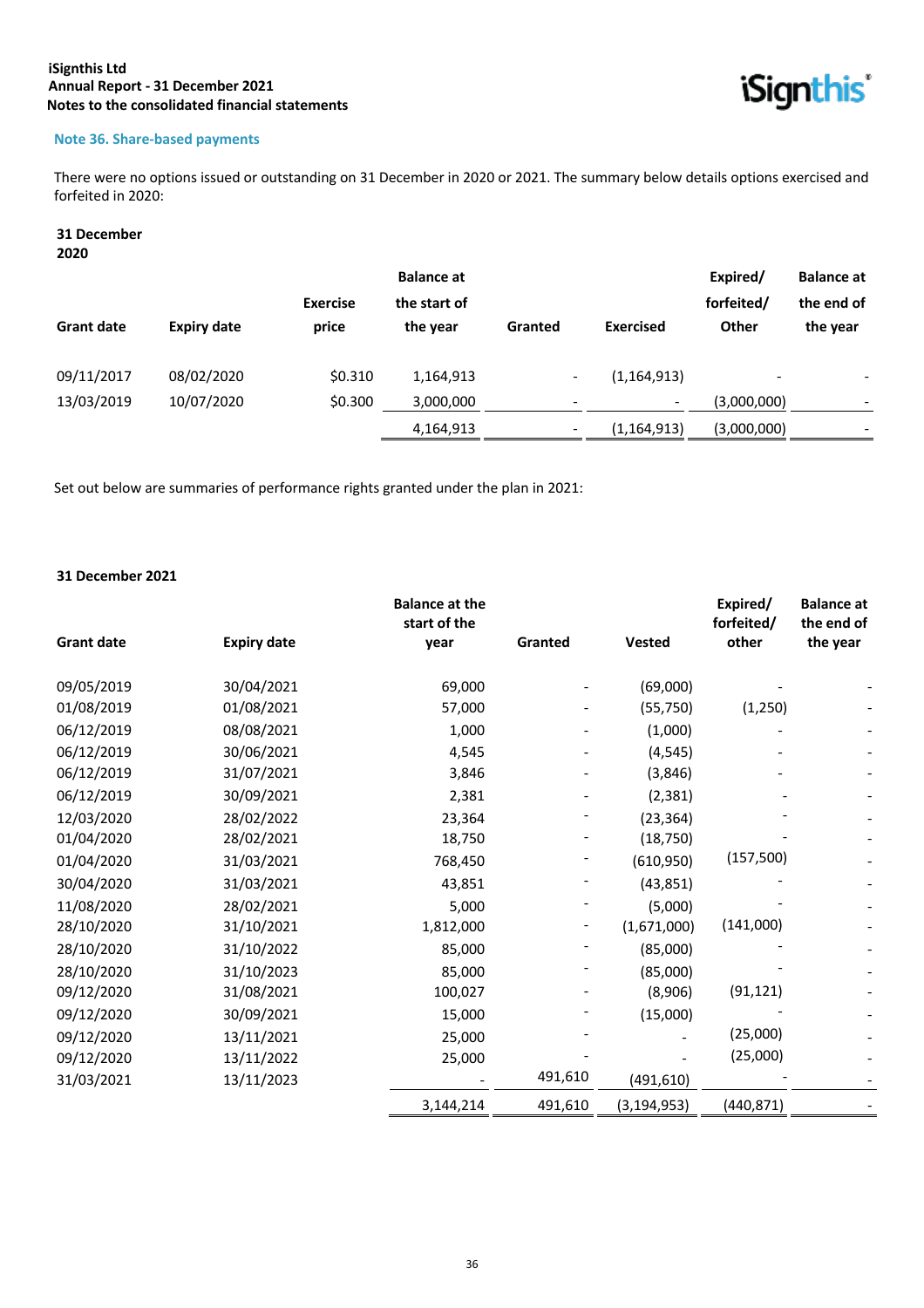iSignthis<sup>®</sup>

## **Note 36. Share-based payments (continued)**

Set out below are summaries of performance rights granted under the plan in 2020:

#### **31 December 2020**

| <b>Grant date</b> | <b>Expiry date</b> | <b>Balance at the</b><br>start of the<br>year | Granted   | <b>Vested</b> | Expired/<br>forfeited/<br>other | <b>Balance at the</b><br>end of the<br>year |
|-------------------|--------------------|-----------------------------------------------|-----------|---------------|---------------------------------|---------------------------------------------|
|                   |                    |                                               |           |               |                                 |                                             |
| 23/05/2018        | 01/03/2020         | 62,500                                        |           | (62, 500)     |                                 |                                             |
| 03/09/2018        | 01/09/2020         | 1,857,000                                     |           | (1,565,000)   | (292,000)                       |                                             |
| 09/05/2019        | 01/01/2020         | 50,000                                        |           | (50,000)      |                                 |                                             |
| 09/05/2019        | 30/04/2020         | 74,000                                        |           | (74,000)      |                                 |                                             |
| 09/05/2019        | 30/04/2021         | 69,000                                        |           |               |                                 | 69,000                                      |
| 01/08/2019        | 01/08/2020         | 96,625                                        |           | (76, 375)     | (20, 250)                       |                                             |
| 01/08/2019        | 01/08/2021         | 96,625                                        |           |               | (39, 625)                       | 57,000                                      |
| 06/12/2019        | 08/08/2020         | 1,000                                         |           | (1,000)       |                                 |                                             |
| 06/12/2019        | 08/08/2021         | 1,000                                         |           |               |                                 | 1,000                                       |
| 06/12/2019        | 31/12/2020         | 2,500                                         |           | (2,500)       |                                 |                                             |
| 06/12/2019        | 30/06/2020         | 4,545                                         |           |               | (4, 545)                        |                                             |
| 06/12/2019        | 31/07/2020         | 3,846                                         |           |               | (3,846)                         |                                             |
| 06/12/2019        | 31/08/2020         | 8,906                                         |           |               | (8,906)                         |                                             |
| 06/12/2019        | 30/09/2020         | 2,381                                         |           |               | (2, 381)                        |                                             |
| 06/12/2019        | 30/06/2021         | 4,545                                         |           |               |                                 | 4,545                                       |
| 06/12/2019        | 31/07/2021         | 3,846                                         |           |               |                                 | 3,846                                       |
| 06/12/2019        | 31/08/2021         | 8,906                                         |           | (8,906)       |                                 |                                             |
| 06/12/2019        | 30/09/2021         | 2,381                                         |           |               |                                 | 2,381                                       |
| 12/03/2020        | 31/08/2020         |                                               | 23,364    | (23, 364)     |                                 |                                             |
| 12/03/2020        | 28/02/2022         |                                               | 23,364    |               |                                 | 23,364                                      |
| 01/04/2020        | 01/05/2020         |                                               | 30,616    | (30, 616)     |                                 |                                             |
| 01/04/2020        | 28/02/2021         |                                               | 18,750    |               |                                 | 18,750                                      |
| 01/04/2020        | 31/03/2021         |                                               | 787,950   |               | (19,500)                        | 768,450                                     |
| 01/04/2020        | 28/02/2022         |                                               | 18,750    | (5,000)       | (13, 750)                       |                                             |
| 30/04/2020        | 31/03/2021         |                                               | 43,851    |               |                                 | 43,851                                      |
| 03/08/2020        | 01/07/2021         |                                               | 21,250    | (20,000)      | (1, 250)                        |                                             |
| 11/08/2020        | 28/02/2021         |                                               | 5,000     |               |                                 | 5,000                                       |
| 02/09/2020        | 01/07/2021         |                                               | 294,500   | (294, 500)    |                                 |                                             |
| 28/10/2020        | 31/10/2021         |                                               | 1,830,000 |               | (18,000)                        | 1,812,000                                   |
| 28/10/2020        | 31/10/2022         |                                               | 85,000    |               |                                 | 85,000                                      |
| 28/10/2020        | 31/10/2023         |                                               | 85,000    |               |                                 | 85,000                                      |
| 09/12/2020        | 31/08/2021         |                                               | 137,849   | (37, 822)     |                                 | 100,027                                     |
| 09/12/2020        | 30/09/2021         |                                               | 15,000    |               |                                 | 15,000                                      |
| 09/12/2020        | 13/11/2021         |                                               | 25,000    |               |                                 | 25,000                                      |
| 09/12/2020        | 13/11/2022         |                                               | 25,000    |               |                                 | 25,000                                      |
|                   |                    | 2,349,606                                     | 3,470,244 | (2, 251, 583) | (424, 053)                      | 3,144,214                                   |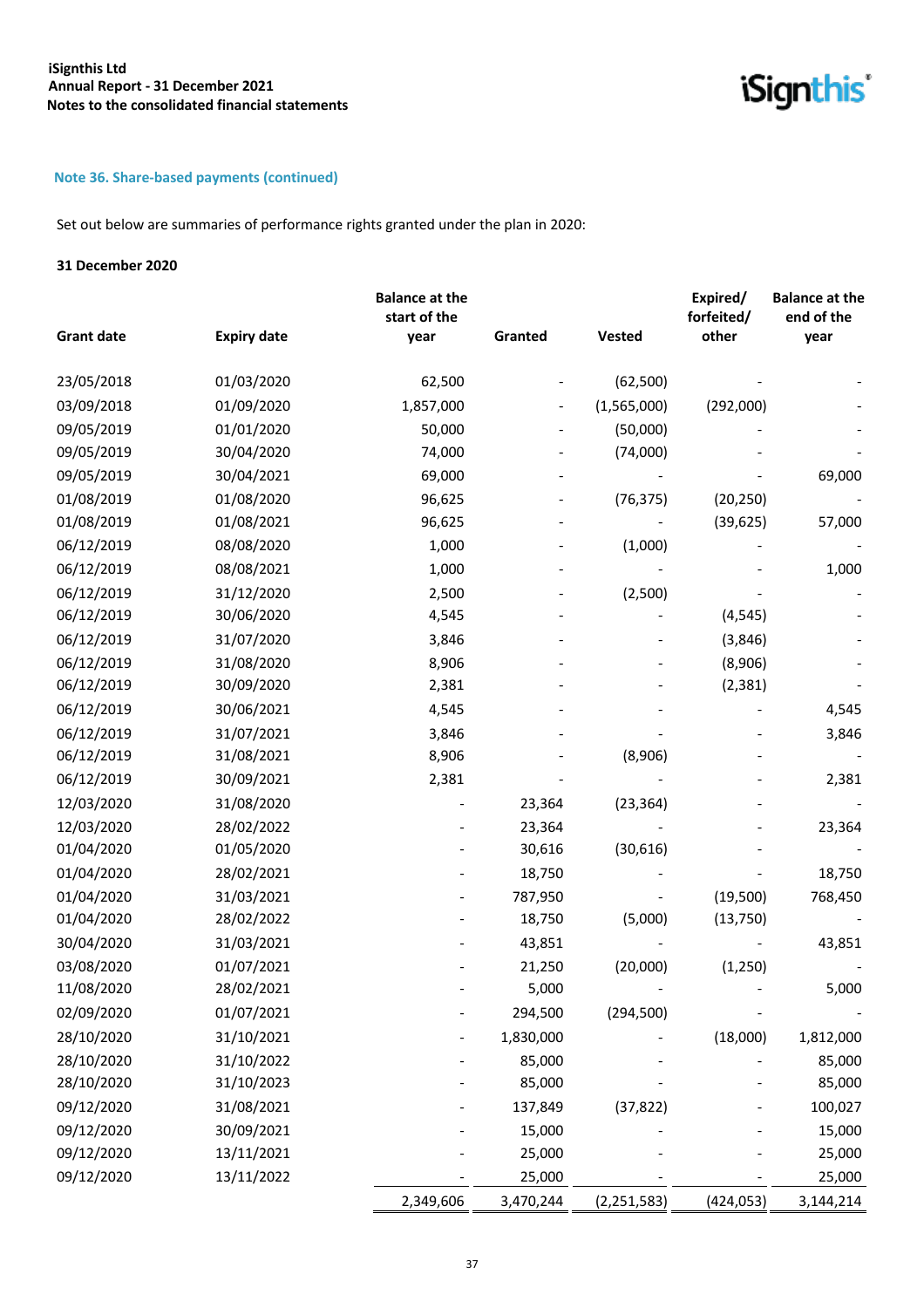#### **Note 36. Share-based payments (continued)**

Set out below are the performance rights exercisable at the end of the financial year.

|                   |                    | 31 December   | 31 December   |
|-------------------|--------------------|---------------|---------------|
|                   |                    | 2021          | 2020          |
| <b>Grand date</b> | <b>Expiry date</b> | <b>Number</b> | <b>Number</b> |
| 09/05/2019        | 30/04/2021         |               | 69,000        |
| 01/08/2019        | 01/08/2021         |               | 57,000        |
| 06/12/2019        | 01/08/2021         |               | 1,000         |
| 06/12/2019        | 30/06/2021         |               | 4,545         |
| 06/12/2019        | 31/12/2020         |               | 3,846         |
| 06/12/2019        | 30/09/2021         |               | 2,381         |
| 12/03/2020        | 28/02/2022         |               | 23,364        |
| 01/04/2020        | 28/02/2021         |               | 18,750        |
| 01/04/2020        | 31/03/2021         |               | 768,450       |
| 30/04/2020        | 31/03/2021         |               | 43,851        |
| 11/08/2020        | 28/02/2021         |               | 5,000         |
| 28/10/2020        | 31/10/2021         |               | 1,812,000     |
| 28/10/2020        | 31/10/2022         |               | 85,000        |
| 28/10/2020        | 31/10/2023         |               | 85,000        |
| 09/12/2020        | 31/08/2021         |               | 100,027       |
| 09/12/2020        | 30/09/2021         |               | 15,000        |
| 09/12/2020        | 13/11/2021         |               | 25,000        |
| 09/12/2020        | 13/11/2022         |               | 25,000        |
|                   |                    |               | 3,144,214     |

*iSianthis* 

There is no outstanding performance right at the end of 2021 as all of the performance rights were vested on 2 August 2021.

#### *Accounting policy for share-based payments*

Equity-settled share-based compensation benefits are provided to employees. Equity-settled transactions are awards of shares, performance rights or options over shares that are provided to employees in exchange for the rendering of services.

The cost of equity-settled transactions are measured at fair value on grant date. Fair value is independently determined using either the Binomial or Black-Scholes option pricing model that takes into account the exercise price, the term of the option, the impact of dilution, the share price at grant date and expected price volatility of the underlying share, the expected dividend yield and the risk free interest rate for the term of the option, together with non-vesting conditions that do not determine whether the consolidated entity receives the services that entitle the employees to receive payment. No account is taken of any other vesting conditions. Where market prices are not available, the fair value of equity-settled transactions are determined using a valuation technique to estimate what the price of those equity instruments would have been on the measurement date in an arm's length transaction between knowledgeable, willing parties. This valuation technique considers value of tangible and intangible assets of the Company, the present value of anticipated future cash flows, multiple of earnings and other factors to be reasonable valuation technique for the purposes of AASB 2 Share-based Payment.

Market conditions are taken into consideration in determining fair value, including any off market trades by shareholders. Therefore any awards subject to market conditions are considered to vest irrespective of whether or not that market condition has been met, provided all other conditions are satisfied.

If equity-settled awards are modified, as a minimum an expense is recognised as if the modification has not been made. An additional expense is recognised, over the remaining vesting period, for any modification that increases the total fair value of the share-based compensation benefit as at the date of modification.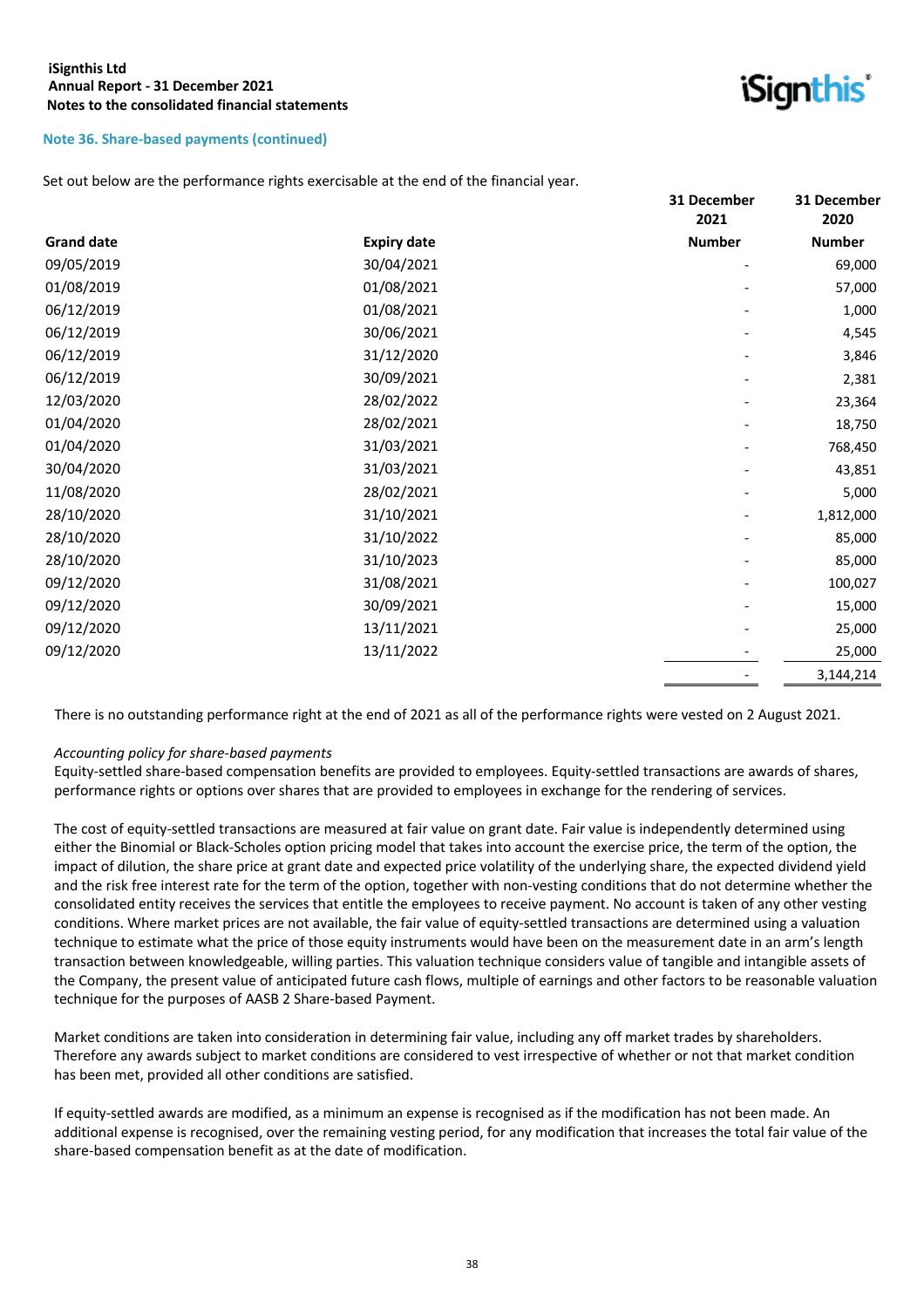

#### **Note 36. Share-based payments (continued)**

If the non-vesting condition is within the control of the consolidated entity or employee, the failure to satisfy the condition is treated as a cancellation. If the condition is not within the control of the consolidated entity or employee and is not satisfied during the vesting period, any remaining expense for the award is recognised over the remaining vesting period, unless the award is forfeited.

If equity-settled awards are cancelled, it is treated as if it has vested on the date of cancellation, and any remaining expense is recognised immediately. If a new replacement award is substituted for the cancelled award, the cancelled and new award is treated as if they were a modification.